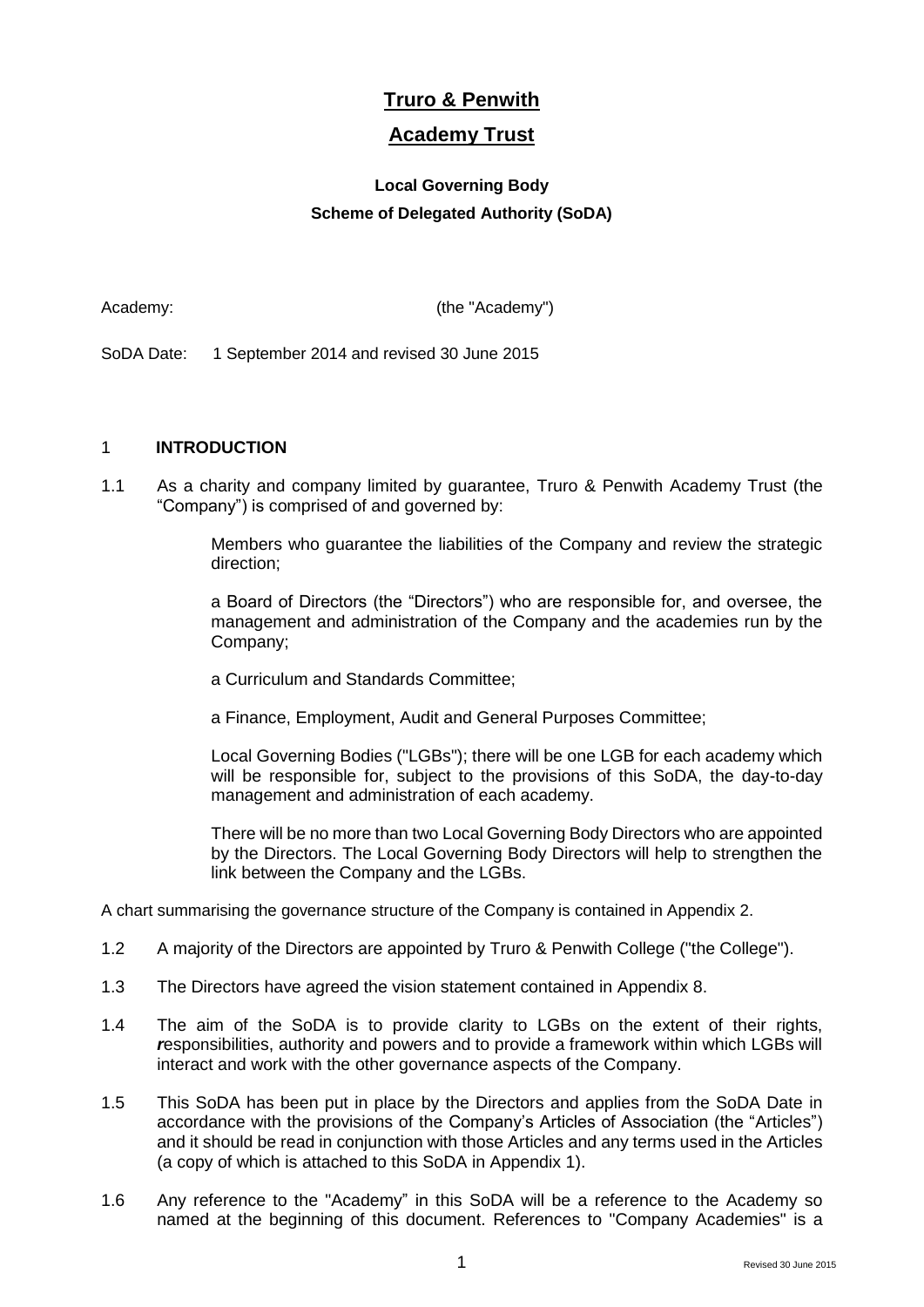reference to all the academies for which the Company is responsible at a given point in time.

- 1.7 The Directors are accountable to external government agencies including the Education Funding Agency, the Charity Commission and the Department for Education (including any successor bodies) for the quality of the education the Company Academies provide and they are required to have systems in place through which they can assure themselves of quality, safety and good practice.
- 1.8 The LGBs are established to ensure the good governance of the Academy. The LGB shall be the "Advisory Body" for the Academy as required by the Master Funding Agreement. This is an agreement entered into between the Company and the Secretary of State for Education (the "SoS") governing the affairs of the Company (the "Master Funding Agreement").
- 1.9 This SoDA explains the ways in which the Company requires the LGBs to fulfil their responsibilities for the leadership and management of the Academy, the role and responsibilities of the LGB and the commitments to each other to ensure the success of the Academy.
- 1.10 To reflect the fact that different Academies will require differing levels of support and have earned differing levels of autonomy, Company Academies will divided into two groups; Level 1 Academies and Level 2 Academies. The LGBs of Level 1 Academies will have greater autonomy and responsibility. The objective of the Directors is that all Company Academies will be Level 1 Academies and additional support will be provided by the Company to Level 2 Academies in order that they can progress to become Level 1 Academies. The criteria for being a Level 1 Academy or Level 2 Academy are set out in Appendix 3 as well as details of how the assessment of the level of the Academy will be undertaken.
- 1.11 The object (the "Object'') of the Company is specifically restricted to the following:

"to advance for the public benefit education in the United Kingdom, in particular but without prejudice to the generality of the foregoing by establishing, maintaining, carrying on, managing and developing schools ("the mainstream Academies") offering a broad and balanced curriculum or educational institutions which are principally concerned with providing full-time or part-time education for children of compulsory school age who, by reason of illness, exclusion from school or otherwise, may not for any period receive suitable education unless alternative provision is made for them ("the alternative provision Academies) or 16 to 19 Academies offering a curriculum appropriate to the needs of its students ("the 16 to 19 Academies") or schools specifically organised to make special educational provision for pupils with Special Educational Needs ("the Special Academies").

- 1.12 The Academy may decide to collaborate or pool resources with one or more other Company Academies to further the Object of the Company more efficiently. The Directors shall support and facilitate such collaboration. The Academies which are collaborating shall report to the Directors the nature and outcomes of such collaboration.
- 1.13 The LGBs recognise and acknowledge the responsibility of the Directors and the Company, including any officer appointed with the express purpose of achieving and maintaining Academy improvement, to support the Academies to ensure their long term sustainability. Any Academy Improvement Plan will be discussed between the Directors and the LGB and the LGB acknowledges that the financial cost of any support package will be the responsibility of the Academy. Any Academy Improvement Plan will take account of the SoS's concerns and will identify measurable objectives and milestones for improvement. The LGB will support and ensure implementation of any plan.
- 1.14 The Directors also recognise the role that the Academies play in their communities and LGBs are, subject to the provisions of this SoDA, free to decide how such support is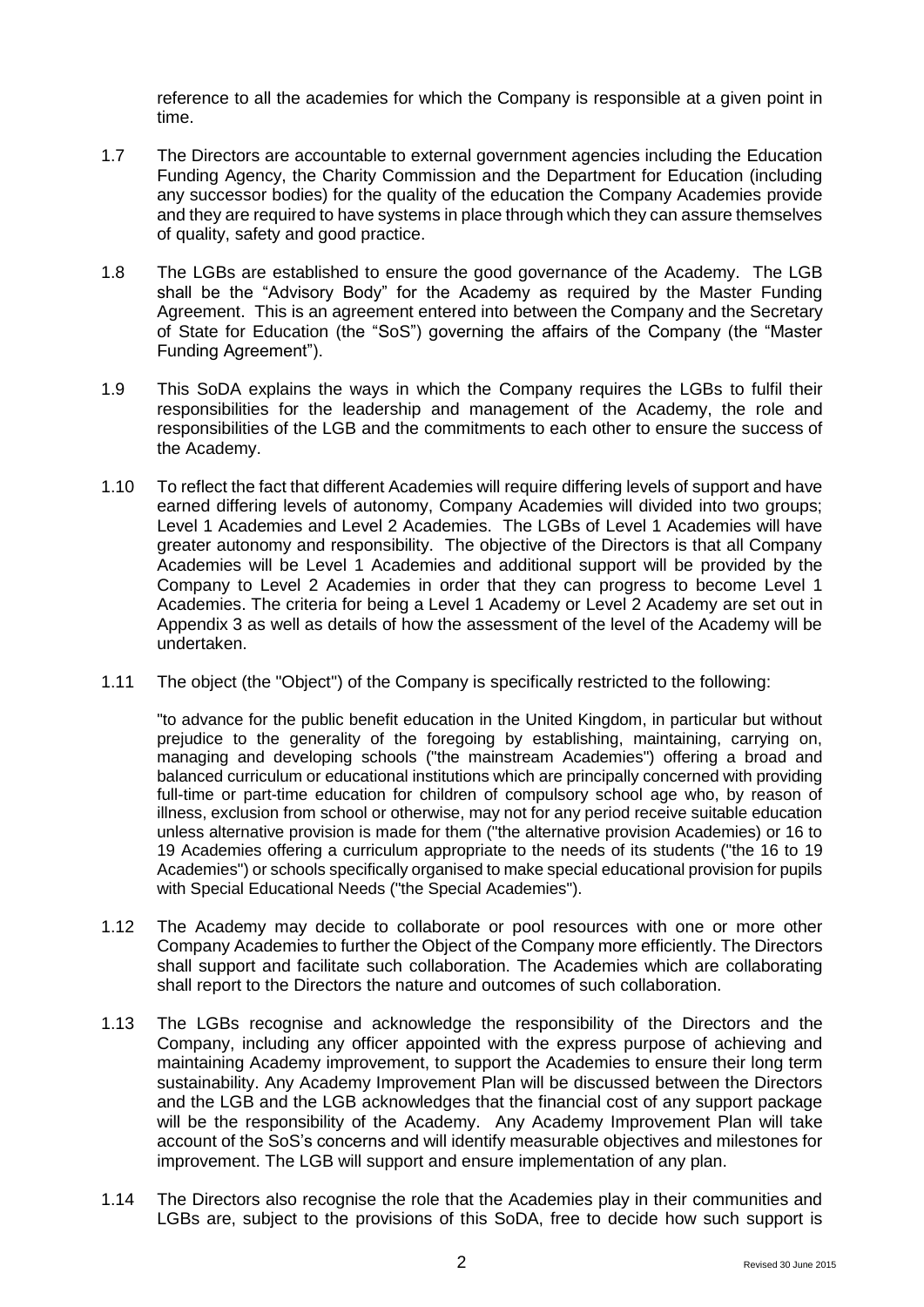given. The LGB shall ensure that any support is not inconsistent with the Object of the Company and the restrictions on use of its charitable resources and any advice or restriction placed on the Company by the SoS. The LGB shall ensure that any formal collaboration or support is appropriately documented and the details notified in advance to the Directors.

#### 2 **DIRECTORS' POWERS AND RESPONSIBILITIES**

- 2.1 The Directors have overall responsibility and ultimate decision making authority for all the work of the Company.
- 2.2 The Directors must act in the fulfilment of the Object.
- 2.3 Directors will have regard to the interests of all the Company Academies in deciding and implementing any policy or exercising any authority in respect of an individual Company Academy.
- 2.4 Article 101 provides for the appointment by the Directors of committees to whom the Directors may delegate certain of the functions of the Directors.
- 2.5 The constitution, membership and proceedings of the LGB is determined by the Directors and this SoDA expresses such matters as well as acknowledging the authority delegated to the LGB in order to enable the LGB to run the Academy.
- 2.6 The Directors shall consult with the LGBs of Company Academies before making changes to this SoDA
- 2.7 If at any time:

Ofsted rate the Academy as inadequate;

Ofsted rate the Academy as requiring improvement;

the Academy is predicted to have or has a deficit budget;

an event occurs at or in relation to the Academy which is significantly damaging to the reputation of the Company; or

any event analogous to the above events occurs at or in relation to the Academy,

the Directors shall have the right (but shall not be required) to direct that all members of the LGB resign their posts and at such time this SoDA shall cease to have effect until such time as the Directors are satisfied that the event that has occurred to trigger the right to exercise these powers has been rectified or ceases to cause a concern to the Directors.

### 3 **CONSTITUTION OF THE LGB**

- 3.1 Governors of the LGB
	- 3.1.1 The number of Governors who shall sit on the LGB shall be not less than eight and not more than sixteen.
	- 3.1.2 The LGB shall have the following Governors:

Staff Governor(s), appointed under clause 3.2.2; two Parent Governors elected or appointed under clause 3.2.3; the Headteacher of the Academy (the "Headteacher"); and

up to two Governors appointed by the Directors.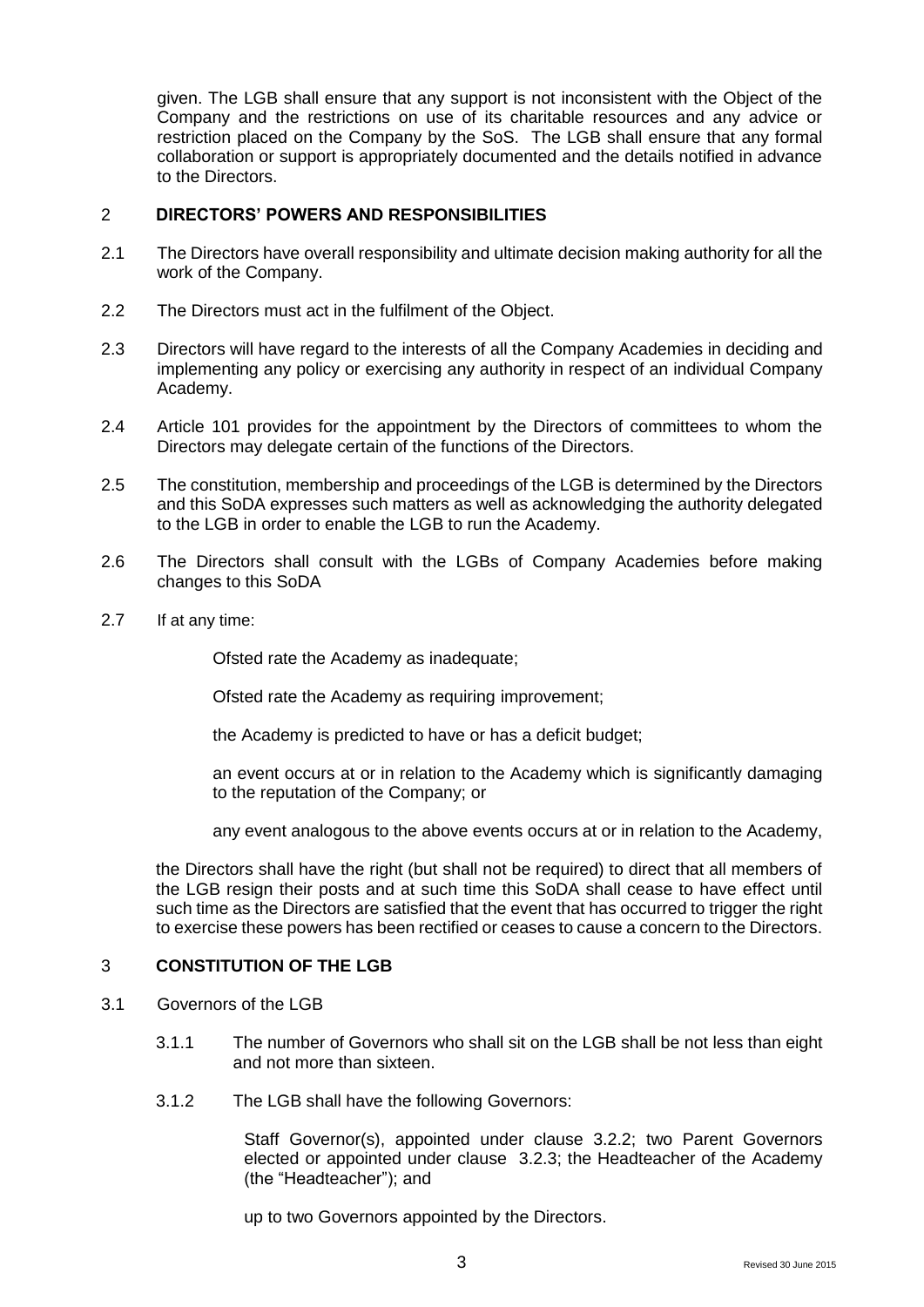- 3.1.3 No more than one third of the Governors of the LGB shall be employees of the Company.
- 3.1.4 The LGB may also have Additional Governors appointed under clause [3.2.8.](#page-4-0)
- 3.1.5 The Directors (all or any of them) shall also be entitled to attend meetings of the LGB provided that they have first informed the Chair of the LGB of their intention to attend. Any Director attending a meeting of the LGB shall be entitled to speak but shall not be entitled to vote.
- 3.2 Appointment of Governors of the LGB

#### *Headteacher*

3.2.1 The Headteacher or Head of School (as applicable) of the Academy shall be treated for all purposes as being an ex officio Governor of the LGB.

#### *Staff Governors*

3.2.2 In appointing persons to serve on the LGB who are employed at the Academy the members of the LGB may invite nominations from all staff employed under a contract of employment or a contract for services or otherwise engaged to provide services to the Academy and, where there are any contested posts, shall hold an election by a secret ballot. All arrangements for the calling and the conduct of the election and resolution of questions as to whether any person is an eligible candidate shall be determined by the LGB.

#### *Parent Governors*

- 3.2.3 Two Parent Governors of the LGB shall be elected by parents of registered pupils at the Academy. He or she must be a parent of, or have parental responsibility for, a pupil at the Academy at the time when he or she is elected.
- 3.2.4 The LGB shall make all necessary arrangements for, and determine all other matters relating to, an election and appointment of the Parent Governors. All arrangements for the calling and the conduct of the election and resolution of questions as to whether any person is an eligible candidate shall be determined by the LGB.
- 3.2.5 Where a vacancy for a Parent Governor is required to be filled by election, the LGB shall take such steps as are reasonably practical to secure that every person who is known to them to be a parent of a registered pupil at the Academy is informed of the vacancy and that it is required to be filled by election, informed that he or she is entitled to stand as a candidate, and vote at the election, and given an opportunity to do so.
- 3.2.6 Any election of persons who are to be the Parent Governors which is contested shall be held by secret ballot. The arrangements made for the election of the Parent Governors shall provide for every person who is entitled to vote in the election to have an opportunity to do so by post or, if he/she prefers, by having his/her ballot paper returned to the Academy by a registered pupil at the Academy.
- 3.2.7 Where the number of parents standing for election is less than the number of vacancies, the Directors may appoint a person who is the parent of a registered pupil at the Academy or, where it is not reasonably practical to do so, a person who is the parent of a child of compulsory school age to be a Parent Governor.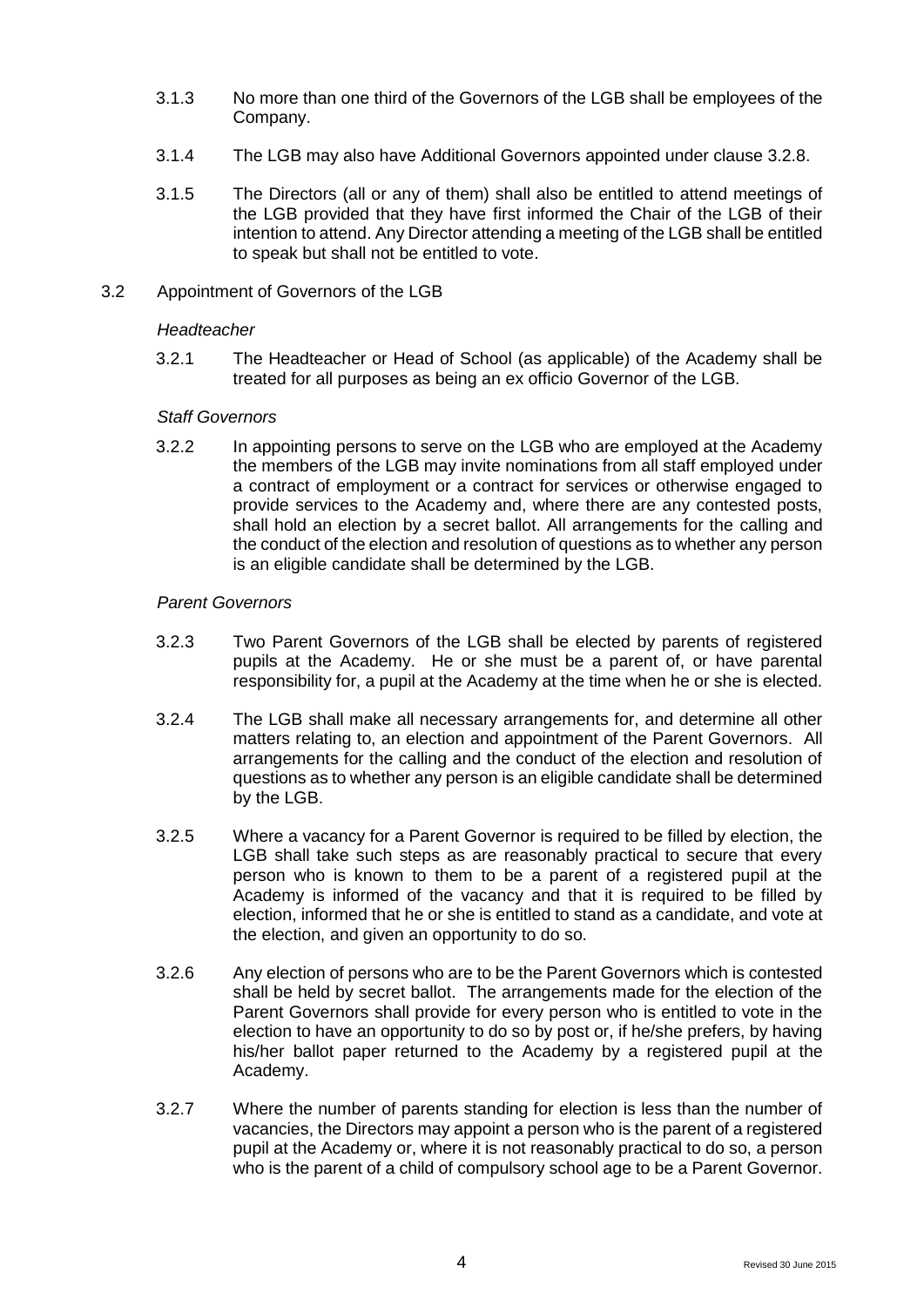#### *Additional Governors*

<span id="page-4-0"></span>3.2.8 The LGB may, with the consent of the Directors, appoint additional Governors to the LGB provided that the total number of Governors does not exceed 16.

#### *General*

- 3.2.9 All appointments to the LGB or resignations from the LGB are to be reported to the Company Secretary within seven days of such appointment or resignation together with details of the type of Governor involved (i.e. Parent, Staff etc.).
- 3.2.10 No person may be a Governor, if

they are disqualified from being a charity trustee pursuant to the Charities Act 2011;

they have an unspent conviction which, in the reasonable opinion of the Directors, makes them unsuitable to serve as a member of the LGB; or

they would be disqualified from serving as a Director in accordance with Articles 68-80 of the Articles.

- 3.2.11 If at any time, whether before or after appointment, the Directors reasonably believe that a Governor is unsuitable to hold such an appointment, the Directors may direct that such Governor shall resign (or be prevented from taking office). The Directors shall only use this power in exceptional circumstances.
- 3.2.12 Support and guidance will be provided to enable governors to develop the necessary skills and knowledge to fulfil their duties as a member of the LGB. Governors will be expected to attend training events and to avail themselves of relevant development opportunities. The Directors reserve the right to declare certain essential training mandatory for all governors.
- 3.3 Term of office
	- 3.3.1 The LGB shall decide how long the term of office of Governors shall be provided that such term shall be not less than one year and not more than four years, save that this time limit shall not apply to:

the Headteacher who shall be treated for all purposes as being an ex officio Governor of the LGB.

3.3.2 Subject to remaining eligible to be a particular type of Governor on the LGB, any person may be re-appointed or re-elected to the LGB for a second term of office. Proposals to re-appoint or re-elect for a third term of office require the approval of the Board of Directors.

#### 3.4 Resignation and removal

3.4.1 A person serving on the LGB shall cease to hold office if:

he/she resigns his/her office by notice in writing to the LGB;

he/she is removed by the person or persons who appointed him unless he is a Parent or Staff Governor, who may be removed by the Directors;

a Staff Governor ceases to work at the Academy;

his/her term of office is not renewed; or

a Parent Governor ceases to be a parent of a child attending the Academy.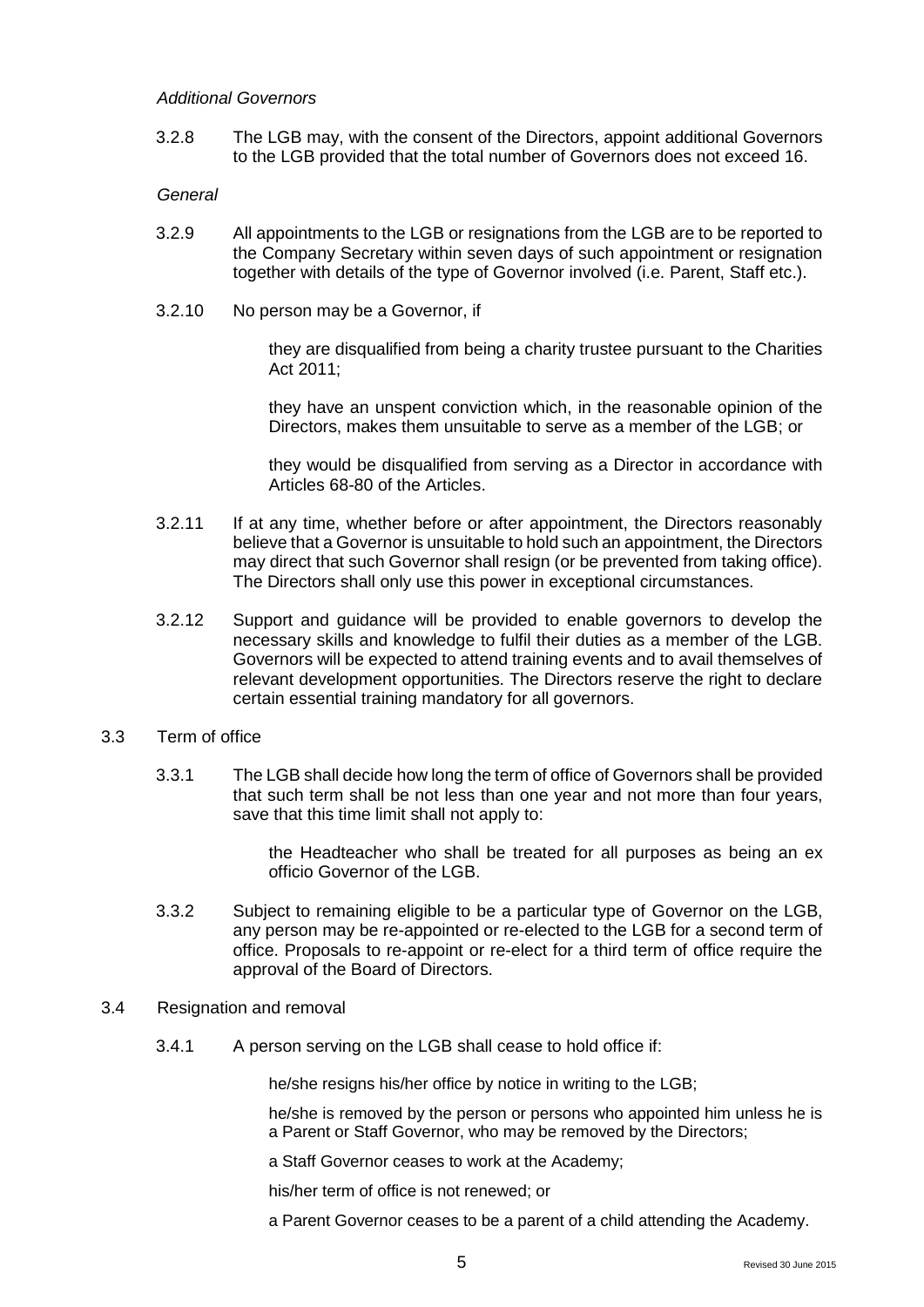## 4 **PROCEEDINGS OF THE LGB**

- 4.1 Appointment and removal of Chair and Vice Chair
	- 4.1.1 The Chair of the LGB shall be appointed by the Directors following consultation with the Governors of the LGB and may be removed from office by the Directors. The Directors will decide the term of office of the Chair of the LGB provided that such term shall not be less than one year or longer than four years. A person employed by the Company (whether or not at the Academy) shall not be eligible to be appointed as Chair.
	- 4.1.2 The Chair of the LGB is responsible for ensuring that the business of the LGB is appropriately organised and for acting as the communication link between the LGB and the Academy Headteacher. The Chair will also be responsible for reporting to the Board of Directors where applicable. The Chair, together with the other governors of the LGB, has responsibility for providing strategic leadership of matters such as formulating the LGB's strategy for executing its duties; encouraging high standards of propriety; promoting efficient and effective use of resources including staff; ensuring that decision making takes account of governance documents and ministerial guidance. The Chair has responsibility for representing the view of the LGB to the general Public and for providing an assessment of the performance of individual Governors on request e.g. when they are considered for re-appointment to the LGB.
	- 4.1.3 The Governors of the LGB shall elect a Vice Chair from among their number. Neither a person who is employed by the Company (whether or not at the Academy) nor a person who is at the time of election a Director shall be eligible for election as Vice Chair. Any election of the Vice Chair which is contested shall be held by secret ballot.
	- 4.1.4 The Chair and/or Vice Chair may at any time resign his/her office by giving notice in writing to the LGB which will inform the Board of Directors. The Chair or Vice Chair shall cease to hold office if:

he/she ceases to serve on the LGB;

he/she is employed by the Company whether or not at the Academy;

he/she is removed from office in accordance with this SoDA.

- 4.1.5 Where the Chair is absent from any meeting or there is at the time a vacancy in the office of the Chair, the Vice Chair shall act as the chair for the purposes of the meeting. Where the Vice Chair is also absent from the meeting or there is at the time a vacancy in the office of Vice Chair, the members of the LGB shall elect one of their number to act as chair for the purposes of that meeting, provided that the person elected shall not be a person employed by the Company nor a Director.
- 4.1.6 The Chair and/or the Vice Chair may be removed by a resolution of the LGB. An LGB resolution to remove the Chair and/or Vice Chair from office shall not have effect unless it is confirmed by a meeting of the LGB and the matter of the Chair/Vice Chair's removal from office is specified as an item of business on the agenda for that meeting.
- 4.1.7 Before a resolution is passed by the LGB at the relevant meeting to remove the Chair/Vice Chair from office, the person or persons proposing either of their removals shall at that meeting state their reasons for doing so and the Chair/Vice Chair shall be given an opportunity to make a statement in response.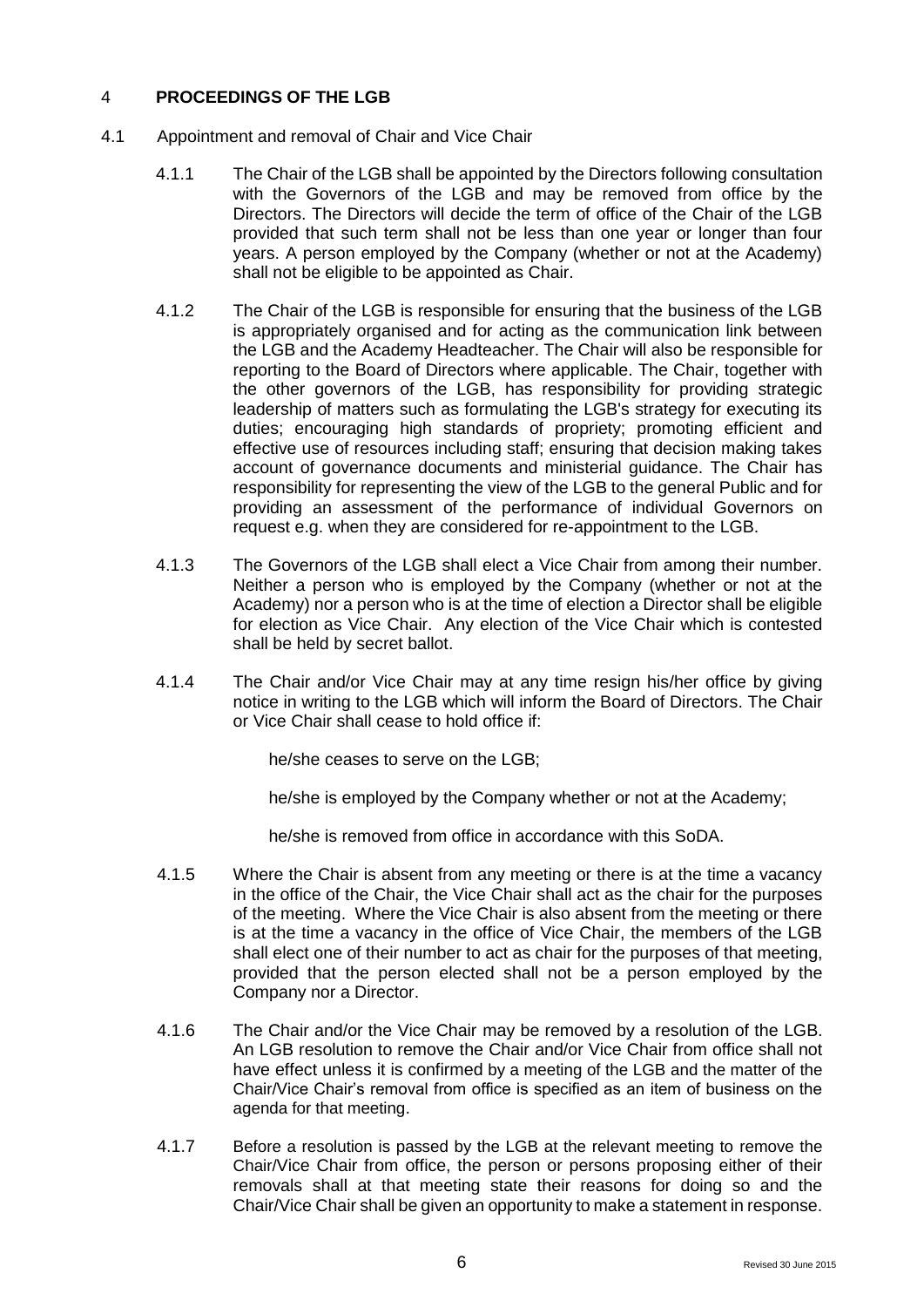### 4.2 Committees

- 4.2.1 The LGB may establish subcommittees which may include individuals who are not governors, provided that such individuals are in a minority.
- 4.2.2 The LGB may delegate to a subcommittee or any person serving on the LGB, the Headteacher or any other holder of an executive office, such of their powers or functions as they consider desirable. Any such delegation may be made subject to any conditions either the Company or the LGB may impose and may be revoked or altered. The person or subcommittee shall report to the LGB in respect of any action taken or decision made with respect to the exercise of that power or function at the meeting of the LGB immediately following the taking of the action or the making of the decision.
- 4.2.3 Any committees established by the LGB will have clear terms of reference setting out their responsibilities to the LGB and the Company.

#### 4.3 Meetings

- 4.3.1 Subject to the provisions contained in this SoDA, the LGB may regulate its proceedings as the governors think fit.
- 4.3.2 The LGB shall meet at least termly. Meetings of the LGB shall be convened by the clerk to the LGB. Wherever possible, meetings of the LGB shall be timed to be approximately seven to fourteen days before each meeting of the main Board of Directors.
- 4.3.3 Each Governor shall be given at least seven clear days' notice before the date of a meeting and a copy of the agenda and relevant papers unless the Chair determines that there are matters demanding urgent consideration in which case shorter notice may be given.
- 4.3.4 The convening of a meeting and its proceedings shall not be invalidated by reason of any individual not having received written notice of the meeting or a copy of the agenda and relevant papers or any defect in the election, appointment or nomination of any person serving on the LGB.

## 4.4 Quorum

- 4.4.1 The quorum for a meeting of the LGB shall be 40% of the total number of Governors of the LGB (rounded up to a whole number) at the date of the meeting.
- 4.4.2 The quorum for a meeting of an LGB committee shall be 40% of the total membership of the committee (rounded up to a whole number) at the date of the meeting.

#### 4.5 Voting

- 4.5.1 Every question to be decided at a meeting of the LGB shall be determined by a majority of the votes of the persons present and entitled to vote on the question. Every Governor shall have one vote. Where there is an equal division of votes, the Chair of the meeting shall have the casting vote.
- 4.5.2 A resolution in writing, signed by all the persons entitled to receive notice of a meeting of the LGB or of a subcommittee of the LGB, shall be valid and effective as if it had been passed at a meeting duly convened and held. Such a resolution may consist of several documents in the same form signed by one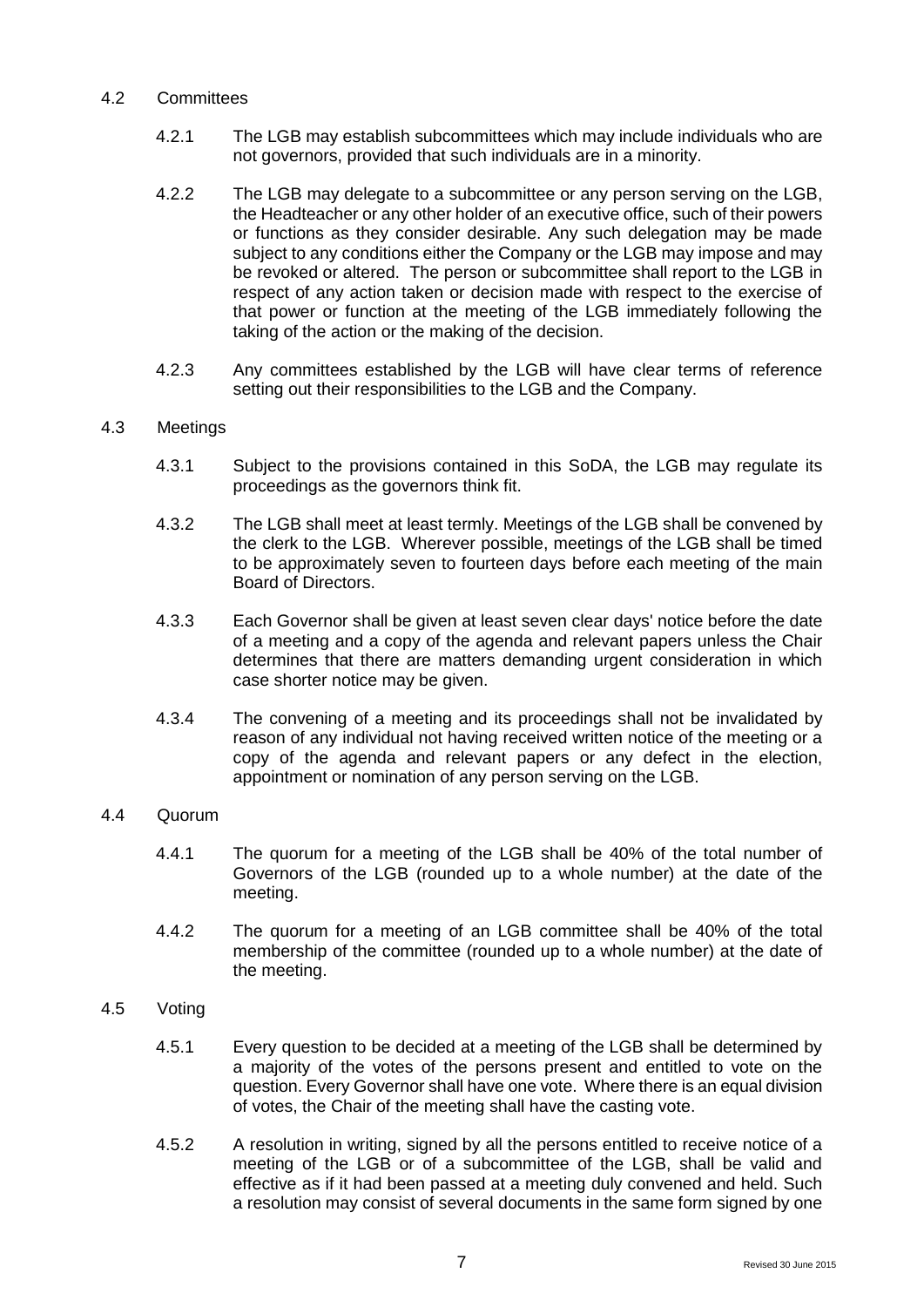or more Governors and may include electronic communication.

#### 4.6 Conflicts of Interest

- 4.6.1 The clerk to the LGB shall maintain a register of the interests of the Governors (including, but not limited to Personal Financial Interests as defined below) and this register shall be made available on request to persons wishing to inspect it.
- 4.6.2 Any Governor of the LGB or a subcommittee who has or can have any direct or indirect duty or personal interest (including but not limited to any Personal Financial Interest as defined below) which conflicts or may conflict with his/her duties as a member of the LGB or subcommittee shall disclose that fact to the LGB or subcommittee as soon as he/she becomes aware of it. A person must absent himself from any discussions of the LGB or subcommittee in which it is possible that a conflict will arise between his/her duty to act solely in the interests of the Academy and any duty or personal interest (including but not limited to any Personal Financial Interest).
- 4.6.3 A member of the LGB or a subcommittee has a Personal Financial Interest if he, or any child, stepchild, parent, grandchild, grandparent, brother, sister or spouse of the member or any person living with the member as his or her partner, is in the employment of the Company or is in receipt of remuneration or the provision of any other benefit directly from the Company or in some other way is linked to the Company or the Academy.

#### 4.7 Minutes of meetings

- 4.7.1 The minutes of the proceedings of a meeting of the LGB shall be drawn up and signed (subject to the approval of the Governors) at the same or next subsequent meeting by the Chair of the meeting. The minutes shall include a record of all appointments of Governors and all proceedings at meetings of the LGB and of subcommittees of the LGB, including the names of all persons present at each such meeting. The minutes should also include details of decisions taken and actions agreed. The agreed actions from a previous meeting should be included in the agenda for the next meeting.
- 4.7.2 The Chair shall ensure that copies of the draft minutes of all meetings, including any confidential item(s), of the LGB (and any subcommittees) shall be provided to the Company Secretary as soon as reasonably practicable and in any event within fourteen days of the meeting having been approved by the Chair of that meeting and the Chair shall thereafter ensure that the Company Secretary is provided with updated copies of such minutes if later revisions are made.
- 4.7.3 The LGB shall ensure that a copy of:

the agenda for every meeting of the LGB;

the draft minutes of every such meeting, if they have been approved by the person acting as Chair of that meeting;

the signed minutes of every such meeting; and

any report, document or other paper considered at any such meeting,

are, as soon as is reasonably practicable, made available at the Academy to persons wishing to inspect them. There may be excluded from any item required to be made available any material relating to a named teacher or other person employed, or proposed to be employed, at the Academy, a named pupil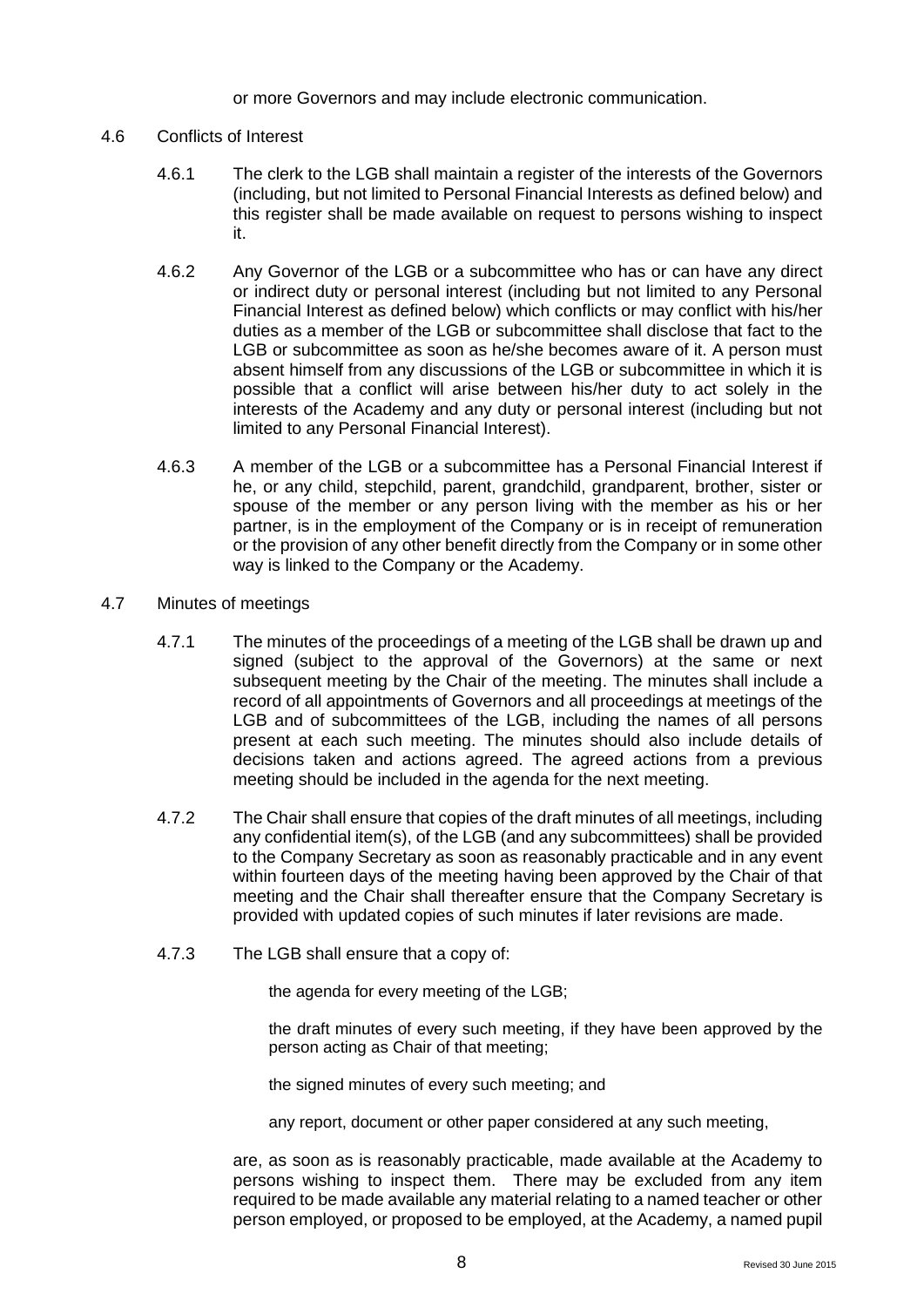at, or candidate for admission to, the Academy and any matter which, by reason of its nature, the LGB is satisfied should remain confidential.

4.7.4 The proceedings of the LGB shall not be invalidated by

any Governor vacancy; or

any defect in the election, appointment or nomination of any person serving on the LGB.

#### **Communications**

- 4.7.5 The LGB shall ensure that the reports in the formats set out in Appendix 7 shall be provided to the main Board of Directors at the frequencies set out in Appendix 7.
- 4.7.6 Communications between the LGB and the Education Funding Agency/Department for Education will be through the Chair unless the LGB has agreed that another LGB member should act on its behalf.
- 4.7.7 The Chair shall ensure that all members of the LGB, when taking up office, shall receive an induction in governance and Academy finance. The Chair shall also ensure that all members of the LGB receive copies of the key Governance Documents as part of their induction.
- 4.7.8 On occasions it will be necessary for the Chair to act on behalf of the LGB between scheduled meetings. In these circumstances the LGB delegate to the Chair authority to take action on its behalf, after taking advice from the Company Secretary, providing that the course of action is not contrary to the Funding Agreement, the Memorandum and Articles of Association or other regulations. Any action taken shall be reported to the next LGB meeting.

#### 5 **DELEGATED POWERS**

- 5.1 Subject to the provisions of the Companies Act 2006, to the Academies Financial Handbook, to the Articles, to any directions given by the Directors from time to time and in accordance with the terms of this SoDA, the management of the business of the Academy shall be delegated by the Directors to the LGB who may exercise all the powers of the Company in so far as they relate to the Academy.
- 5.2 At all times, the Directors and the LGB shall ensure that the Academy is conducted in accordance with the Object of the Company, the terms of any trust governing the use of the land which is used for the purposes of the Academy, any agreement entered into with the Secretary of State for the funding of the Academy and this Scheme of Delegation.
- 5.3 Appendix 3 of this SoDA sets out the criteria for the levels of autonomy. Appendix 4 sets out the general powers that are delegated to the LGB. Appendix 9 summarises the levels of delegation of responsibilities, obligations and powers within the Company. Appendix 3, 4 and 9 may be reviewed by the Directors at any time but shall be reviewed at least annually. Directors reserve the right to remove or alter any delegation at any time, whilst having due regard to, but not being bound by, the views of the LGB.
- 5.4 In the exercise of its powers and functions, the LGB shall consider any advice given by the Headteacher and any other executive officer and have due regard to any guidelines and policies issued by the Directors.
- 5.5 Any decision to increase or decrease the size of the Academy shall be that of the Directors who shall have regard to the views and recommendations of the LGB.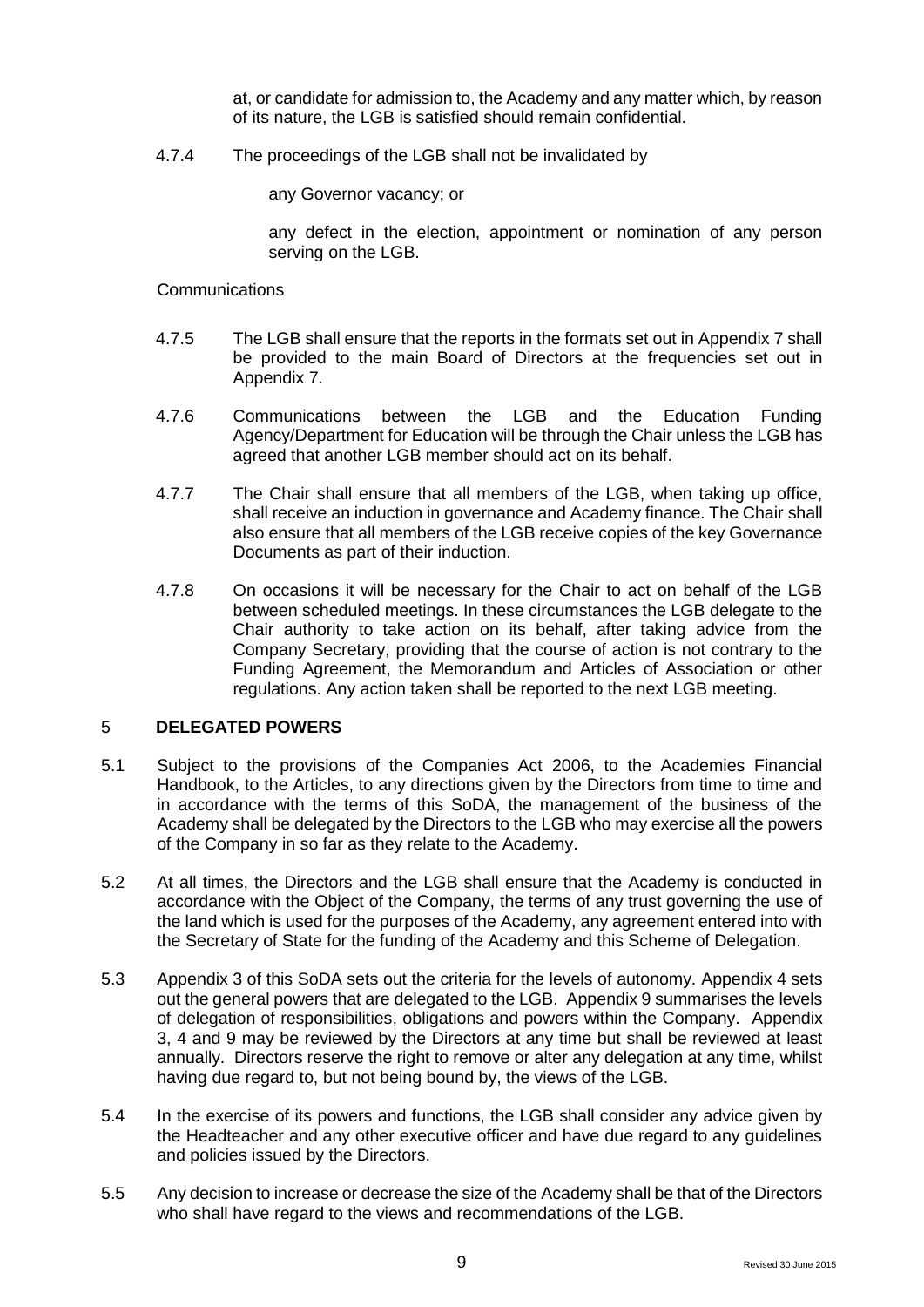- 5.6 The responsibility for the satisfaction and observance of all regulatory and legal matters shall be for the Directors but the LGB shall do all such things as the Directors may specify as being necessary to ensure that the Company is meeting its legal obligations.
- 5.7 No monies of the Company (whether or not authority to expend has been delegated to the LGB) shall be paid into any bank account other than a bank account authorised by the Directors.
- 5.8 If the LGB has a deficit budget or thinks it will have a deficit budget within the next 3 months the LGB must notify the Directors immediately.

## 6 **OPERATIONAL MATTERS**

- 6.1 The LGB will adopt and will comply with all policies that the Directors communicate to the LGB from time to time as being Company policies.
- 6.2 In addition to the Company's policies, Directors will from time to time communicate to the LGB details of other policies which the LGB must have in place but the contents of which will be for the LGB to decide provided that the contents must not contradict or conflict with the contents or aims of the Company policies.
- 6.3 The LGB may produce and have in place such other policies as it thinks fit provided that such policies do not contradict or conflict with the policies referred to in clause 6.1 and 6.2.
- 6.4 Both the Directors and all Governors have a duty to act independently and not as agents of those who may have appointed them and will act with integrity, objectivity and honesty in the best interests of the Company and the Academy and shall be open about decisions and be prepared to justify those decisions except in so far as any matter may be considered confidential.
- 6.5 The LGB will review its policies and practices on a regular basis, having regard to requirements and recommendations made by the Directors from time to time, in order to ensure that the governance of the Academy is best able to adapt to the changing political and legal environment.
- 6.6 The LGB shall provide such data and information regarding the business of the Academy and the pupils attending the Academy as the Directors may require from time to time.
- 6.7 The LGB shall submit to any inspections by the Directors and any inspections pursuant to section 48 of the Education Act 2005.
- 6.8 The LGB shall work closely with and shall promptly implement any advice or recommendations made by the Directors in the event that intervention is either threatened or is carried out by the Secretary of State and the Directors expressly reserve the unfettered right to review or remove any power or responsibility conferred on the LGB under this Scheme of Delegated Authority in such circumstances.
- 6.9 This SoDA may be terminated or amended by the Directors at any time by giving notice in writing to the LGB. In considering any material changes to this SoDA, including termination, the Directors will have regard to any views of the LGB.

#### 7 **NOTICES**

7.1 Any notice to be given to or by any person under this Scheme of Delegated Authority shall be in writing or given using electronic communications to an address provided by that person. Communications to the Board of Directors may be sent to: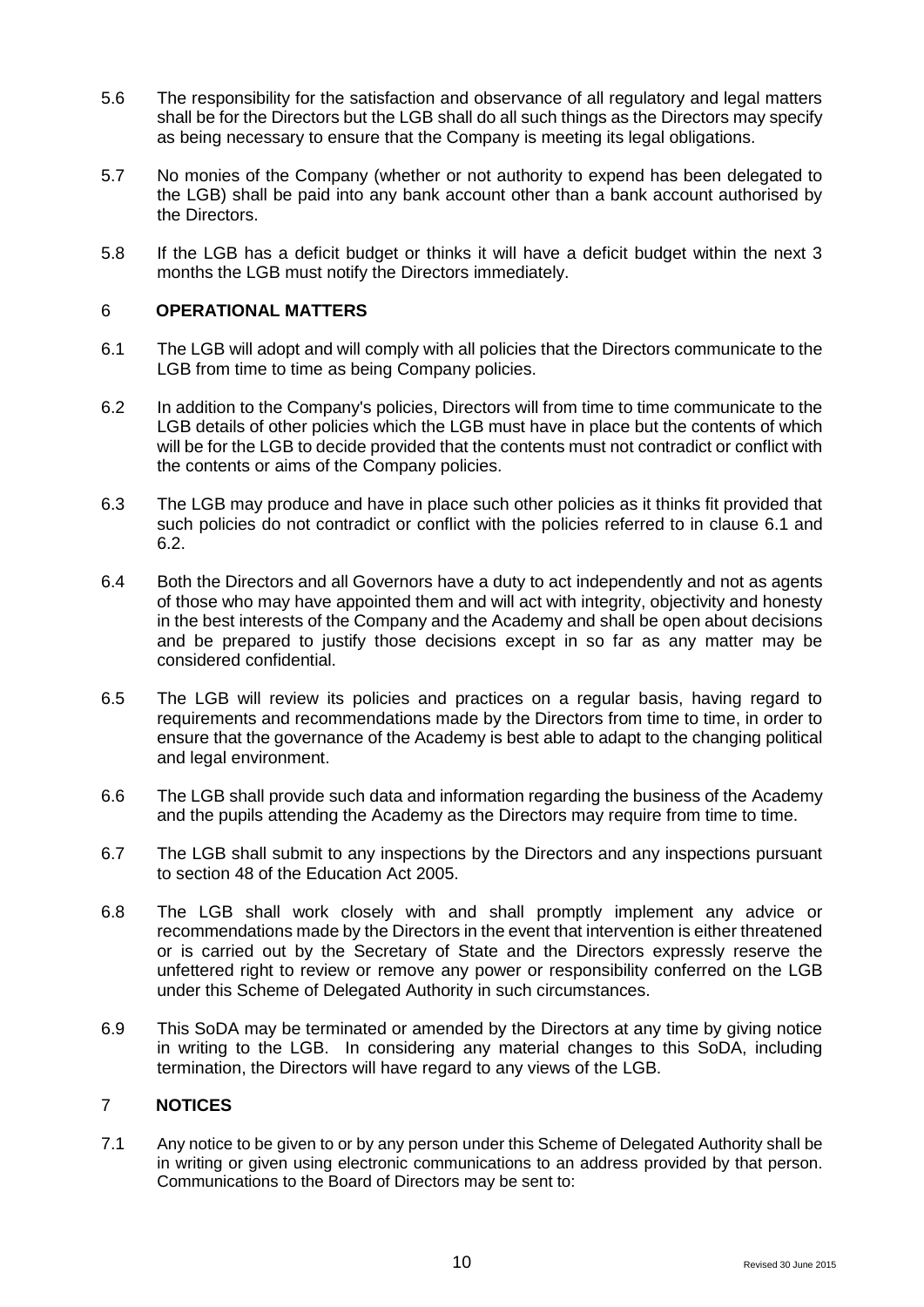Board of Directors Truro and Penwith Academy Trust c/o Company Secretary Room A110 Allen Building Truro College College Road **Truro** TR1 3XX

Alternatively communications may be sent electronically to: MAT@truro-penwith.ac.uk.

## 8 **INDEMNITY**

8.1 Subject to the provisions of the Companies Act 2006 and Article 6.3 of the Company's Articles every member of the LGB or other officer or auditor of the Company acting in relation to the Academy shall be indemnified out of the assets of the Company against any liability incurred by him in that capacity in defending any proceedings, whether civil or criminal, in which judgment is given in favour or in which he/she is acquitted or in connection with any application in which relief is granted to him by the court from liability for negligence, default, breach of duty or breach of trust in relation to the affairs of the Company.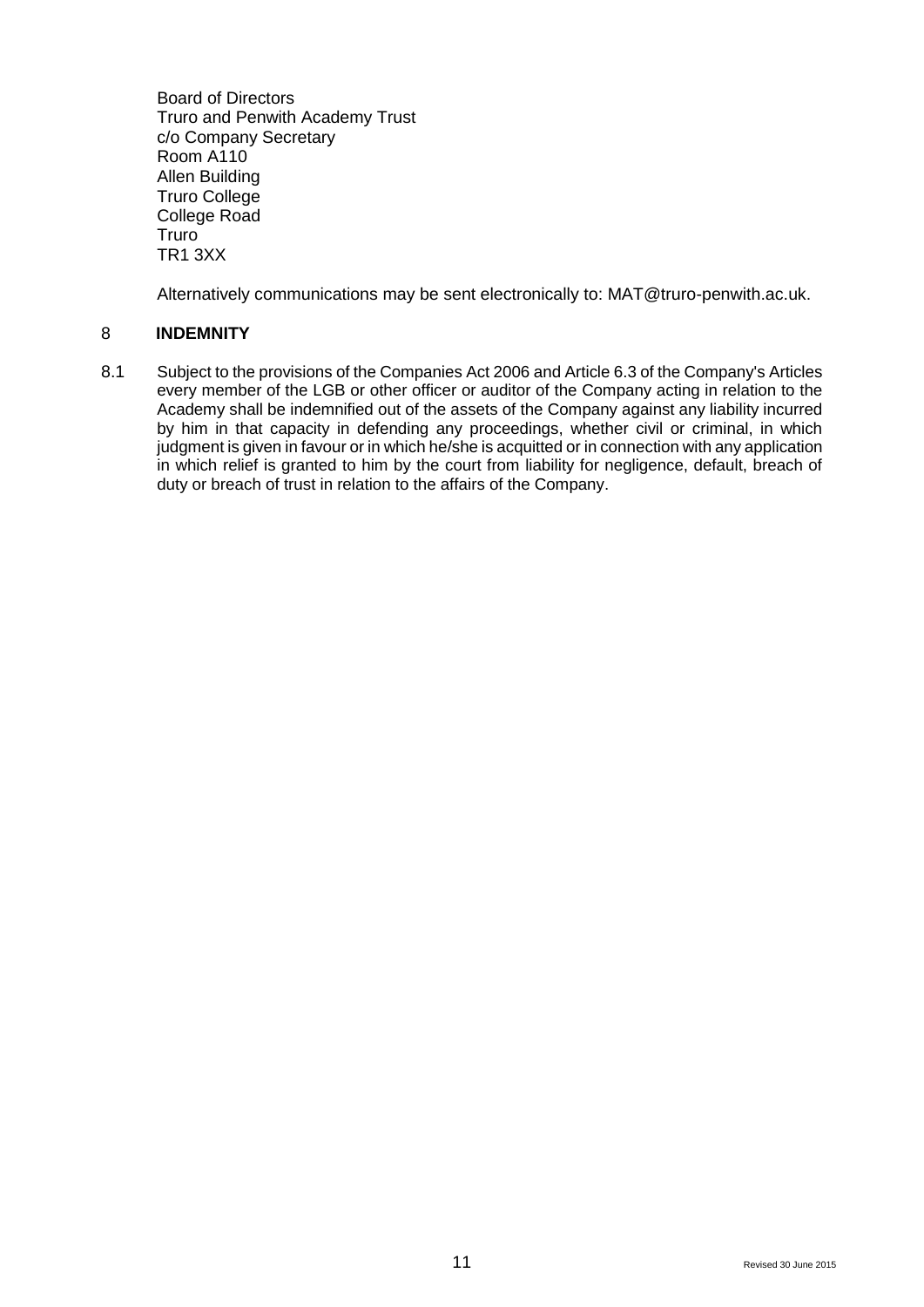The Articles of Association of Truro & Penwith Academy Trust

THE COMPANIES ACT 2006

## A COMPANY LIMITED BY GUARANTEE

# ARTICLES OF ASSOCIATION

OF

# TRURO & PENWITH ACADEMY TRUST

## COMPANY NUMBER: 8880841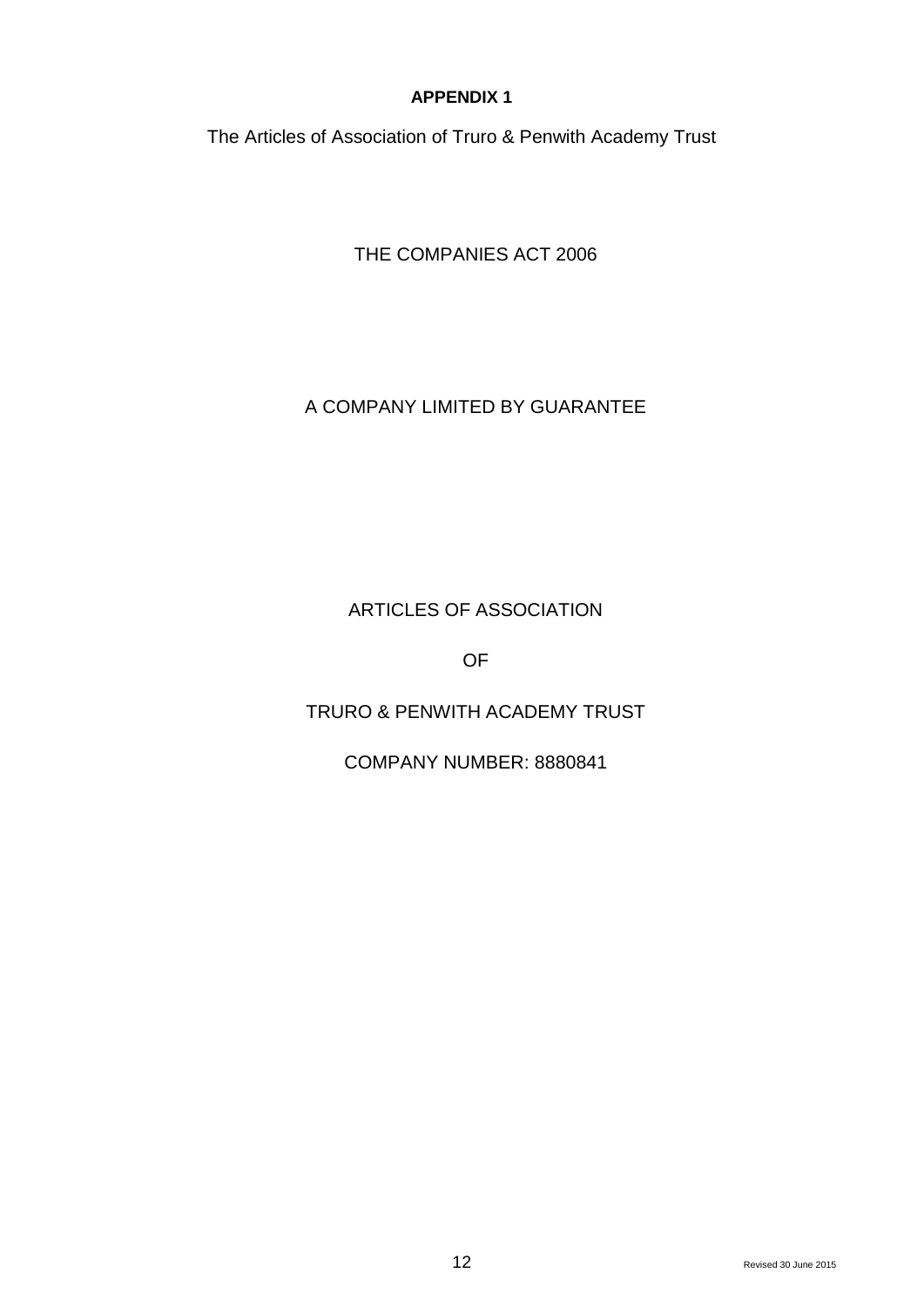## THE COMPANIES ACT 2006

## COMPANY LIMITED BY GUARANTEE

## ARTICLES OF ASSOCIATION

## OF

## TRURO & PENWITH ACADEMY TRUST

#### INTERPRETATION

- 1. In these Articles:
	- a. "the Academies" means all the schools and educational institutions referred to in Articles 4a) and established by the Company (and "Academy" shall mean any one of those schools or educational institutions)
	- b. "Academy Financial Year" means the academic year from  $1<sup>st</sup>$  of September to  $31<sup>st</sup>$  of August of the following year;
	- c. "the Articles" means these Articles of Association of the Company;
	- d. "Chief Executive Officer" means such person as may be appointed by the Directors as the Chief Executive Officer of the Company<sup>1</sup>;
	- e. "Chief Inspector" means Her Majesty's Chief Inspector of Education, Children's Services and Skills or his successor;
	- f. "clear days" in relation to the period of a notice means the period excluding the day when the notice is given or deemed to be given and the day on which it is given or on which it is to take effect:
	- g. "Clerk" means the clerk to the Directors or any other person appointed to perform the duties of the clerk to the Directors, including a joint, assistant or deputy clerk;
	- h. "the College" means Truro & Penwith College
	- i. "the Company" means save as otherwise defined at Article 6.9 the company intended to be regulated by these Articles and referred to in Article 2;
	- j. "the Directors" means save as otherwise defined at Article 6.9 the directors of the Company (and "Director" means any one of those directors);
	- k. "financial expert" means an individual, company or firm who is authorised to give investment advice under the Financial Services and Markets Act 2000;
	- l. "the LAs" means all the local authorities covering the areas in which the Academies are situated (and "the LA" shall mean any one of these local authorities);

 $\overline{a}$ 

<sup>1</sup> Optional.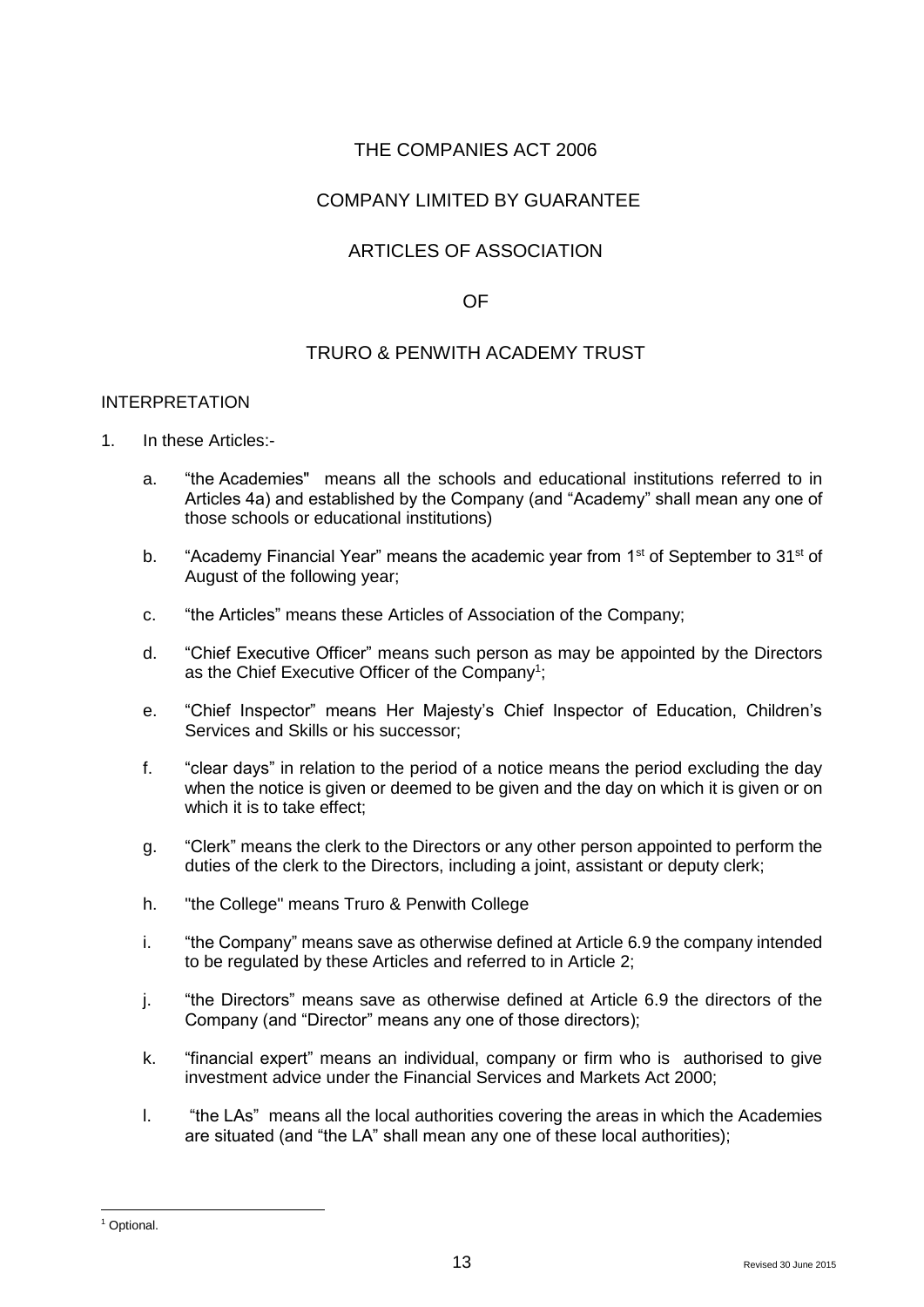- m. "Local Authority Associated Persons" means any person associated with any local authority within the meaning given in section 69 of the Local Government and Housing Act 1989;
- n. "Local Governing Bodies" means the committees appointed pursuant to Articles 100- 101 and 104 (and "Local Governing Body" means any one of these committees);
- o. "Member" means a member of the Company and someone who as such is bound by the undertaking contained in Article 8;
- p. "the Memorandum" means the Memorandum of Association of the Company;
- q. "Office" means the registered office of the Company;
- r. "Parent Directors" means the Directors appointed pursuant to Articles 53–56 inclusive;
- s. "Principals" means the headteachers of the Academies (and "Principal" means any one of these headteachers);
- t. "Principal Regulator" means the body or person appointed as the Principal Regulator under the Charities Act 2011;
- u. "Relevant Funding Agreements" means the agreement or agreements entered into by the Company and the Secretary of State under section 1 of the Academies Act 2010 for the establishment of each Academy, including any variation or supplemental agreements thereof;
- v. "the seal" means the common seal of the Company if it has one;
- w. "Secretary of State" means the Secretary of State for Education or successor;
- x. "Staff Director" means an employee of the Company who may be appointed as a Director pursuant to Article 50A;
- y. "teacher" means a person employed under a contract of employment or a contract for services or otherwise engaged to provide his services as a teacher at one or more Academies;
- z. "the United Kingdom" means Great Britain and Northern Ireland;
- aa. words importing the masculine gender only shall include the feminine gender. Words importing the singular number shall include the plural number, and vice versa;
- bb. subject as aforesaid, words or expressions contained in these Articles shall, unless the context requires otherwise, bear the same meaning as in the Companies Act 2006, as appropriate;
- cc. any reference to a statute or statutory provision shall include any statute or statutory provision which replaces or supersedes such statute or statutory provision including any modification or amendment thereto.
- 2. The Company's name is Truro & Penwith Academy Trust (and in this document it is called "**the Company**").
- 3. The Company's registered office is to be situated in England and Wales.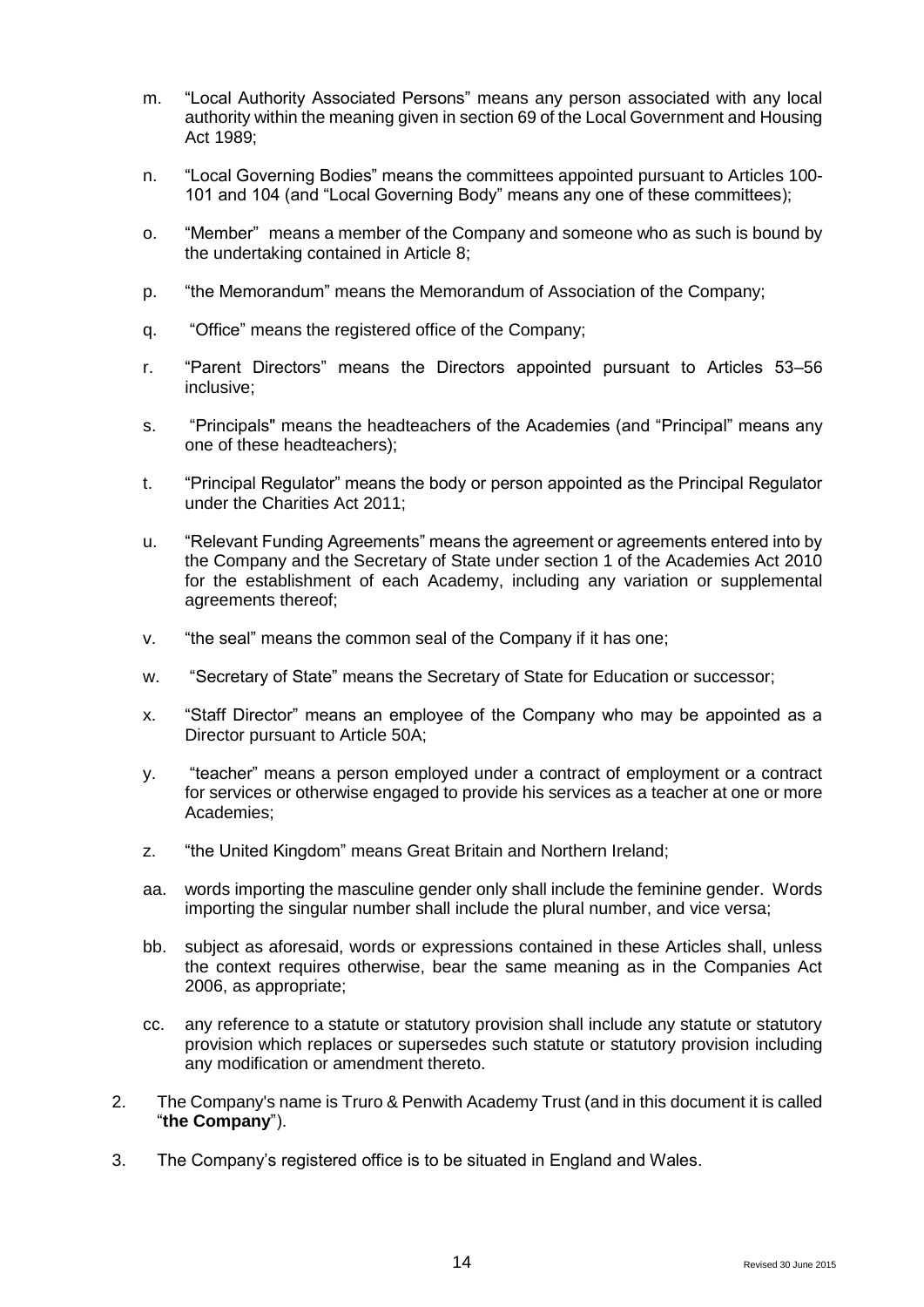## OBJECT

4. The Company's object ("**the Object**") is specifically restricted to the following:

to advance for the public benefit education in the United Kingdom, in particular but without prejudice to the generality of the foregoing by establishing, maintaining, carrying on, managing and developing schools ("**the mainstream Academies**") offering a broad and balanced curriculum or educational institutions which are principally concerned with providing full-time or part-time education for children of compulsory school age who, by reason of illness, exclusion from school or otherwise, may not for any period receive suitable education unless alternative provision is made for them ("the alternative provision Academies") or 16 to 19 Academies offering a curriculum appropriate to the needs of its students ("the 16 to 19 Academies") or schools specially organised to make special educational provision for pupils with Special Educational Needs ("the Special Academies").

- 5. In furtherance of the Object but not further or otherwise the Company may exercise the following powers:-
	- (a) to draw, make, accept, endorse, discount, execute and issue promissory notes, bills, cheques and other instruments, and to operate bank accounts in the name of the Company;
	- (b) to raise funds and to invite and receive contributions provided that in raising funds the Company shall not undertake any substantial permanent trading activities and shall conform to any relevant statutory regulations;
	- (c) to acquire, alter, improve and (subject to such consents as may be required by law) to charge or otherwise dispose of property;
	- (d) subject to Article 6 below to employ such staff, as are necessary for the proper pursuit of the Object and to make all reasonable and necessary provision for the payments of pensions and superannuation to staff and their dependants;
	- (e) to establish or support, whether financially or otherwise, any charitable trusts, associations or institutions formed for all or any of the Object;
	- (f) to co-operate with other charities, other independent and maintained schools, schools maintained by a local authority, 16-19 Academies, alternative provision Academies, institutions within the further education sector, voluntary bodies and statutory authorities operating in furtherance of the Object and to exchange information and advice with them;
	- (g) to pay out of funds of the Company the costs, charges and expenses of and incidental to the formation and registration of the Company;
	- (h) to establish, maintain, carry on, manage and develop the Academies at locations to be determined by the Directors;
	- (i) to offer scholarships, exhibitions, prizes and awards to pupils and students former pupils and former students, and otherwise to encourage and assist pupils and students and former pupils and former students;
	- (j) to provide educational facilities and services to students of all ages and the wider community for the public benefit;
	- (k) to carry out research into the development and application of new techniques in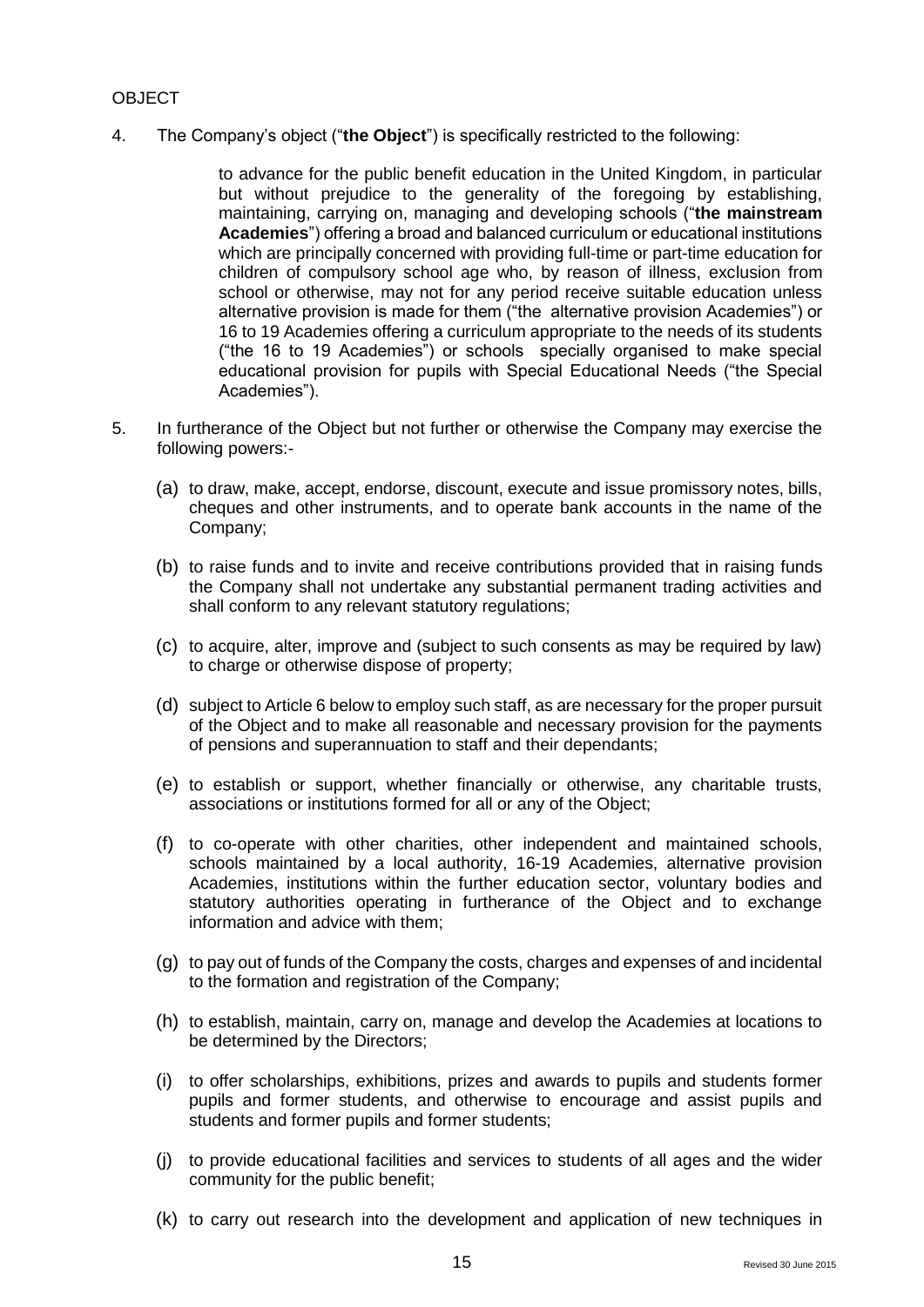education and to their approach to curriculum development and delivery and to publish the results of such research, and to develop means of benefiting from application of the experience of industry, commerce, other schools, educational institutions and the voluntary sector to the education of pupils and students in academies;

- (l) subject to such consents as may be required by law and/or by any contract entered into by or on behalf of the Company, to borrow and raise money for the furtherance of the Object in such manner and on such security as the Company may think fit;
- (m) to deposit or invest any funds of the Company not immediately required for the furtherance of its object (but to invest only after obtaining such advice from a financial expert as the Directors consider necessary and having regard to the suitability of investments and the need for diversification);
- (n) to delegate the management of investments to a financial expert, but only on terms that:
	- (i) the investment policy is set down in writing for the financial expert by the Directors;
	- (ii) every transaction is reported promptly to the Directors;
	- (iii) the performance of the investments is reviewed regularly with the Directors;
	- (iv) the Directors are entitled to cancel the delegation arrangement at any time;
	- (v) the investment policy and the delegation arrangement are reviewed at least once a year;
	- (vi) all payments due to the financial expert are on a scale or at a level which is agreed in advance and are notified promptly to the Directors on receipt; and
	- (vii) the financial expert must not do anything outside the powers of the Directors;
- (o) to arrange for investments or other property of the Company to be held in the name of a nominee company acting under the control of the Directors or of a financial expert acting under their instructions, and to pay any reasonable fee required;
- (p) to provide indemnity insurance to Directors in accordance with, and subject to the conditions of section 232 to 235 of the Companies Act 2006, section 189 of the Charities Act 2011 or any other provision of law applicable to charitable companies and any such indemnity is limited accordingly;
- (q) not used;
- (r) to establish subsidiary companies to carry on any trade or business for the purpose of raising funds for the Company;
- (s) to do all such other lawful things as are necessary for or are incidental to or conducive to the achievement of the Objects.
- 6.1 The income and property of the Company shall be applied solely towards the promotion of the Object.
- 6.2 None of the income or property of the Company may be paid or transferred directly or indirectly by way of dividend bonus or otherwise by way of profit to any member of the Company. Nonetheless a member of the Company who is not also a Director may:
	- a) benefit as a beneficiary of the Company;
	- b) be paid reasonable and proper remuneration for any goods or services supplied to the Company;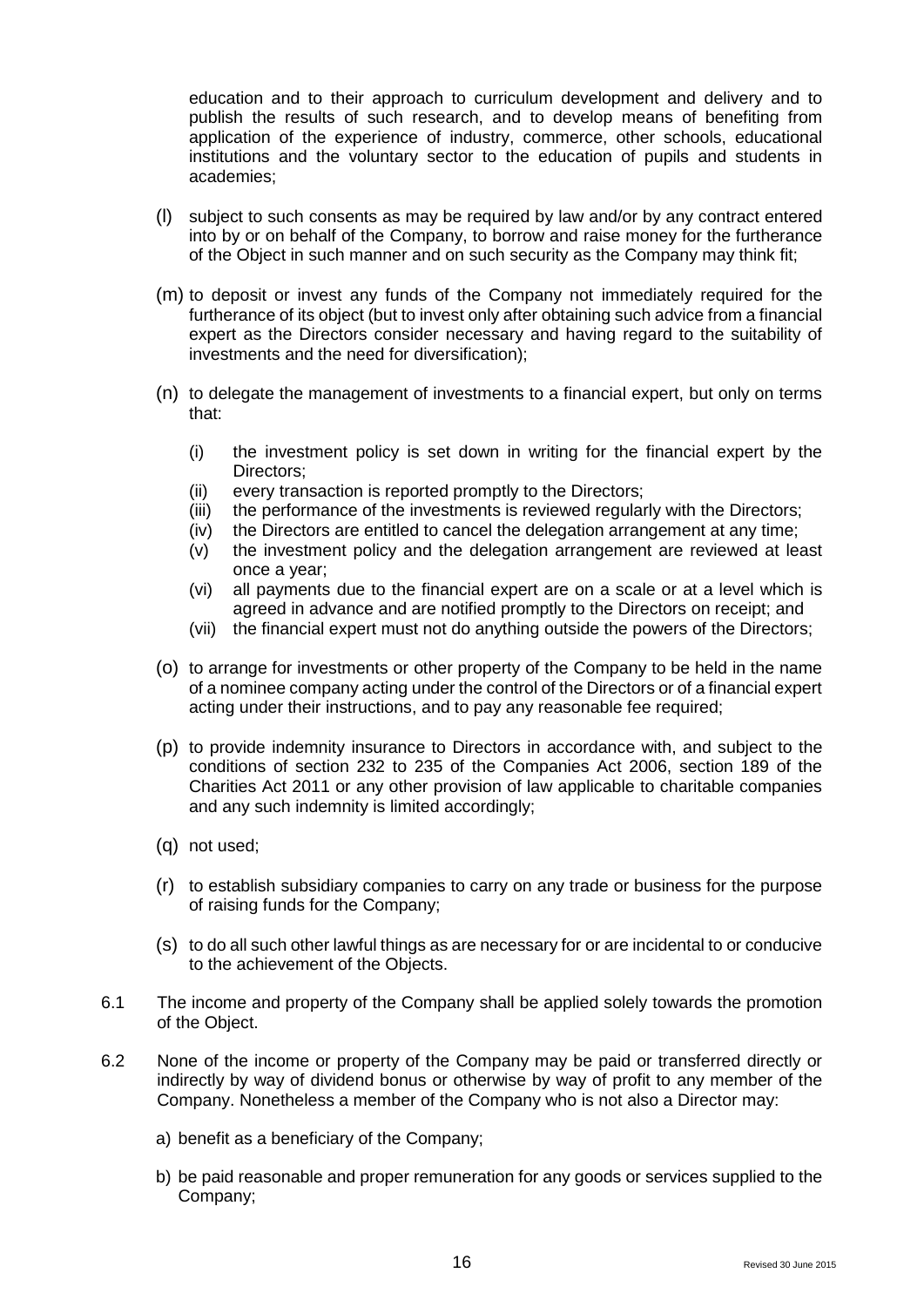- c) be paid rent for premises let by the member of the Company if the amount of the rent and other terms of the letting are reasonable and proper; and
- d) be paid interest on money lent to the Company at a reasonable and proper rate, such rate not to exceed 2 per cent per annum below the base lending rate of a UK clearing bank selected by the Directors, or 0.5%, whichever is the higher.
- 6.3 A Director may benefit from any indemnity insurance purchased at the Company's expense to cover the liability of the Directors which by virtue of any rule of law would otherwise attach to them in respect of any negligence, default or breach of trust or breach of duty of which they may be guilty in relation to the Company: Provided that any such insurance shall not extend to: (i) any claim arising from any act or omission which Directors knew to be a breach of trust or breach of duty or which was committed by the Directors in reckless disregard to whether it was a breach of trust or breach of duty or not; and (ii) the costs of any unsuccessful defence to a criminal prosecution brought against the Directors in their capacity as directors of the Company. Further, this Article does not authorise a Director to benefit from any indemnity insurance that would be rendered void by any provision of the Companies Act 2006, the Charities Act 2011 or any other provision of law.
- 6.4 A company, which has shares listed on a recognised stock exchange and of which any one Director holds no more than 1% of the issued capital of that company, may receive fees, remuneration or other benefit in money or money's worth from the Company.
- 6.5 A Director may at the discretion of the Directors be reimbursed from the property of the Company for reasonable expenses properly incurred by him or her when acting on behalf of the Company, but excluding expenses in connection with foreign travel.
- 6.6 No Director may:
	- (a) buy any goods or services from the Company;
	- (b) sell goods, services, or any interest in land to the Company;
	- (c) be employed by, or receive any remuneration from the Company (other than the Chief Executive Officer whose employment and/or remuneration is subject to the procedure and conditions in Article 6.8);
	- (d) receive any other financial benefit from the Company; unless:
	- (i) the payment is permitted by Article 6.7 and the Directors follow the procedure and observe the conditions set out in Article 6.8; or
	- (ii) the Directors obtain the prior written approval of the Charity Commission and fully comply with any procedures it prescribes.
- 6.7 Subject to Article 6.8, a Director may:
	- a) receive a benefit from the Company in the capacity of a beneficiary of the Company.
	- b) be employed by the Company or enter into a contract for the supply of goods or services to the Company, other than for acting as a Director.
	- c) receive interest on money lent to the Company at a reasonable and proper rate not exceeding 2% per annum below the base rate of a clearing bank to be selected by the Directors, or 0.5%, whichever is the higher.
	- d) receive rent for premises let by the Director to the Company if the amount of the rent and the other terms of the lease are reasonable and proper.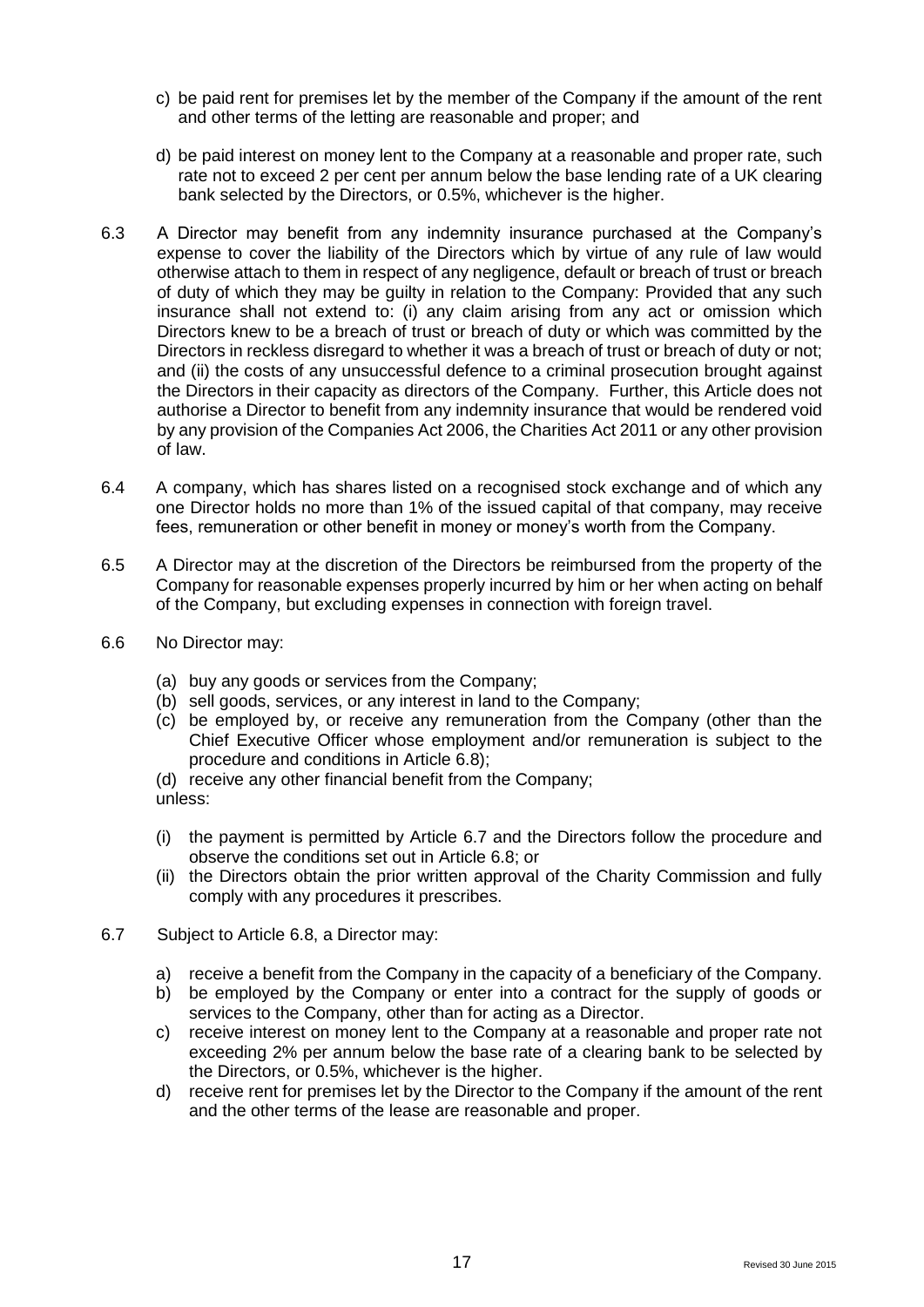- 6.8 The Company and its Directors may only rely upon the authority provided by Article 6.7 if each of the following conditions is satisfied:
	- (a) the remuneration or other sums paid to the Director do not exceed an amount that is reasonable in all the circumstances.
	- (b) the Director is absent from the part of any meeting at which there is discussion of:
		- i) his or her employment, remuneration, or any matter concerning the contract, payment or benefit; or
		- ii) his or her performance in the employment, or his or her performance of the contract; or
		- iii) any proposal to enter into any other contract or arrangement with him or her or to confer any benefit upon him or her that would be permitted under Article 6.7; or
		- (iv) any other matter relating to a payment or the conferring of any benefit permitted by Article 6.7.
	- (c) the Director does not vote on any such matter and is not to be counted when calculating whether a quorum of Directors is present at the meeting.
	- (d) save in relation to employing or contracting with the Chief Executive Officer the other Directors are satisfied that it is in the interests of the Company to employ or to contract with that Director rather than with someone who is not a Director. In reaching that decision the Directors must balance the advantage of employing a Director against the disadvantages of doing so (especially the loss of the Director's services as a result of dealing with the Director's conflict of interest).
	- (e) the reason for their decision is recorded by the Directors in the minute book.
	- (f) a majority of the Directors then in office have received no such payments or benefit.
- 6.8A The provision in Article 6.6 (c) that no Director may be employed by or receive any remuneration from the Company (other than a Staff Director and the Chief Executive Officer) does not apply to an employee of the Company who is subsequently elected or appointed as a Director save that this Article shall only allow such a Director to receive remuneration or benefit from the Company in his capacity as an employee of the Company and provided that the procedure as set out in Articles 6.8(b)(i), (ii) and 6.8 (c) is followed.
- 6.9 In Articles 6.2-6.9:
	- (a) "company" shall include any company in which the Company:
		- holds more than 50% of the shares; or
		- controls more than 50% of the voting rights attached to the shares; or
		- has the right to appoint one or more Directors to the Board of the Company.
	- (b) "Director" shall include any child, stepchild, parent, grandchild, grandparent, brother, sister or spouse of the Director or any person living with the Director as his or her partner.
	- (c) the employment or remuneration of a Director includes the engagement or remuneration of any firm or company in which the Director is:
		- (i) a partner;
		- (ii) an employee;
		- (iii) a consultant;
		- (iv) a director;
		- (v) a member; or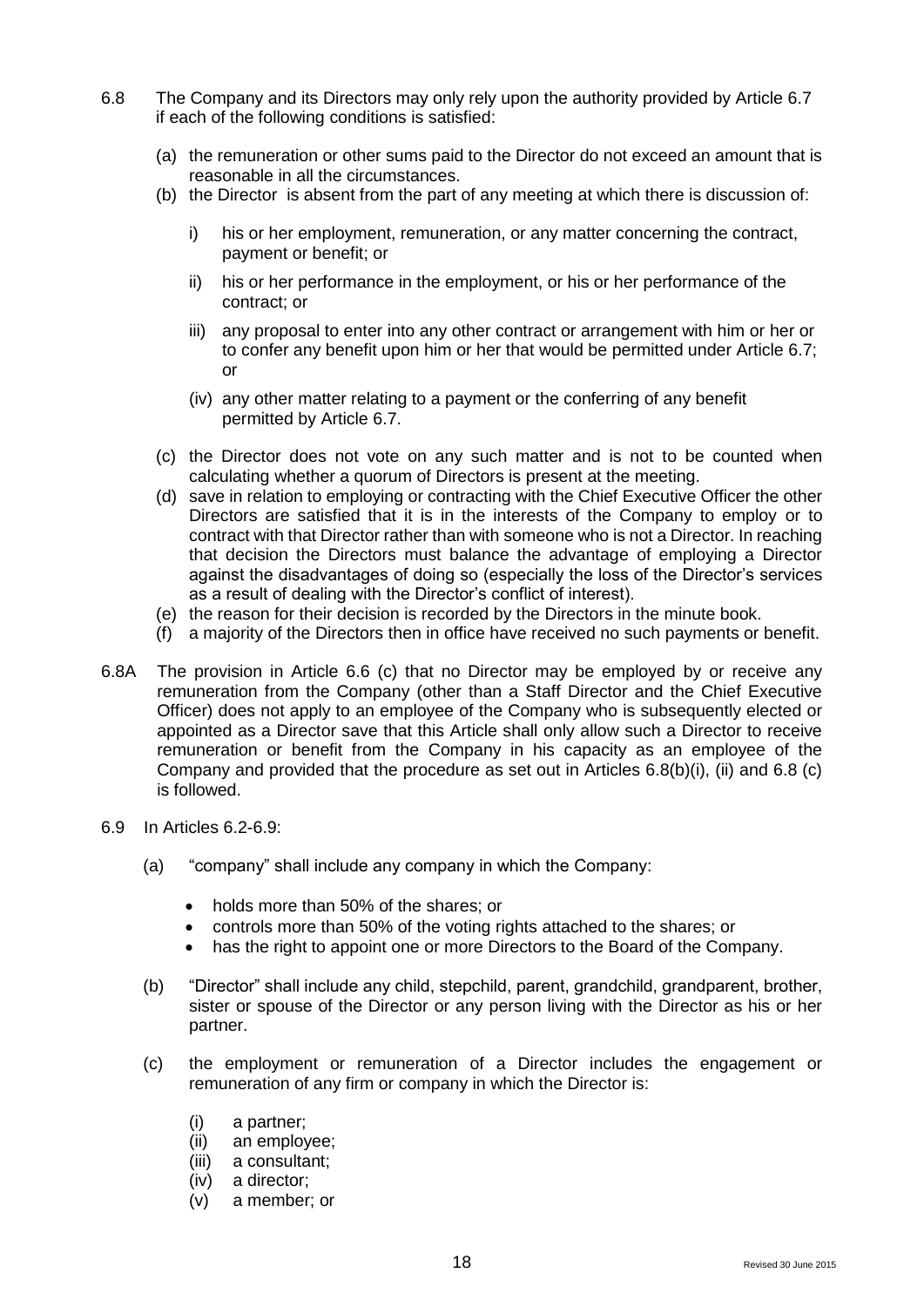- (vi) a shareholder, unless the shares of the company are listed on a recognised stock exchange and the Director holds less than 1% of the issued capital.
- 7. The liability of the members of the Company is limited.
- 8. Every member of the Company undertakes to contribute such amount as may be required (not exceeding £10) to the Company's assets if it should be wound up while he or she is a member or within one year after he or she ceases to be a member, for payment of the Company's debts and liabilities before he or she ceases to be a member, and of the costs, charges and expenses of winding up, and for the adjustment of the rights of the contributories among themselves.
- 9. If the Company is wound up or dissolved and after all its debts and liabilities (including any under section 2 of the Academies Act 2010) have been satisfied there remains any property it shall not be paid to or distributed among the members of the Company, but shall be given or transferred to some other charity or charities having objects similar to the Object which prohibits the distribution of its or their income and property to an extent at least as great as is imposed on the Company by Article 6 above, chosen by the members of the Company at or before the time of dissolution and if that cannot be done then to some other charitable object.
- 10. Not used.
- 11. No alteration or addition shall be made to or in the provisions of the Articles which would have the effect (a) that the Company would cease to be a company to which section 60 of the Companies Act 2006 applies; or (b) that the Company would cease to be a charity.

## MEMBER<sub>S<sup>2</sup></sub>

 $\overline{a}$ 

- 12. The Members of the Company shall comprise
	- a. the signatories to the Memorandum<sup>3</sup>;
	- b. three Members appointed by the College;
	- c. the College;
	- d. the chairman of the Directors; and
	- e. any person appointed under Article 16.
- 13. Each of the persons entitled to appoint Members in Article 12 shall have the right from time to time by written notice delivered to the Office to remove any Member appointed by them and to appoint a replacement Member to fill a vacancy whether resulting from such removal or otherwise.
- 14. If any of the persons entitled to appoint Members in Article 12:
	- a) in the case of an individual, die or become legally incapacitated;
	- b) in the case of a corporate entity, cease to exist and are not replaced by a successor institution; or
	- c) becomes insolvent or makes any arrangement or composition with their creditors generally;
	- their right to appoint Members under these Articles shall vest in the remaining Members.
- 15. Membership will terminate automatically if:
	- a) a Member (which is a corporate entity) ceases to exist and is not replaced by a

 $2$  The Department's preference is for employees of the Company not to be members

<sup>&</sup>lt;sup>3</sup> There must be no less than 3 signatories to the Memorandum of Association. If members are to be appointed by a body or entity under (b) then that body or entity should be a signatory Member.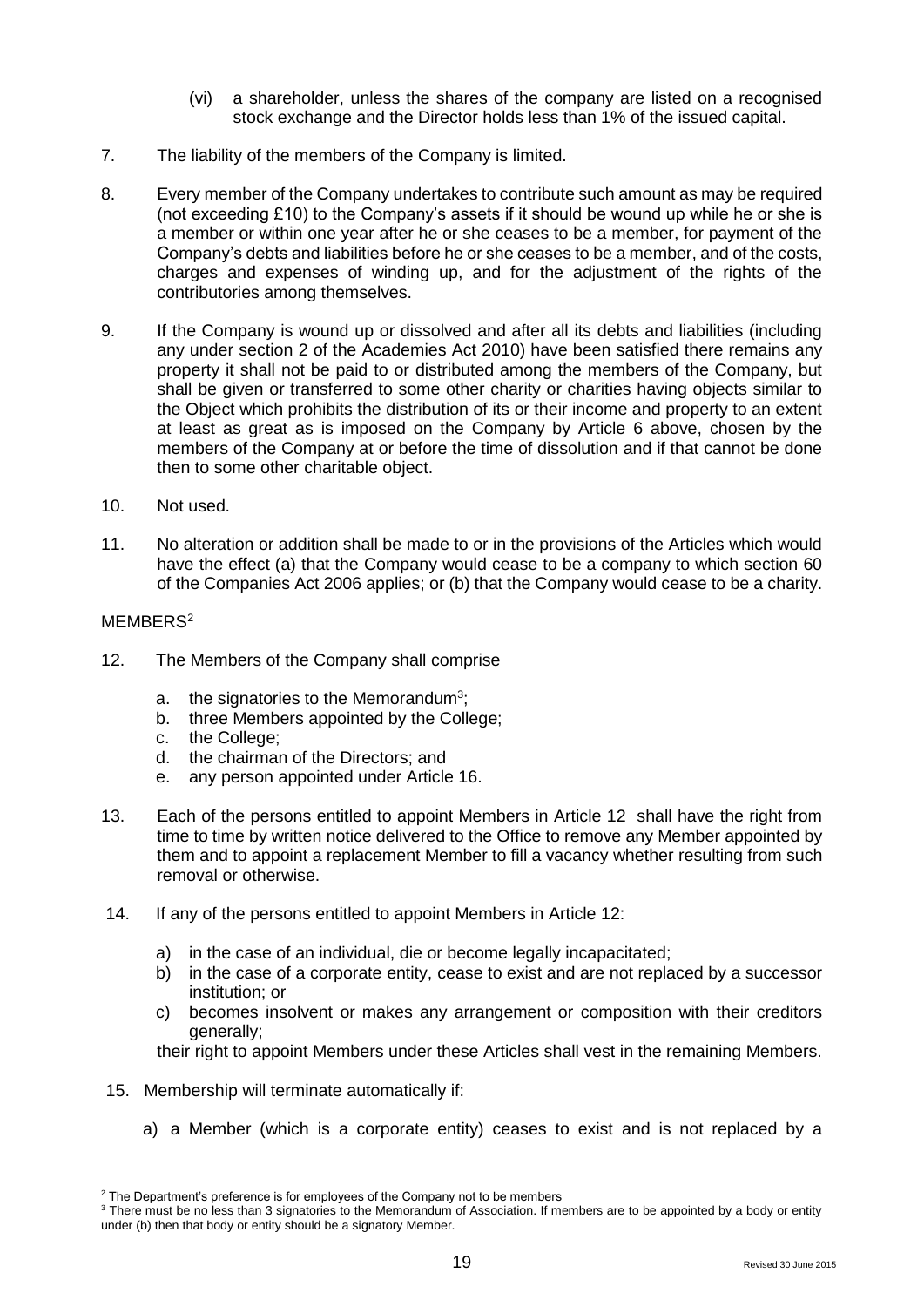successor institution;

- b) a Member (which is an individual) dies or becomes incapable by reason of illness or injury of managing and administering his or her own affairs; or
- c) a Member becomes insolvent or makes any arrangement or composition with that Member's creditors generally.
- 15A. The Members may agree unanimously in writing to remove any Member(s) who is a signatory to the Memorandum (save that the agreement of a signatory to the Memorandum who is to be removed shall not be required), provided that it is in the interests of the Company to remove such a Member(s).
- 16. The Members may agree by passing a special resolution in writing to appoint such additional Members as they think fit and may agree by passing a special resolution in writing to remove any such additional Members provided that such appointment or removal is in the interests of the Company.
- 17. Every person nominated to be a Member of the Company shall either sign a written consent to become a Member or sign the register of Members on becoming a Member.
- 18. Any Member may resign provided that after such resignation the number of Members is not less than three. A Member shall cease to be one immediately on the receipt by the Company of a notice in writing signed by the person or persons entitled to remove him under Articles 13 or 16 provided that no such notice shall take effect when the number of Members is less than three unless it contains or is accompanied by the appointment of a replacement Member.

## GENERAL MEETINGS

- 19. Not used.
- 20. The Directors may call general meetings and, on the requisition of Members pursuant to the provisions of the Companies Act 2006, shall forthwith proceed to convene a general meeting in accordance with that Act. If there are not within the United Kingdom sufficient Directors to call a general meeting, any Director or any Member of the Company may call a general meeting.

## NOTICE OF GENERAL MEETINGS

21. General meetings shall be called by at least fourteen clear days' notice but a general meeting may be called by shorter notice if it is so agreed by a majority in number of Members having a right to attend and vote and together representing not less than 90% of the total voting rights at that meeting.

The notice shall specify the time and place of the meeting and the general nature of the business to be transacted and, in the case of an Annual General Meeting, shall specify the meeting as such. The notice shall also state that the Member is entitled to appoint a proxy.

The notice shall be given to all the Members, to the Directors and auditors.

22. The accidental omission to give notice of a meeting to, or the non-receipt of notice of a meeting by, any person entitled to receive notice shall not invalidate the proceedings at that meeting.

#### PROCEEDINGS AT GENERAL MEETINGS

23. No business shall be transacted at any meeting unless a quorum is present. A Member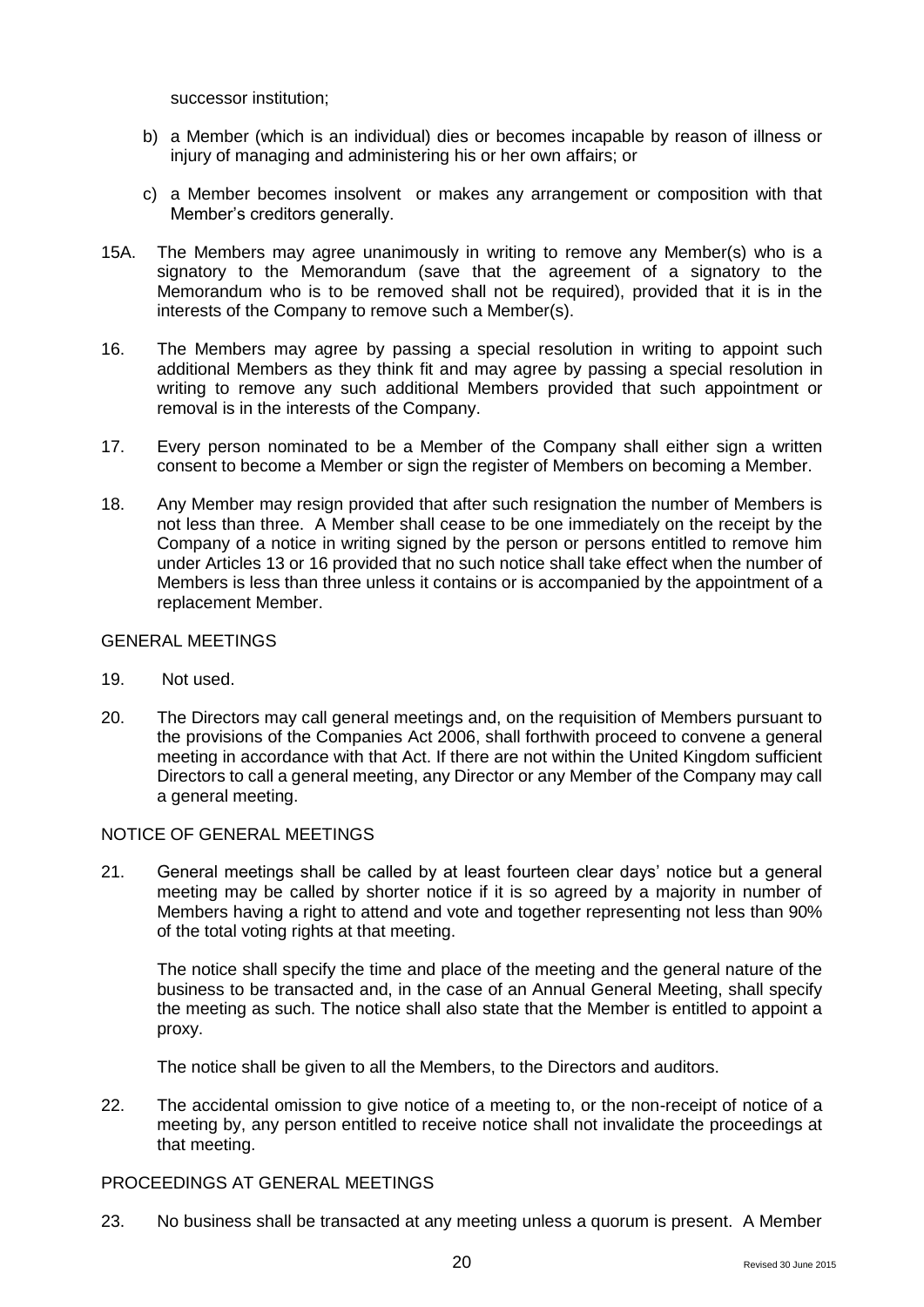counts towards the quorum by being present either in person or by proxy. Two persons entitled to vote upon the business to be transacted, each being a Member or a proxy of a Member or a duly authorised representative of a Member organisation shall constitute a quorum.

- 24. If a quorum is not present within half an hour from the time appointed for the meeting, or if during a meeting a quorum ceases to be present, the meeting shall stand adjourned to the same day in the next week at the same time and place or to such time and place as the Directors may determine.
- 25. The chairman, if any, of the Directors or in his absence some other Director nominated by the Directors shall preside as chairman of the meeting, but if neither the chairman nor such other Director (if any) be present within fifteen minutes after the time appointed for holding the meeting and willing to act, the Directors present shall elect one of their number to be chairman and, if there is only one Director present and willing to act, he shall be the chairman.
- 26. If no Director is willing to act as chairman, or if no Director is present within fifteen minutes after the time appointed for holding the meeting, the Members present and entitled to vote shall choose one of their number to be chairman.
- 27. A Director shall, notwithstanding that he is not a Member, be entitled to attend and speak at any general meeting.
- 28. The chairman may, with the consent of a majority of the Members at a meeting at which a quorum is present (and shall if so directed by the meeting), adjourn the meeting from time to time and from place to place, but no business shall be transacted at any adjourned meeting other than the business which might properly have been transacted at the meeting had the adjournment not taken place. When a meeting is adjourned for fourteen days or more, at least seven clear days' notice shall be given specifying the time and place of the adjourned meeting and the general nature of the business to be transacted. Otherwise it shall not be necessary to give any such notice.
- 29. A resolution put to the vote of the meeting shall be decided on a show of hands unless before, or on the declaration of the result of the show of hands, a poll is duly demanded. Subject to the provisions of the Companies Act 2006, a poll may be demanded:-
	- (a) by the chairman; or
	- (b) by at least two Members having the right to vote at the meeting; or,
	- (c) by a Member or Members representing not less than one-tenth of the total voting rights of all the Members having the right to vote at the meeting.
- 30. Unless a poll is duly demanded a declaration by the chairman that a resolution has been carried or carried unanimously, or by a particular majority, or lost, or not carried by a particular majority and an entry to that effect in the minutes of the meeting shall be conclusive evidence of the fact without proof of the number or proportion of the votes recorded in favour of or against such resolution.
- 31. The demand for a poll may be withdrawn, before the poll is taken, but only with the consent of the chairman. The withdrawal of a demand for a poll shall not invalidate the result of a show of hands declared before the demand for the poll was made.
- 32. A poll shall be taken as the chairman directs and he may appoint scrutineers (who need not be Members) and fix a time, date and place for declaring the results. The result of the poll shall be deemed to be the resolution of the meeting at which the poll was demanded.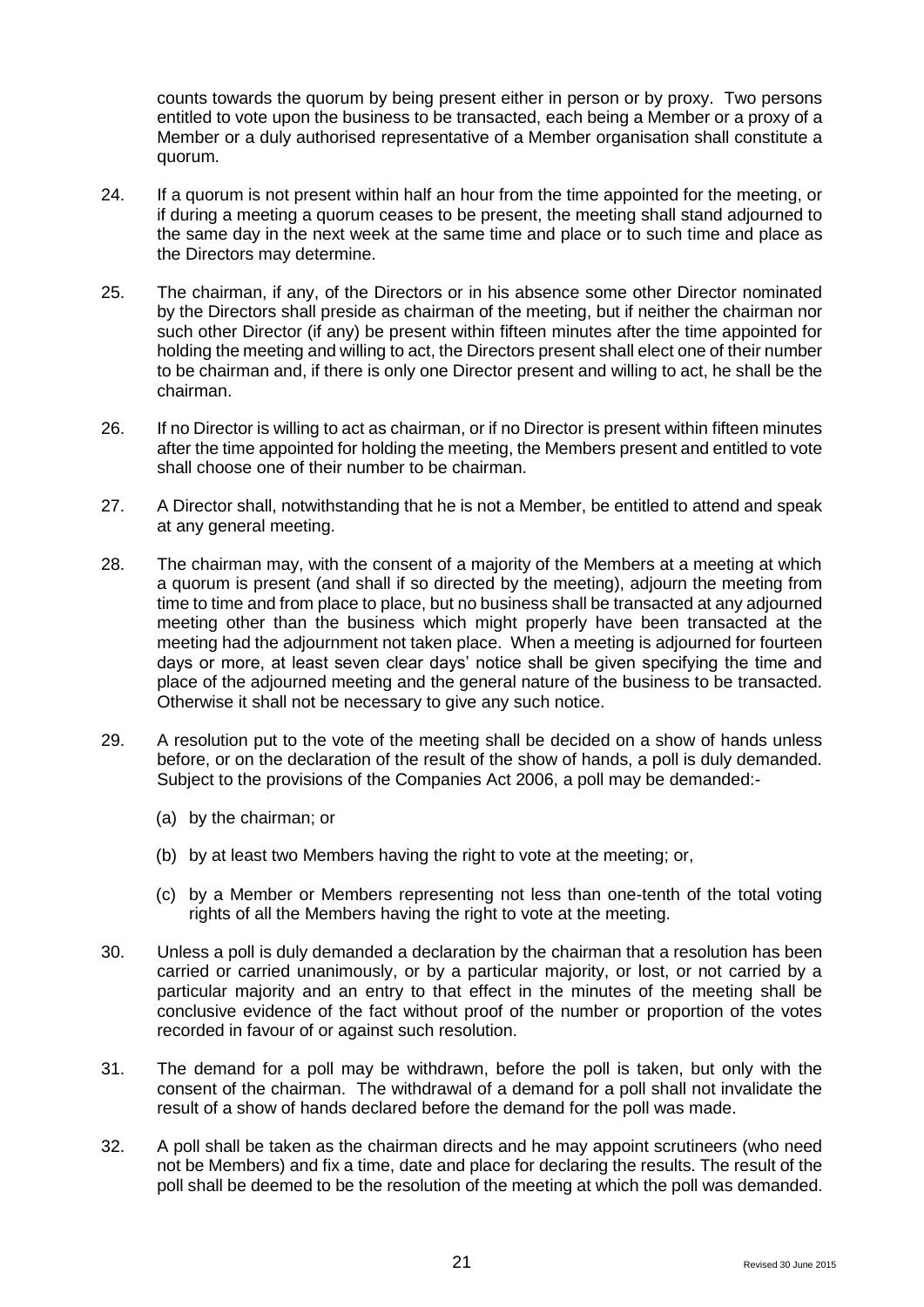- 33. A poll demanded on the election of the chairman or on a question of adjournment shall be taken immediately. A poll demanded on any other question shall be taken either immediately or at such time, date and place as the chairman directs not being more than thirty days after the poll is demanded. The demand for a poll shall not prevent continuance of a meeting for the transaction of any business other than the question on which the poll is demanded. If a poll is demanded before the declaration of the result of a show of hands and the demand is duly withdrawn, the meeting shall continue as if the demand had not been made.
- 34. No notice need be given of a poll not taken immediately if the time and place at which it is to be taken are announced at the meeting at which it is demanded. In other cases at least seven clear days' notice shall be given specifying the time and place at which the poll is to be taken.
- 35. A resolution in writing agreed by such number of members as required if it had been proposed at a general meeting shall be as effectual as if it had been passed at a general meeting duly convened and held provided that a copy of the proposed resolution has been sent to every Member. The resolution may consist of several instruments in the like form each agreed by one or more Members.

## VOTES OF MEMBERS

- 36. On the show of hands every Member present in person shall have one vote. On a poll every Member present in person or by proxy shall have one vote.
- 37. Not used.
- 38. No Member shall be entitled to vote at any general meeting unless all moneys then payable by him to the Company have been paid.
- 39. No objections shall be raised to the qualification of any person to vote at any general meeting except at the meeting or adjourned meeting at which the vote objected to is tendered, and every vote not disallowed at the meeting shall be valid. Any objection made in due time shall be referred to the chairman whose decision shall be final and conclusive.
- 40. An instrument appointing a proxy shall be in writing, signed by or on behalf of the appointer and shall be in the following form (or in a form as near thereto as circumstances allow or in any other form which is usual or which the Directors may approve) -

"I/We, …….., of ………, being a Member/Members of the above named Company, hereby appoint …… of ……, or in his absence, ……, of ……, as my/our proxy to attend, speak and vote in my/our name[s] and on my/our behalf at the annual general meeting/ general meeting of the Company to be held on …..20[ ], and at any adjournment thereof.

Signed on ….. 20[ ]"

41. Where it is desired to afford Members an opportunity of instructing the proxy how he shall act the instrument appointing a proxy shall be in the following form (or in a form as near thereto as circumstances allow or in any other form which is usual or which the Directors may approve) -

> "I/We, ……., of ……., being a Member/Members of the above named Company, hereby appoint .... of …...., or in his absence, ….. of …..., as my/our proxy to attend, speak and vote in my/our name[s] and on my/our behalf at the annual general meeting/ general meeting of the Company, to be held on …. 20[ ], and at any adjournment thereof.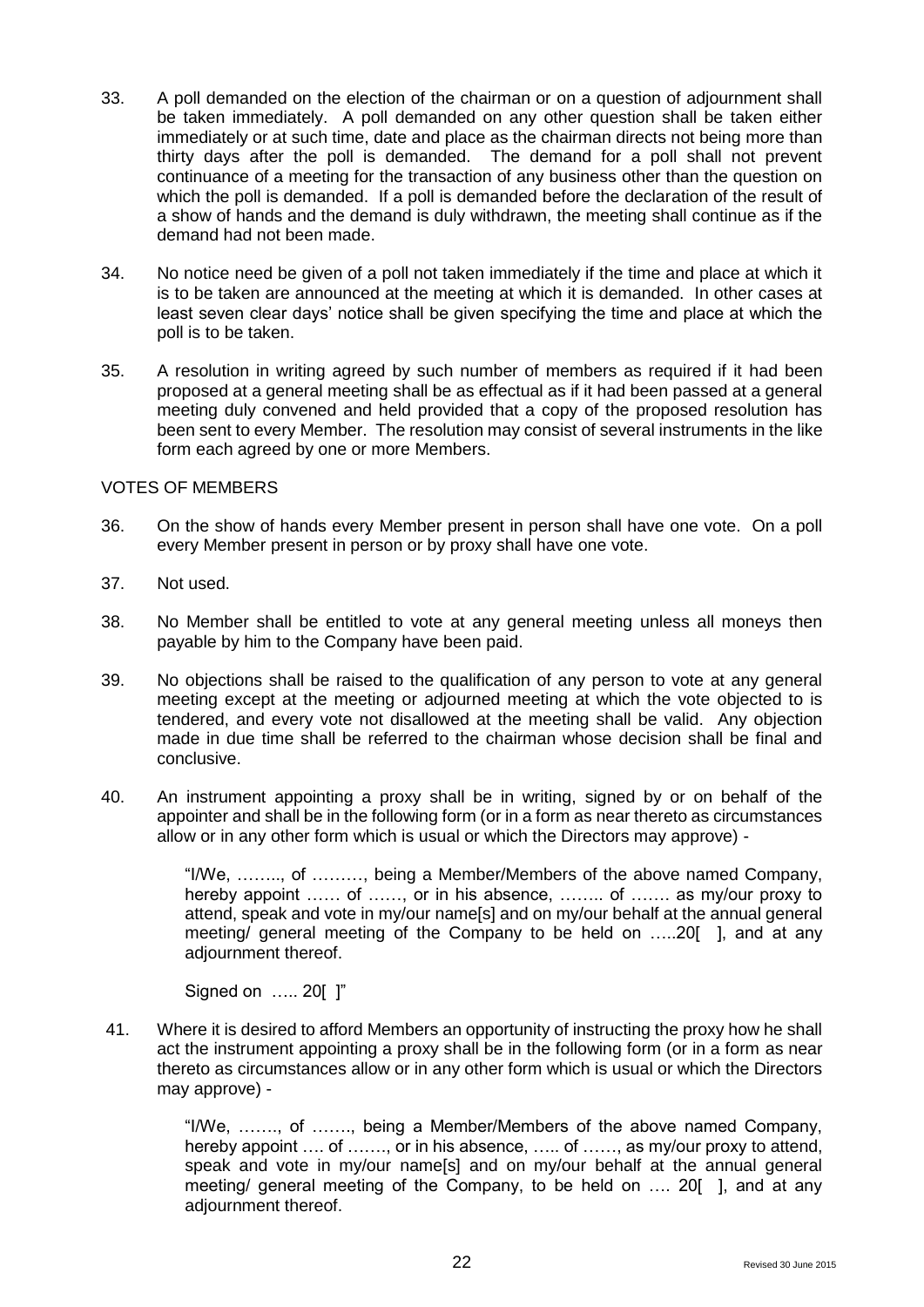This form is to be used in respect of the resolutions mentioned below as follows:

Resolution No. 1 \*for \* against

Resolution No. 2 \*for \* against.

• Strike out whichever is not desired.

Unless otherwise instructed, the proxy may vote as he thinks fit or abstain from voting. Signed on …. 20[ ]"

- 42. The instrument appointing a proxy and any authority under which it is signed or a copy of such authority certified by a notary or in some other way approved by the Directors may -
	- (a) be deposited at the office or at such other place within the United Kingdom as is specified in the notice convening the meeting or in any instrument of proxy sent out by the Company in relation to the meeting not less than 48 hours before the time for holding the meeting or adjourned meeting at which the person named in the instrument proposes to vote, or
	- (b) in the case of a poll taken more than 48 hours after it is demanded, be deposited as aforesaid after the poll has been demanded and not less than 24 hours before the time appointed for the taking of the poll;
	- (c) where the poll is not taken forthwith but is taken not more than 48 hours after it was demanded, be delivered at the meeting at which the poll was demanded to the chairman or to the Clerk or to any Director;

and an instrument of proxy which is not deposited or delivered in a manner so permitted shall be invalid.

- 43. A vote given or poll demanded by proxy or by the duly authorised representative of a corporation shall be valid notwithstanding the previous determination of the authority of the person voting or demanding a poll unless notice of the determination was received by the Company at the office or at such other place at which the instrument of proxy was duly deposited before the commencement of the meeting or adjourned meeting at which the vote given or the poll demanded or (or in the case of a poll taken otherwise than on the same day as the meeting or adjourned meeting) the time appointed for taking the poll.
- 44. Any organisation which is a Member of the Company may by resolution of its board of directors or other governing body authorise such person as it thinks fit to act as its representative at any meeting of the Company, and the person so authorised shall be entitled to exercise the same powers on behalf of the organisation which he represents as that organisation could exercise if it were an individual Member of the Company.

## **DIRECTORS**

- 45. The number of Directors shall be not less than three but (unless otherwise determined by ordinary resolution) shall not be subject to any maximum.
- 46. Subject to Articles 48-49, the Company shall have the following Directors:
	- a. at least 7 Directors appointed by the College under Article 50;
	- b. Up to two Local Governing Body Directors appointed in accordance with Article 52A; and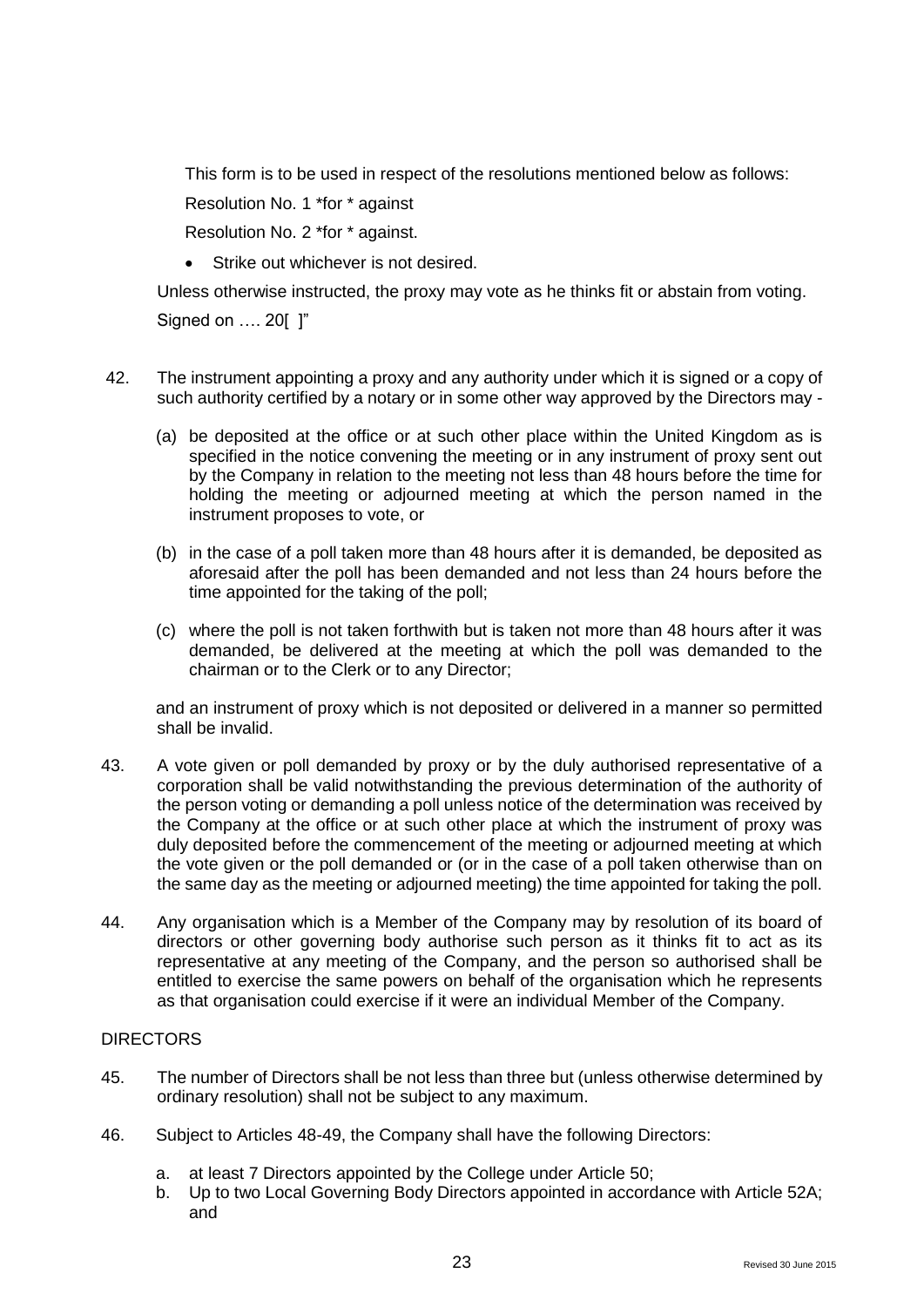- c. the Chief Executive Officer;
- d. a minimum of 2 Parent Directors appointed under Articles 53-56D.
- 47. The Company may also have any Co-opted Director appointed under Article 58.
- 48. The first Directors shall be those persons named in the statement delivered pursuant to sections 9 and 12 of the Companies Act 2006.
- 49. Future Directors shall be appointed or elected, as the case may be, under these Articles. Where it is not possible for such a Director to be appointed or elected due to the fact that an Academy has not yet been established, then the relevant Article or part thereof shall not apply.

#### APPOINTMENT OF DIRECTORS

- 50. The College will appoint at least 7 Directors.
- 50A. The College may appoint Directors through such process as they may determine.
- 50B. The total number of Directors including the Chief Executive Officer who are employees of the Company shall not exceed one third of the total number of Directors.
- 51. Not used.
- 52. Not used.

#### LOCAL GOVERNING BODY DIRECTORS

52A. There shall be no more than two Local Governing Body Directors who shall be appointed through such process as the Directors may determine.

#### PARENT DIRECTORS

- 53. There shall be a minimum of two Parent Directors unless there are Local Governing Bodies which include at least two Parent members.
- 54. Except for 16–19 Academies, Parent Directors and Parent members of the Local Governing Bodies or Advisory Bodies shall be elected or appointed (in accordance with the terms of reference determined by the Directors from time to time). The elected or appointed Parent Directors or Parent members of the Local Governing Bodies or Advisory Bodies must be a parent of a registered pupil at one or more of the Academies (but not one of the 16 – 19 Academies) at the time when he is elected or appointed.
- 54A. The number of Parent Directors and Parent members of the Local Governing Bodies or Advisory Bodies required shall be made up by Parent Directors and Parent members appointed by the Directors if the number of parents standing for election is less than the number of vacancies.
- 55. The Directors shall make all necessary arrangements for, and determine all other matters relating to, an election of the Parent Directors or Parent members of Local Governing Bodies or Advisory Bodies, including any question of whether a person is a parent of a registered pupil at one of the Academies (but not one of the 16 – 19 Academies). Any election of the Parent Directors or Parent members of Local Governing Bodies or Advisory Bodies which is contested shall be held by secret ballot.
- 56. In appointing a Parent Director or Parent member of a Local Governing Body or Advisory Body the Directors shall appoint a person who is the parent of a registered pupil at an Academy (but not one of the 16-19 Academies); or where it is not reasonably practical to do so, a person who is the parent of a child of compulsory school age.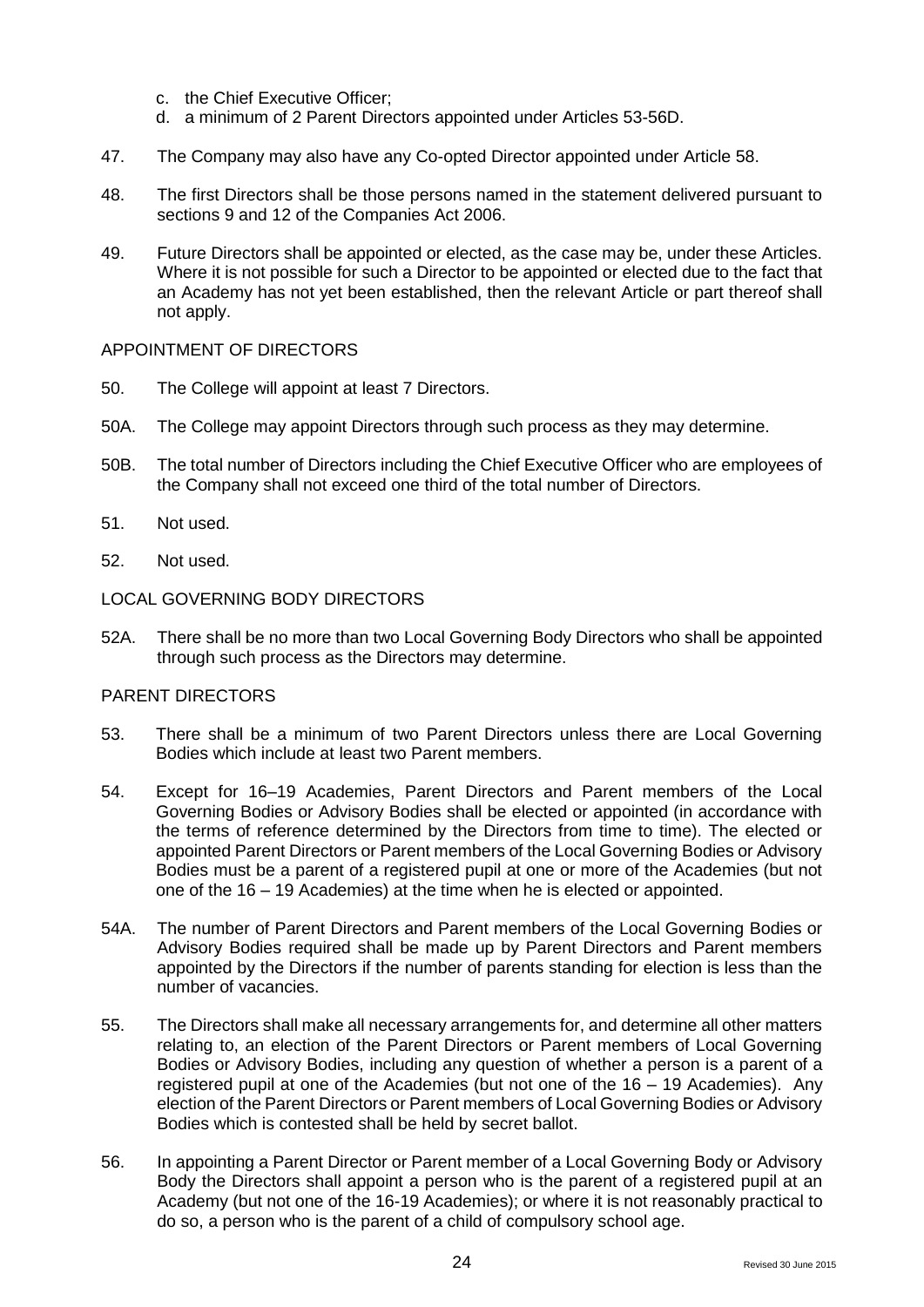- 56A. In the case of 16-19 Academies, Parent Directors and Parent members of the Local Governing Bodies or Advisory Bodies shall either be elected by parents of registered students at the 16 to 19 Academies, pursuant to Articles 56B to 56C, or be appointed by the Directors/Advisory Bodies/Local Governing Bodies, pursuant to Article 56D. The elected or appointed Parent Directors or Parent members of the Local Governing Bodies or Advisory Bodies must be a parent of a student at one of the 16 to 19 Academies at the time when he is either elected or appointed.
- 56B. The number of Parent Directors and Parent members of the Local Governing Bodies or Advisory Bodies required shall be made up by Parent Directors and Parent members appointed by the Directors/Advisory Bodies/Local Governing Bodies if the number of parents standing for election is less than the number of vacancies.
- 56C. The Directors shall make all necessary arrangements for, and determine all other matters relating to, an election of the Parent Directors or Parent members of Local Governing Bodies or Advisory Bodies, including any question of whether a person is a parent of a registered student at one of the 16-19 Academies. Any election of the Parent Directors or Parent members of Local Governing Bodies or Advisory Bodies which is contested shall be held by secret ballot.
- 56D. In appointing a Parent Director or Parent member of a Local Governing Body or Advisory Body, the Directors/Advisory Bodies/Local Governing Bodies shall appoint a person who is the parent of a registered student at one of the 16 to 19 Academies; or where it is not reasonably practical to do so, a person who is the parent of a child above compulsory school age but not above the age of 19.

### CHIEF EXECUTIVE OFFICER

57. The Chief Executive Officer shall be a Director for as long as he remains in office as such.

## CO-OPTED DIRECTORS

58. The Directors may appoint Co-opted Directors. A 'Co-opted Director' means a person who is appointed to be a Director by being Co-opted by Directors who have not themselves been so appointed. The Directors may not co-opt an employee of the Company as a Co-opted Director if thereby the number of Directors who are employees of the Company would exceed one third of the total number of Directors including the Chief Executive Officer.

59–63. Not used.

## TERM OF OFFICE

64. The term of office for any Director shall be four years save that this time limit shall not apply to the Chief Executive Officer. Subject to remaining eligible to be a particular type of Director, any Director may be re-appointed or re-elected.

## RESIGNATION AND REMOVAL

- 65. A Director shall cease to hold office if he resigns his office by notice to the Company (but only if at least three Directors will remain in office when the notice of resignation is to take effect).
- 66. A Director shall cease to hold office if he is removed by the person or persons who appointed him. This Article does not apply in respect of a Parent Director.
- 67. Where a Director resigns his office or is removed from office, the Director or, where he is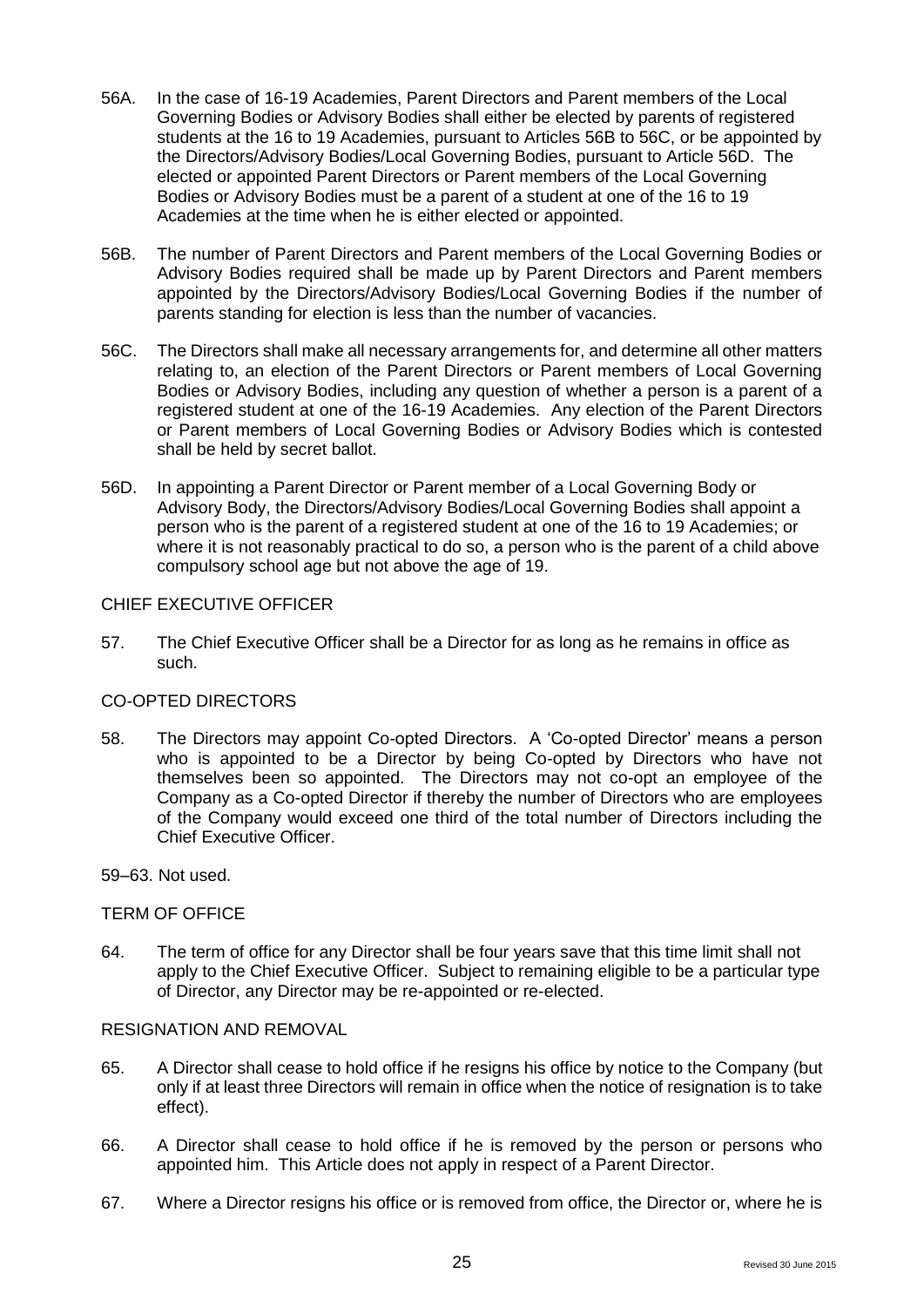removed from office, those removing him, shall give written notice thereof to the Clerk.

#### DISQUALIFICATION OF DIRECTORS

- 68. No person shall be qualified to be a Director unless he is aged 18 or over at the date of his election or appointment. No current pupil or current student of any of the Academies shall be a Director.
- 69. A Director shall cease to hold office if he becomes incapable by reason of illness or injury of managing or administering his own affairs.
- 70. A Director shall cease to hold office if he is absent without the permission of the Directors from all their meetings held within a period of six months and the Directors resolve that his office be vacated.
- 71. A person shall be disqualified from holding or continuing to hold office as a Director if
	- (a) his estate has been sequestrated and the sequestration has not been discharged, annulled or reduced; or
	- (b) he is the subject of a bankruptcy restrictions order or an interim order.
- 72. A person shall be disqualified from holding or continuing to hold office as a Director at any time when he is subject to a disqualification order or a disqualification undertaking under the Company Directors Disqualification Act 1986 or to an order made under section 429(2)(b) of the Insolvency Act 1986 (failure to pay under county court administration order).
- 73. A Director shall cease to hold office if he ceases to be a Director by virtue of any provision in the Companies Act 2006 or is disqualified from acting as a trustee by virtue of section 178 of the Charities Act 2011 (or any statutory re-enactment or modification of that provision).
- 74. A person shall be disqualified from holding or continuing to hold office as a Director if he has been removed from the office of charity trustee or trustee for a charity by an order made by the Charity Commission or the High Court on the grounds of any misconduct or mismanagement in the administration of the charity for which he was responsible or to which he was privy, or which he by his conduct contributed to or facilitated.
- 75. Not used.
- 76. Not used.
- 77. A person shall be disqualified from holding or continuing to hold office as a Director where he has, at any time, been convicted of any criminal offence, excluding any that have been spent under the Rehabilitation of Offenders Act 1974 as amended, and excluding any offence for which the maximum sentence is a fine or a lesser sentence except where a person has been convicted of any offence which falls under section 178 of the Charities Act 2011.
- 78. After the first Academy has opened, a person shall be disqualified from holding or continuing to hold office as a Director if he has not provided to the chairman of the Directors a criminal records certificate at an enhanced disclosure level under section 113B of the Police Act 1997. In the event that the certificate discloses any information which would in the opinion of either the chairman or the Chief Executive Officer confirm their unsuitability to work with children that person shall be disqualified. If a dispute arises as to whether a person shall be disqualified, a referral shall be made to the Secretary of State to determine the matter. The determination of the Secretary of State shall be final.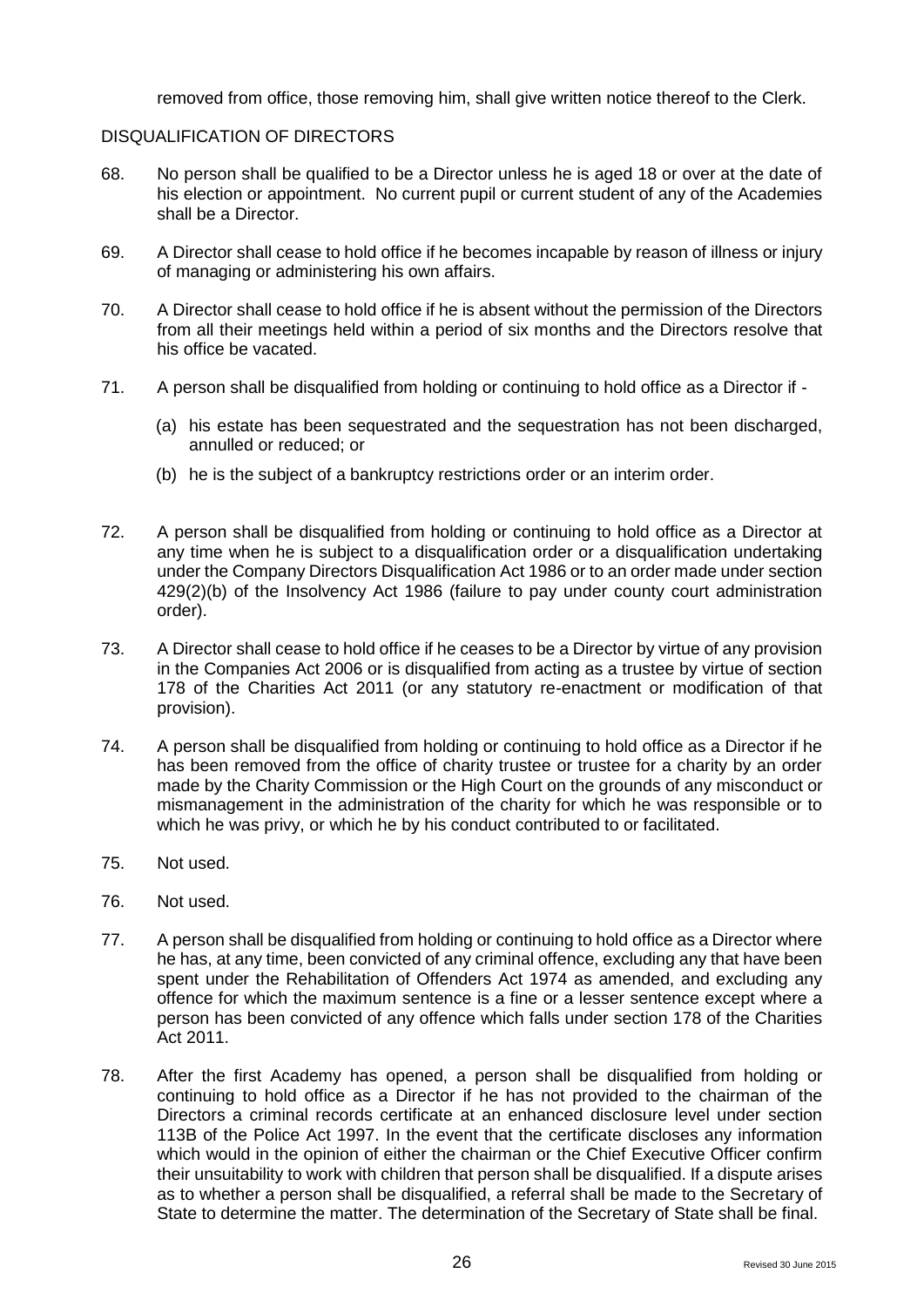- 79. Where, by virtue of these Articles a person becomes disqualified from holding, or continuing to hold office as a Director; and he is, or is proposed, to become such a Director, he shall upon becoming so disqualified give written notice of that fact to the Clerk.
- 80. Articles 68 to 74, Articles 77 to 79 and Articles 97 to 98 also apply to any member of any committee of the Directors, including a Local Governing Body, who is not a Director.

#### CLERK TO THE DIRECTORS

81. The Clerk shall be appointed by the Directors for such term, at such remuneration and upon such conditions as they may think fit; and any Clerk so appointed may be removed by them. The Clerk shall not be a Director, or a Principal. Notwithstanding this Article, the Directors may, where the Clerk fails to attend a meeting of theirs, appoint any one of their number or any other person to act as Clerk for the purposes of that meeting.

## CHAIRMAN AND VICE-CHAIRMAN OF THE DIRECTORS

- 82. The Directors shall each school year elect a chairman and a vice-chairman from among their number. A Director who is employed by the Company shall not be eligible for election as chairman or vice-chairman.
- 83. Subject to Article 84, the chairman or vice-chairman shall hold office as such until his successor has been elected in accordance with Article 85.
- 84. The chairman or vice-chairman may at any time resign his office by giving notice in writing to the Clerk. The chairman or vice-chairman shall cease to hold office if -
	- (a) he ceases to be a Director;
	- (b) he is employed by the Company;
	- (c) he is removed from office in accordance with these Articles; or
	- (d) in the case of the vice-chairman, he is elected in accordance with these Articles to fill a vacancy in the office of chairman.
- 85. Where by reason of any of the matters referred to in Article 84, a vacancy arises in the office of chairman or vice-chairman, the Directors shall at their next meeting elect one of their number to fill that vacancy.
- 86. Where the chairman is absent from any meeting or there is at the time a vacancy in the office of the chairman, the vice-chairman shall act as the chair for the purposes of the meeting.
- 87-89. Not used.
- 90. The Directors may remove the chairman or vice-chairman from office in accordance with these Articles.
- 91. A resolution to remove the chairman or vice-chairman from office which is passed at a meeting of the Directors shall not have effect unless
	- i) it is confirmed by a resolution passed at a second meeting of the Directors held not less than fourteen days after the first meeting; and
	- ii) the matter of the chairman's or vice-chairman's removal from office is specified as an item of business on the agenda for each of those meetings.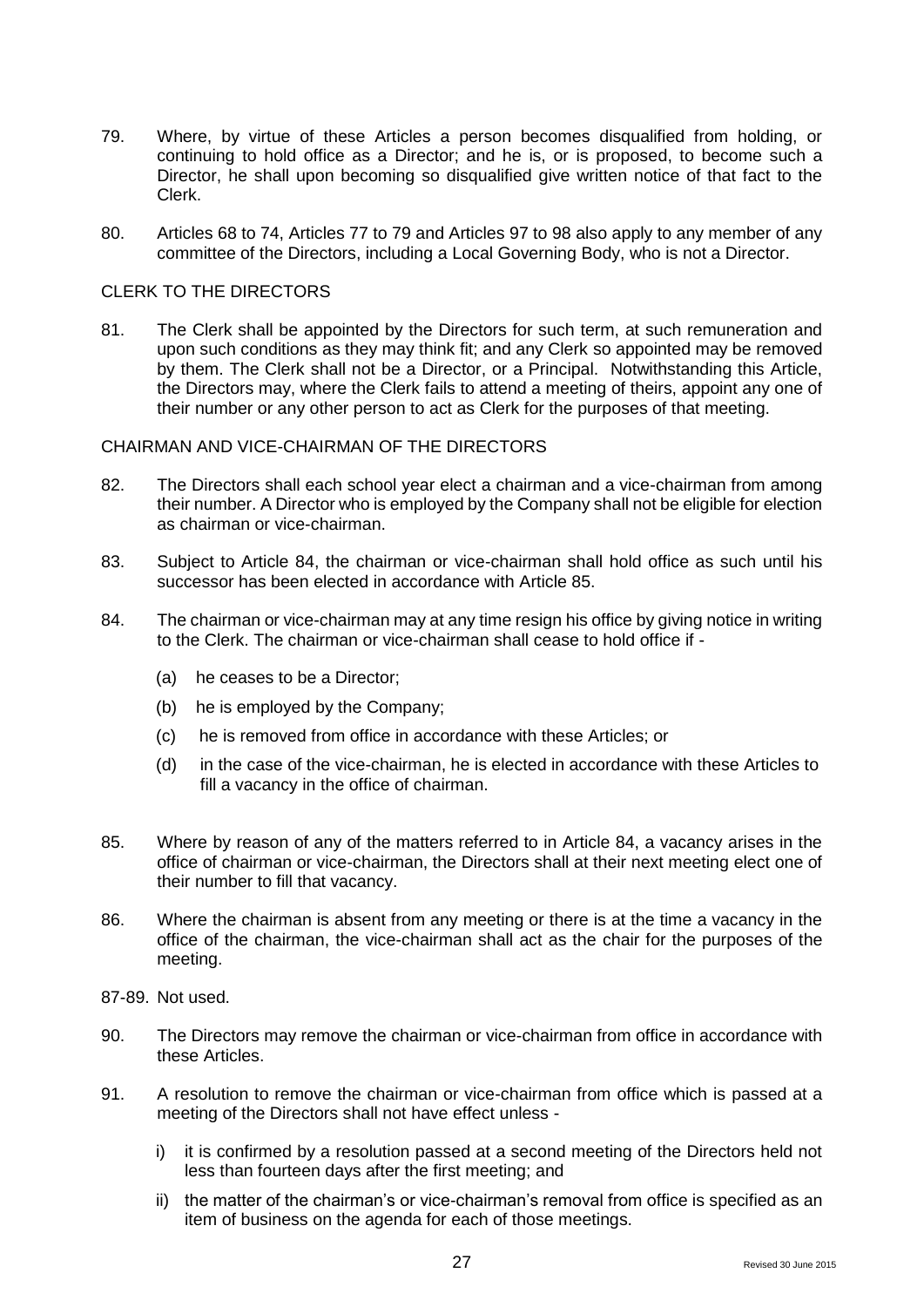92. Before the Directors resolve at the relevant meeting on whether to confirm the resolution to remove the chairman or vice-chairman from office, the Director or Directors proposing his removal shall at that meeting state their reasons for doing so and the chairman or vice-chairman shall be given an opportunity to make a statement in response.

## POWERS OF DIRECTORS

- 93. Subject to provisions of the Companies Act 2006, the Articles and to any directions given by special resolution, the business of the Company shall be managed by the Directors who may exercise all the powers of the Company. No alteration of the Articles and no such direction shall invalidate any prior act of the Directors which would have been valid if that alteration had not been made or that direction had not been given. The powers given by this Article shall not be limited by any special power given to the Directors by the Articles and a meeting of Directors at which a quorum is present may exercise all the powers exercisable by the Directors.
- 94. In addition to all powers hereby expressly conferred upon them and without detracting from the generality of their powers under the Articles the Directors shall have the following powers, namely:
	- (a) to expend the funds of the Company in such manner as they shall consider most beneficial for the achievement of the Object and to invest in the name of the Company such part of the funds as they may see fit and to direct the sale or transposition of any such investments and to expend the proceeds of any such sale in furtherance of the Object;
	- (b) to enter into contracts on behalf of the Company.
- 95. In the exercise of their powers and functions, the Directors may consider any advice given by the Chief Executive Officer and any other executive officer.
- 96. Any bank account in which any money of the Company is deposited shall be operated by the Directors in the name of the Company. All cheques and orders for the payment of money from such an account shall be signed by at least two signatories authorised by the Directors.

## CONFLICTS OF INTEREST

- 97. Any Director who has or can have any direct or indirect duty or personal interest (including but not limited to any Personal Financial Interest) which conflicts or may conflict with his duties as a Director shall disclose that fact to the Directors as soon as he becomes aware of it. A Director must absent himself from any discussions of the Directors in which it is possible that a conflict will arise between his duty to act solely in the interests of the Company and any duty or personal interest (including but not limited to any Personal Financial Interest).
- 98. For the purpose of Article 97, a Director has a Personal Financial Interest in the employment or remuneration of, or the provision of any other benefit to, that Director as permitted by and as defined by Articles 6.5-6.9.

## THE MINUTES

99. The minutes of the proceedings of a meeting of the Directors shall be drawn up and entered into a book kept for the purpose by the person acting as Clerk for the purposes of the meeting; and shall be signed (subject to the approval of the Directors) at the same or next subsequent meeting by the person acting as chairman thereof.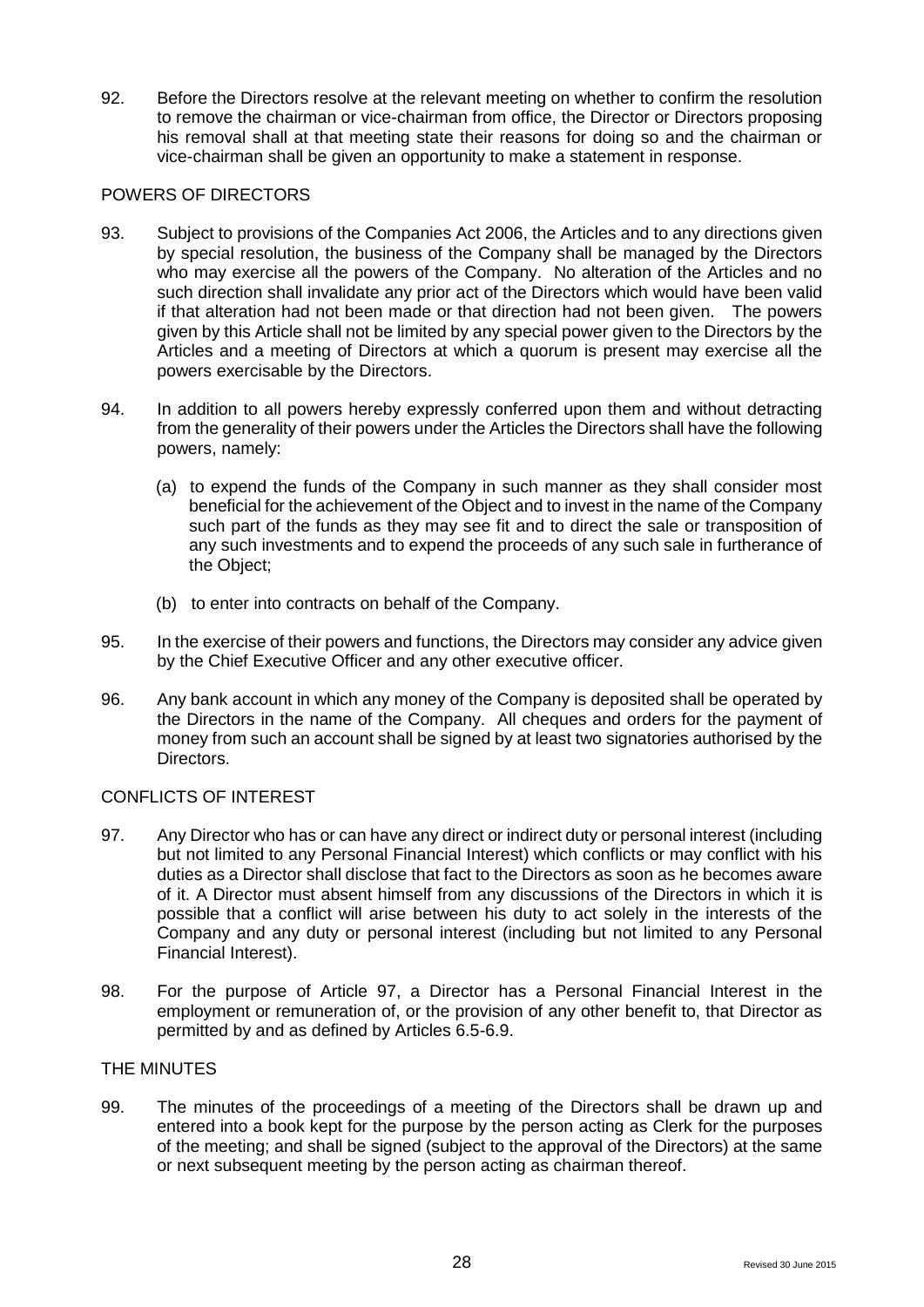## **COMMITTEES**

- 100. Subject to these Articles, the Directors:
	- a) may appoint separate committees to be known as Local Governing Bodies for each Academy; and
	- b) may establish any other committee.
- 101. Subject to these Articles, the constitution, membership and proceedings of any committee shall be determined by the Directors. The establishment, terms of reference, constitution and membership of any committee of the Directors shall be reviewed at least once in every twelve months. The membership of any committee of the Directors may include persons who are not Directors, provided that (with the exception of the Local Governing Bodies) a majority of members of any such committee shall be Directors. Except in the case of a Local Governing Body, no vote on any matter shall be taken at a meeting of a committee of the Directors unless the majority of members of the committee present are Directors.
- 102. Not used.
- 103. Not used.
- 104. The functions and proceedings of the Local Governing Bodies shall be subject to regulations made by the Directors from time to time.

#### DELEGATION

- 105. The Directors may delegate to any Director, committee (including any Local Governing Body), the Chief Executive Officer or any other holder of an executive office, such of their powers or functions as they consider desirable to be exercised by them. Any such delegation shall be made subject to any conditions the Directors may impose, and may be revoked or altered.
- 106. Where any power or function of the Directors has been exercised by any committee (including any Local Governing Body), any Director, the Chief Executive Officer or any other holder of an executive office, that person or committee shall report to the Directors in respect of any action taken or decision made with respect to the exercise of that power or function at the meeting of the Directors immediately following the taking of the action or the making of the decision.

### CHIEF EXECUTIVE OFFICER AND PRINCIPALS

107. The Directors shall appoint the Chief Executive Officer and the Principals of the Academies. The Directors may delegate such powers and functions as they consider are required by the Chief Executive Officer and the Principals for the internal organisation, management and control of the Academies (including the implementation of all policies approved by the Directors and for the direction of the teaching and curriculum at the Academies).

#### MEETINGS OF THE DIRECTORS

- 108. Subject to these Articles, the Directors may regulate their proceedings as they think fit.
- 109. The Directors shall hold at least three meetings in every school year. Meetings of the Directors shall be convened by the Clerk. In exercising his functions under this Article the Clerk shall comply with any direction
	- a. given by the Directors; or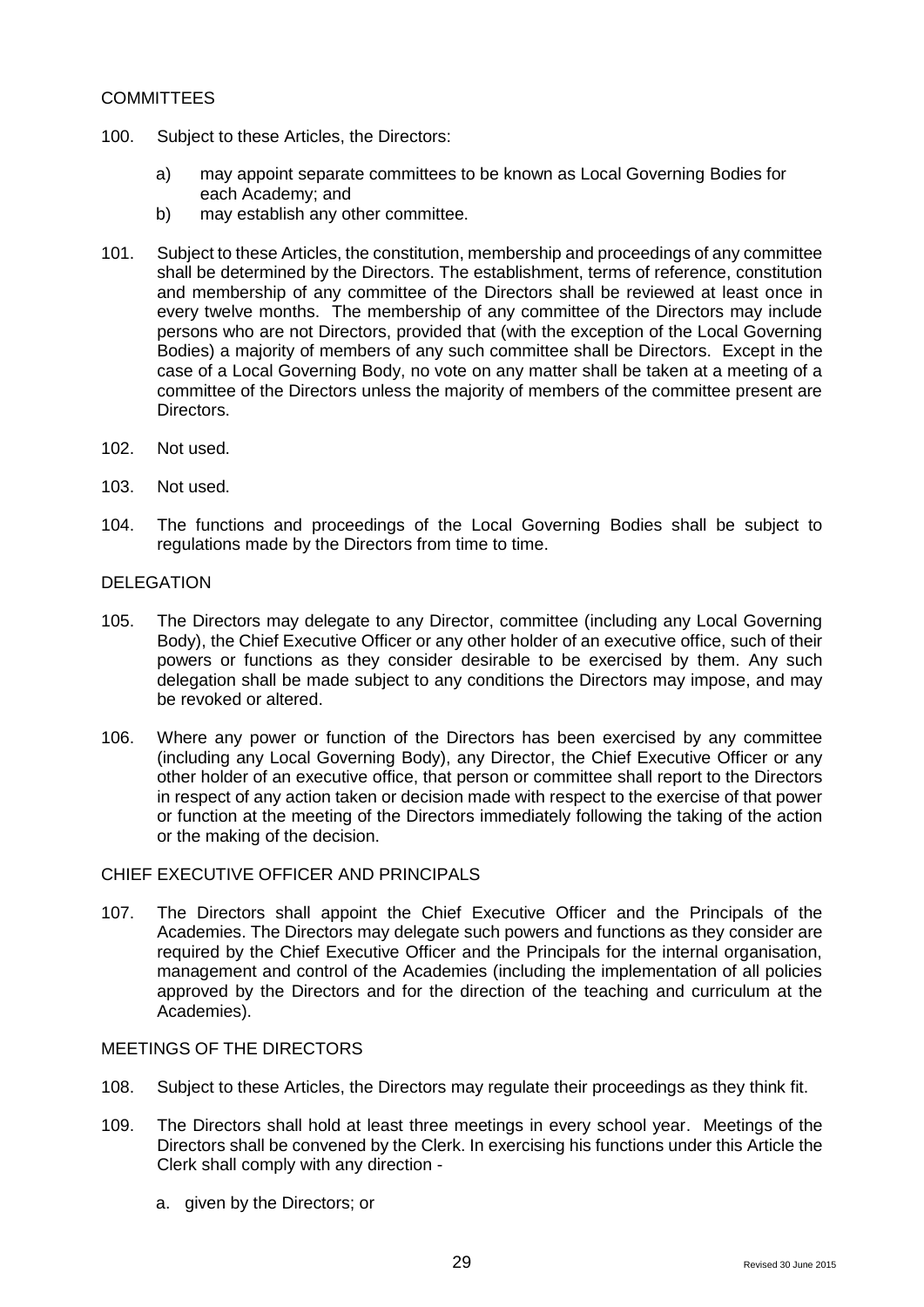- b. given by the chairman of the Directors or, in his absence or where there is a vacancy in the office of chairman, the vice-chairman of the Directors, so far as such direction is not inconsistent with any direction given as mentioned in (a).
- 110. Any three Directors may, by notice in writing given to the Clerk, requisition a meeting of the Directors; and it shall be the duty of the Clerk to convene such a meeting as soon as is reasonably practicable.
- 111. Each Director shall be given at least seven clear days before the date of a meeting
	- i) notice in writing thereof, signed by the Clerk, and sent to each Director at the address provided by each Director from time to time; and
	- ii) a copy of the agenda for the meeting;

provided that where the chairman or, in his absence or where there is a vacancy in the office of chairman, the vice-chairman, so determines on the ground that there are matters demanding urgent consideration, it shall be sufficient if the written notice of a meeting, and the copy of the agenda thereof are given within such shorter period as he directs.

- 112. The convening of a meeting and the proceedings conducted thereat shall not be invalidated by reason of any individual not having received written notice of the meeting or a copy of the agenda thereof.
- 113. A resolution to rescind or vary a resolution carried at a previous meeting of the Directors shall not be proposed at a meeting of the Directors unless the consideration of the rescission or variation of the previous resolution is a specific item of business on the agenda for that meeting.
- 114. A meeting of the Directors shall be terminated forthwith if
	- (a) the Directors so resolve; or
	- (b) the number of Directors present ceases to constitute a quorum for a meeting of the Directors in accordance with Article 117, subject to Article 119.
- 115. Where in accordance with Article 114 a meeting is not held or is terminated before all the matters specified as items of business on the agenda for the meeting have been disposed of, a further meeting shall be convened by the Clerk as soon as is reasonably practicable, but in any event within seven days of the date on which the meeting was originally to be held or was so terminated.
- 116. Where the Directors resolve in accordance with Article 114 to adjourn a meeting before all the items of business on the agenda have been disposed of, the Directors shall before doing so determine the time and date at which a further meeting is to be held for the purposes of completing the consideration of those items, and they shall direct the Clerk to convene a meeting accordingly.
- 117. Subject to Article 119 the quorum for a meeting of the Directors, and any vote on any matter thereat, shall be any three Directors, or, where greater, any one third (rounded up to a whole number) of the total number of Directors holding office at the date of the meeting.
- 118. The Directors may act notwithstanding any vacancies in their number, but, if the numbers of Directors is less than the number fixed as the quorum, the continuing Directors may act only for the purpose of filling vacancies or of calling a general meeting.
- 119. The quorum for the purposes of
	- (a) appointing a parent Director under Articles 56;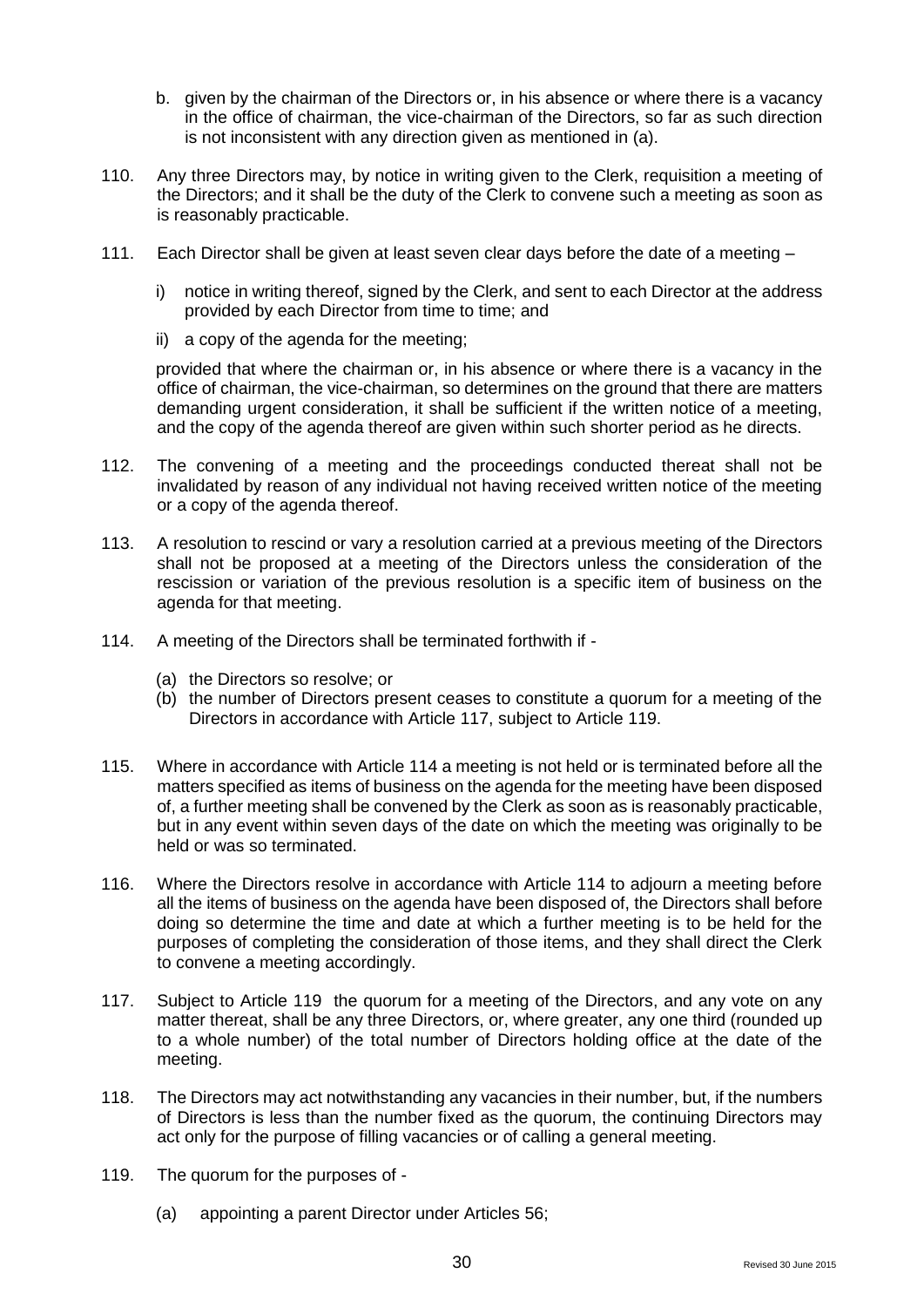- (b) any vote on the removal of a Director in accordance with Article 66;
- (c) any vote on the removal of the chairman of the Directors in accordance with Article 90;

shall be any two-thirds (rounded up to a whole number) of the persons who are at the time Directors entitled to vote on those respective matters.

- 120. Subject to these Articles, every question to be decided at a meeting of the Directors shall be determined by a majority of the votes of the Directors present and voting on the question. Every Director shall have one vote.
- 121. Subject to Articles 117-119, where there is an equal division of votes, the chairman of the meeting shall have a casting vote in addition to any other vote he may have.
- 122. The proceedings of the Directors shall not be invalidated by
	- a. any vacancy among their number; or
	- b. any defect in the election, appointment or nomination of any Director.
- 123. A resolution in writing, signed by all the Directors entitled to receive notice of a meeting of Directors or of a committee of Directors, shall be valid and effective as if it had been passed at a meeting of Directors or (as the case may be) a committee of Directors duly convened and held. Such a resolution may consist of several documents in the same form, each signed by one or more of the Directors.
- 124. Subject to Article 125, the Directors shall ensure that a copy of
	- a. the agenda for every meeting of the Directors;
	- b. the draft minutes of every such meeting, if they have been approved by the person acting as chairman of that meeting;
	- c. the signed minutes of every such meeting; and
	- d. any report, document or other paper considered at any such meeting,

are, as soon as is reasonably practicable, made available at every Academy to persons wishing to inspect them.

- 125. There may be excluded from any item required to be made available in pursuance of Article 124, any material relating to
	- a. a named teacher or other person employed, or proposed to be employed, at any Academy;
	- b. a named pupil or named student at, or candidate for admission to, any Academy; and
	- c. any matter which, by reason of its nature, the Directors are satisfied should remain confidential.
- 126. Any Director shall be able to participate in meetings of the Directors by telephone or video conference provided that:
	- a. he has given notice of his intention to do so detailing the telephone number on which he can be reached and/or appropriate details of the video conference suite from which he shall be taking part at the time of the meeting at least 48 hours before the meeting; and,
	- b. the Directors have access to the appropriate equipment if after all reasonable efforts it does not prove possible for the person to participate by telephone or video conference the meeting may still proceed with its business provided it is otherwise quorate.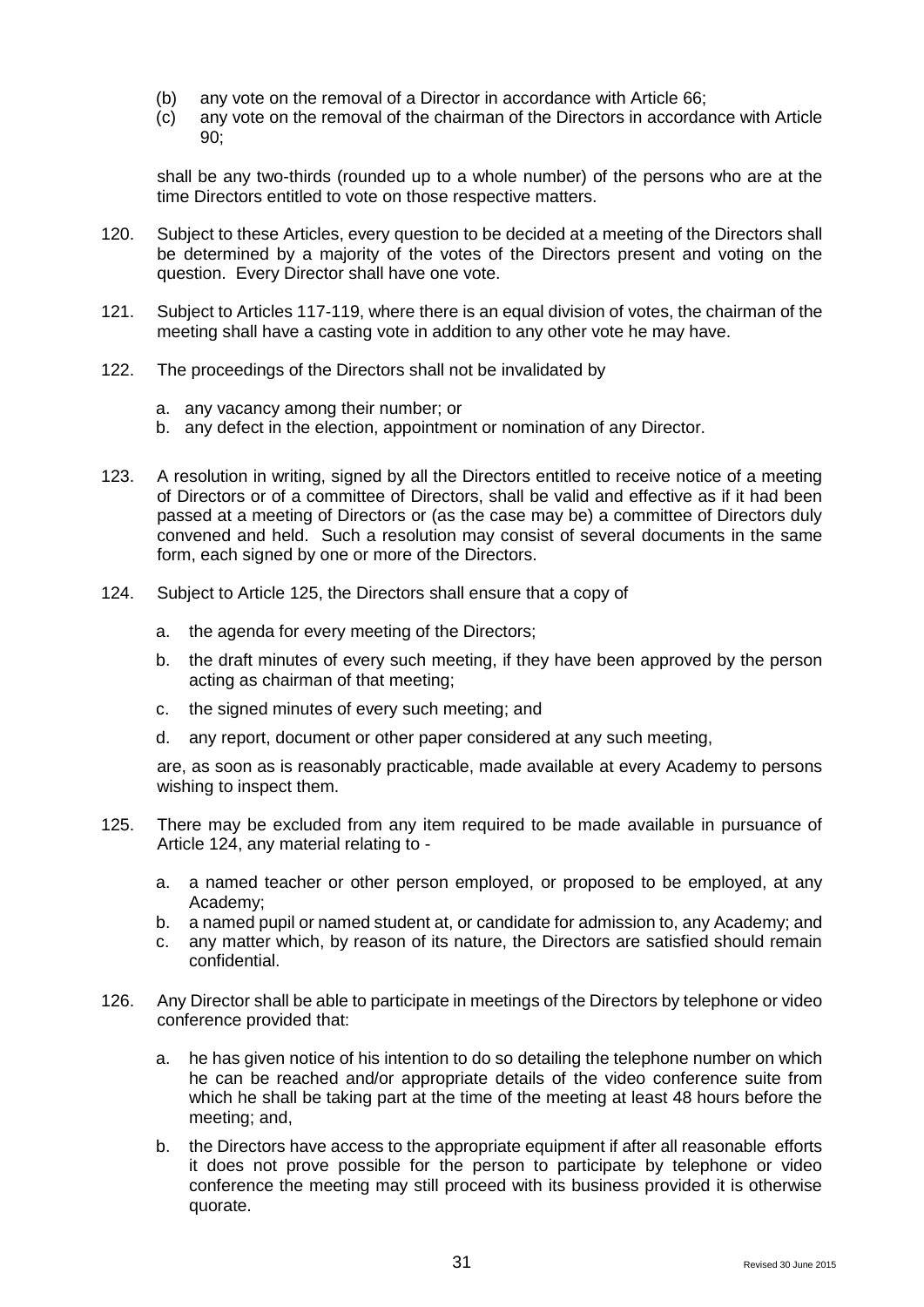## PATRONS AND HONORARY OFFICERS

127. The Directors may from time to time appoint any person whether or not a Member of the Company to be a patron of the Company or to hold any honorary office and may determine for what period he is to hold such office.

## THE SEAL

128. The seal, if any, shall only be used by the authority of the Directors or of a committee of Directors authorised by the Directors. The Directors may determine who shall sign any instrument to which the seal is affixed and unless otherwise so determined it shall be signed by a Director and by the Clerk or by a second Director.

## ACCOUNTS

129. Accounts shall be prepared in accordance with the relevant Statement of Recommended Practice as if the Company was a non-exempt charity and Parts 15 and 16 of the Companies Act 2006 and shall file these with the Secretary of State and the Principal Regulator by 31 December each Academy Financial Year.

#### ANNUAL REPORT

130. The Directors shall prepare its Annual Report in accordance with the Statement of Recommended Practice as if the Company was a non-exempt charity and shall file these with the Secretary of State and the Principal Regulator by 31 December each Academy Financial Year.

#### ANNUAL RETURN

131. The Directors shall comply with their obligations under Part 24 of the Companies Act 2006 (or any statutory re-enactment or modification of that Act) with regard to the preparation of an annual return to the Registrar of Companies and in accordance with the Statement of Recommended Practice as if the Company was a non-exempt charity and to the Secretary of State and the Principal Regulator by 31 December each Academy Financial Year.

#### **NOTICES**

- 132. Any notice to be given to or by any person pursuant to the Articles (other than a notice calling a meeting of the directors) shall be in writing or shall be given using electronic communications to an address for the time being notified for that purpose to the person giving the notice. In these Articles, "Address" in relation to electronic communications, includes a number or address used for the purposes of such communications.
- 133. A notice may be given by the Company to a Member either personally or by sending it by post in a prepaid envelope addressed to the Member at his registered address or by leaving it at that address or by giving it using electronic communications to an address for the time being notified to the Company by the Member. A Member whose registered address is not within the United Kingdom and who gives to the Company an address within the United Kingdom at which notices may be given to him, or an address to which notices may be sent using electronic communications, shall be entitled to have notices given to him at that address, but otherwise no such Member shall be entitled to receive any notice from the Company.
- 134. A Member present, either in person or by proxy, at any meeting of the Company shall be deemed to have received notice of the meeting and, where necessary, of the purposes for which it was called.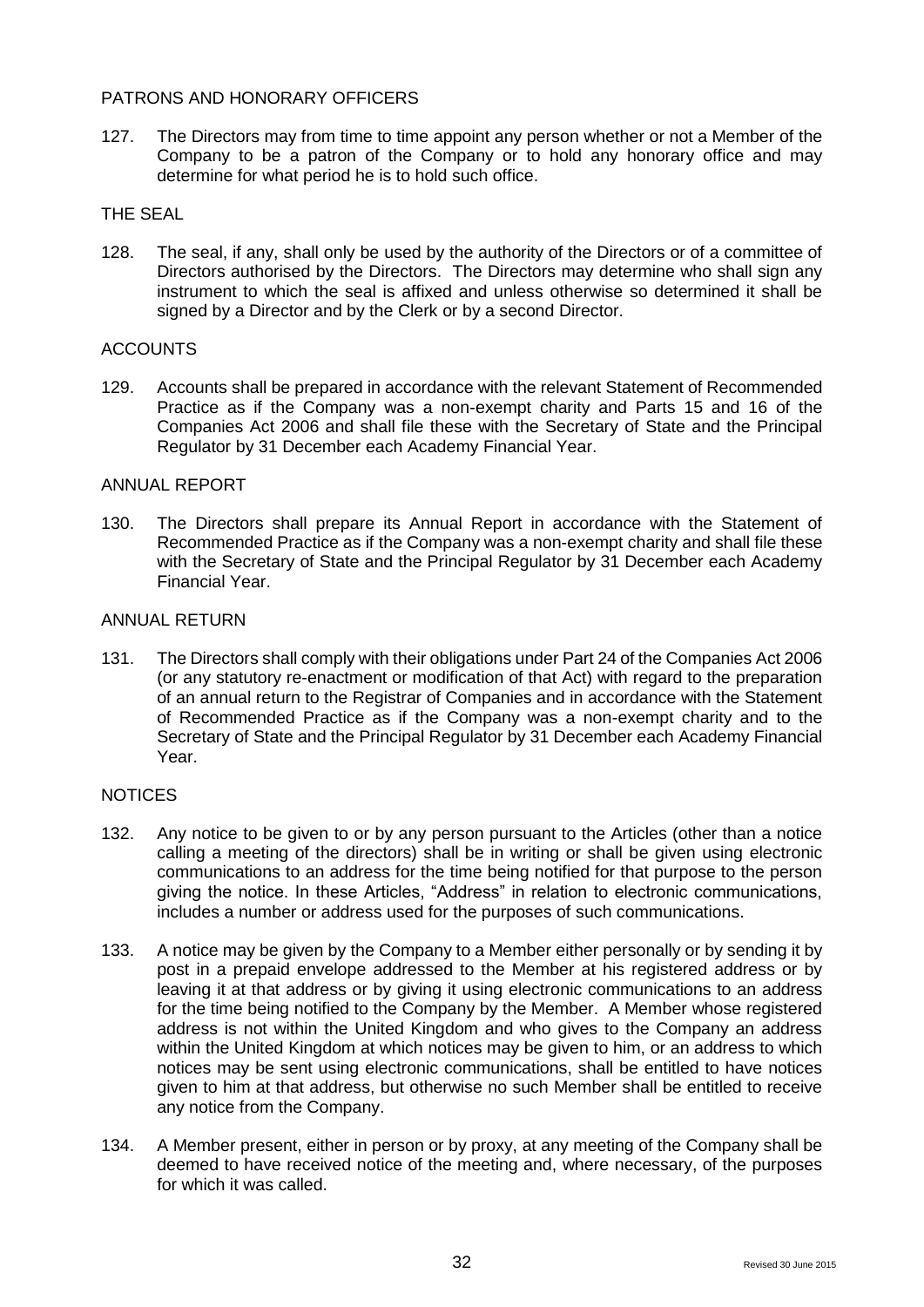135. Proof that an envelope containing a notice was properly addressed, prepaid and posted shall be conclusive evidence that the notice was given. Proof that a notice contained in an electronic communication was sent in accordance with guidance issued by the Institute of Chartered Secretaries and Administrators shall be conclusive evidence that the notice was given. A notice shall be deemed to be given at the expiration of 48 hours after the envelope containing it was posted or, in the case of a notice contained in an electronic communication, at the expiration of 48 hours after the time it was sent.

#### INDEMNITY

136. Subject to the provisions of the Companies Act 2006 and Article 6.3 every Director or other officer or auditor of the Company shall be indemnified out of the assets of the Company against any liability incurred by him in that capacity in defending any proceedings, whether civil or criminal, in which judgment is given in favour or in which he is acquitted or in connection with any application in which relief is granted to him by the court from liability for negligence, default, breach of duty or breach of trust in relation to the affairs of the Company.

## RULES

- 137. The Directors may from time to time make such rules or bye laws as they may deem necessary or expedient or convenient for the proper conduct and management of the Company and for purposes of prescribing classes of and conditions of membership, and in particular but without prejudice to the generality of the foregoing, they may by such rules or bye laws regulate:
	- a. the admission and classification of Members of the Company (including the admission of organisations to membership) and the rights and privileges of such Members, and the conditions of membership and the terms on which Members may resign or have their membership terminated and the entrance fees, subscriptions and other fees or payments to be made by Members;
	- b. the conduct of Members of the Company in relation to one another, and to the Company's servants;
	- c. the setting aside of the whole or any part or parts of the Company's premises at any particular time or times or for any particular purpose or purposes;
	- d. the procedure at general meetings and meetings of the Directors and committees of the Directors and meetings of the Local Governing Bodies in so far as such procedure is not regulated by the Articles; and,
	- e. generally, all such matters as are commonly the subject matter of Company rules.
- 138. The Company in general meeting shall have power to alter, add or to repeal the rules or bye laws and the Directors shall adopt such means as they think sufficient to bring to the notice of Members of the Company all such rules or bye laws, which shall be binding on all Members of the Company. Provided that no rule or bye law shall be inconsistent with, or shall affect or repeal anything contained in the Articles.

#### AVOIDING INFLUENCED COMPANY STATUS

- 139. Notwithstanding the number of Members from time to time, the maximum aggregate number of votes exercisable by Local Authority Associated Persons shall never exceed 19.9% of the total number of votes exercisable by Members in general meeting and the votes of the other Members having a right to vote at the meeting will be increased on a pro-rata basis.
- 140. No person who is a Local Authority Associated Person may be appointed as a Director if, once the appointment had taken effect, the number of Directors who are Local Authority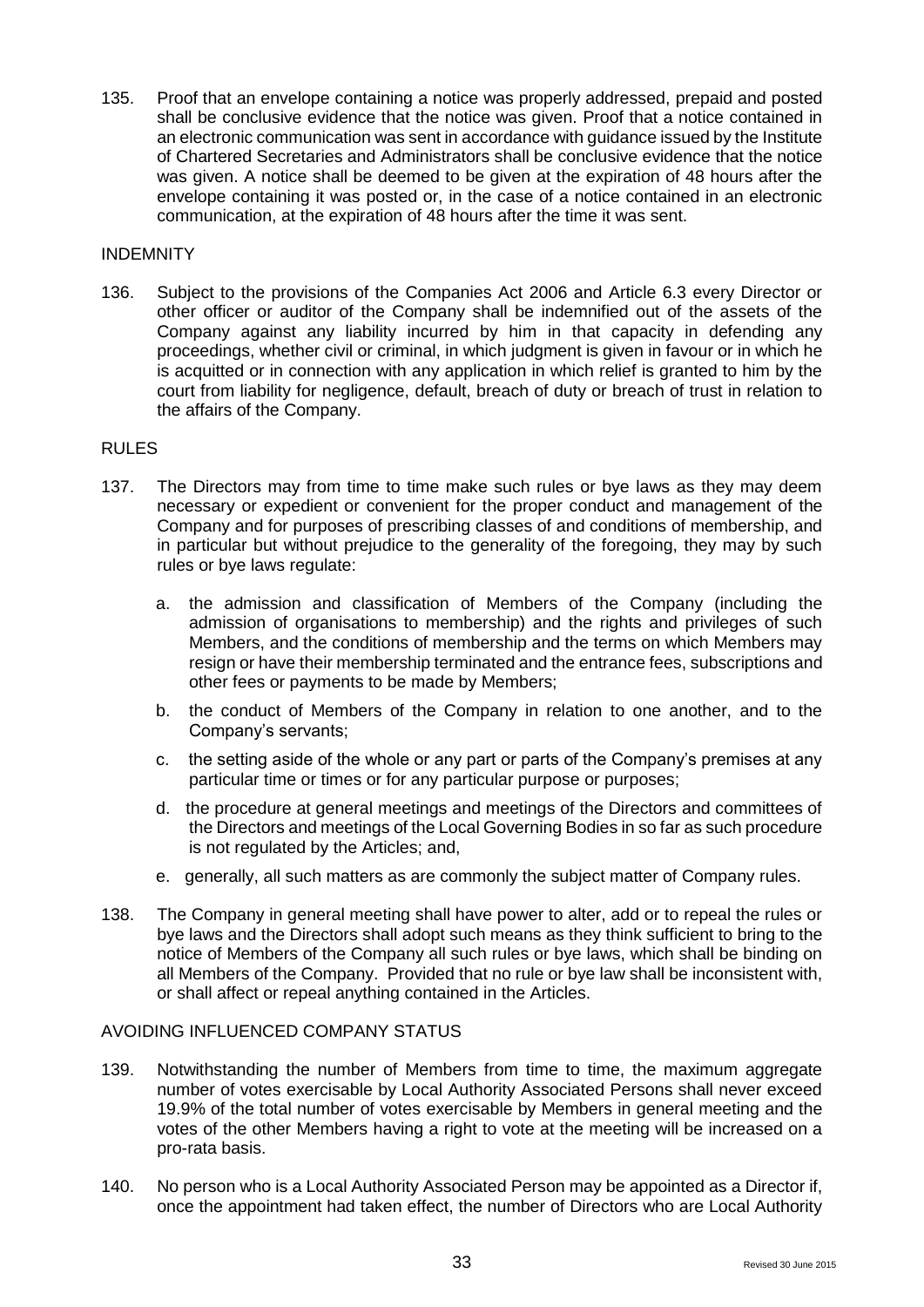Associated Persons would represent 20% or more of the total number of Directors. Upon any resolution put to the Directors, the maximum aggregate number of votes exercisable by any Directors who are Local Authority Associated Persons shall represent a maximum of 19.9% of the total number of votes cast by the Directors on such a resolution and the votes of the other Directors having a right to vote at the meeting will be increased on a pro-rata basis.

- 141. No person who is a Local Authority Associated Person is eligible to be appointed to the office of Director unless his appointment to such office is authorised by the local authority to which he is associated.
- 142. If at the time of either his becoming a Member of the Company or his first appointment to office as a Director any Member or Director was not a Local Authority Associated Person but later becomes so during his membership or tenure as a Director he shall be deemed to have immediately resigned his membership and/or resigned from his office as a Director as the case may be.
- 143. If at any time the number of Directors or Members who are also Local Authority Associated Persons would (but for Articles 139 to 142 inclusive) represent 20% or more of the total number of Directors or Members (as the case may be) then a sufficient number of the Directors or Members (as the case may be) who are Local Authority Associated Persons shall be deemed to have resigned as Directors or Members (as the case may be) immediately before the occurrence of such an event to ensure that at all times the number of such Directors or Members (as the case may be) is never equal to or greater than 20% of the total number of Directors or Members (as the case may be). Directors or Members (as the case may be) who are Local Authority Associated Persons shall be deemed to have resigned in order of their appointment date the most recently appointed resigning first.
- 144. The Members will each notify the Company and each other if at any time they believe that the Company or any of its subsidiaries has become subject to the influence of a local authority (as described in section 69 of the Local Government and Housing Act) 1989.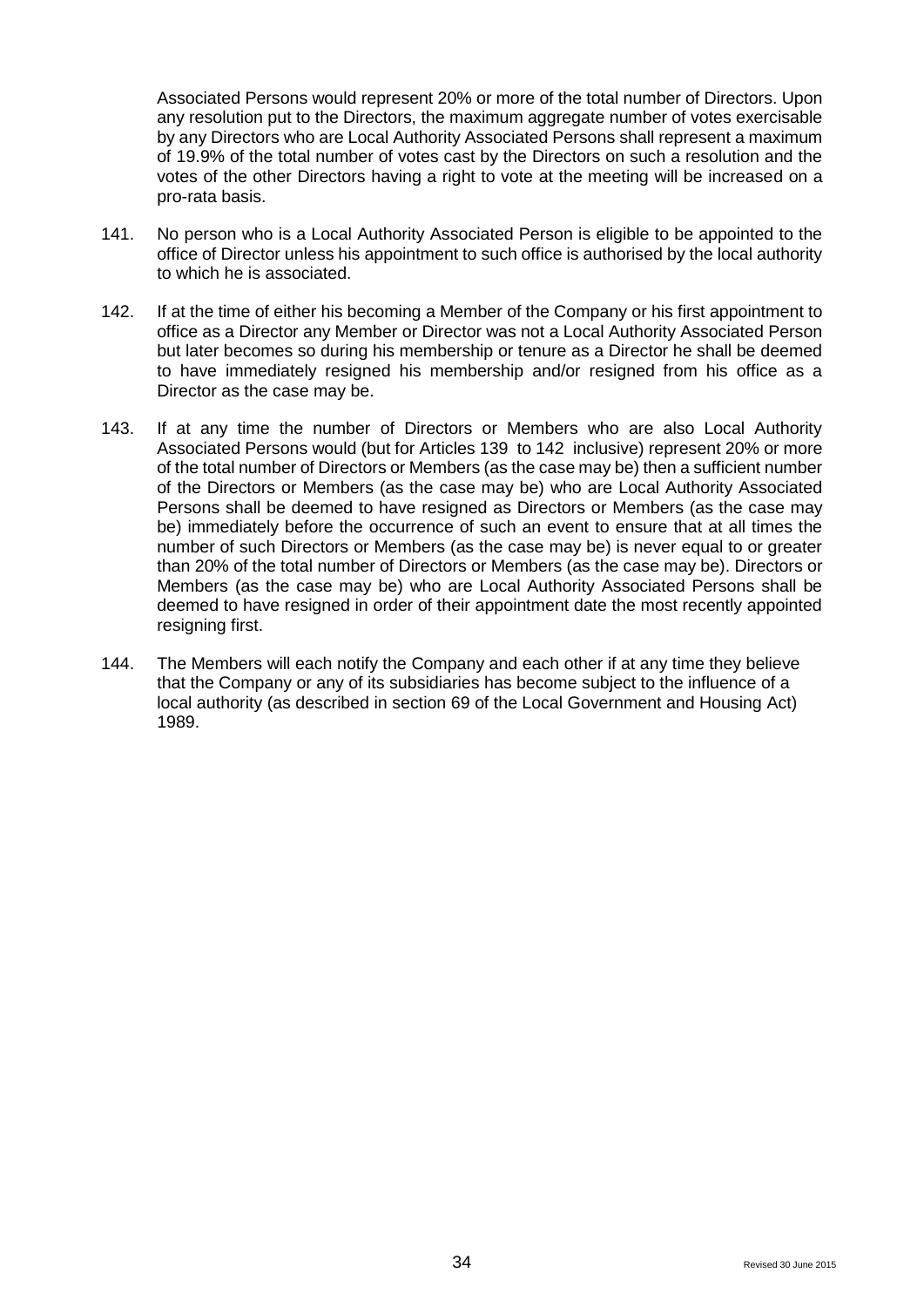## Truro & Penwith Academy Trust Governance Structure Chart

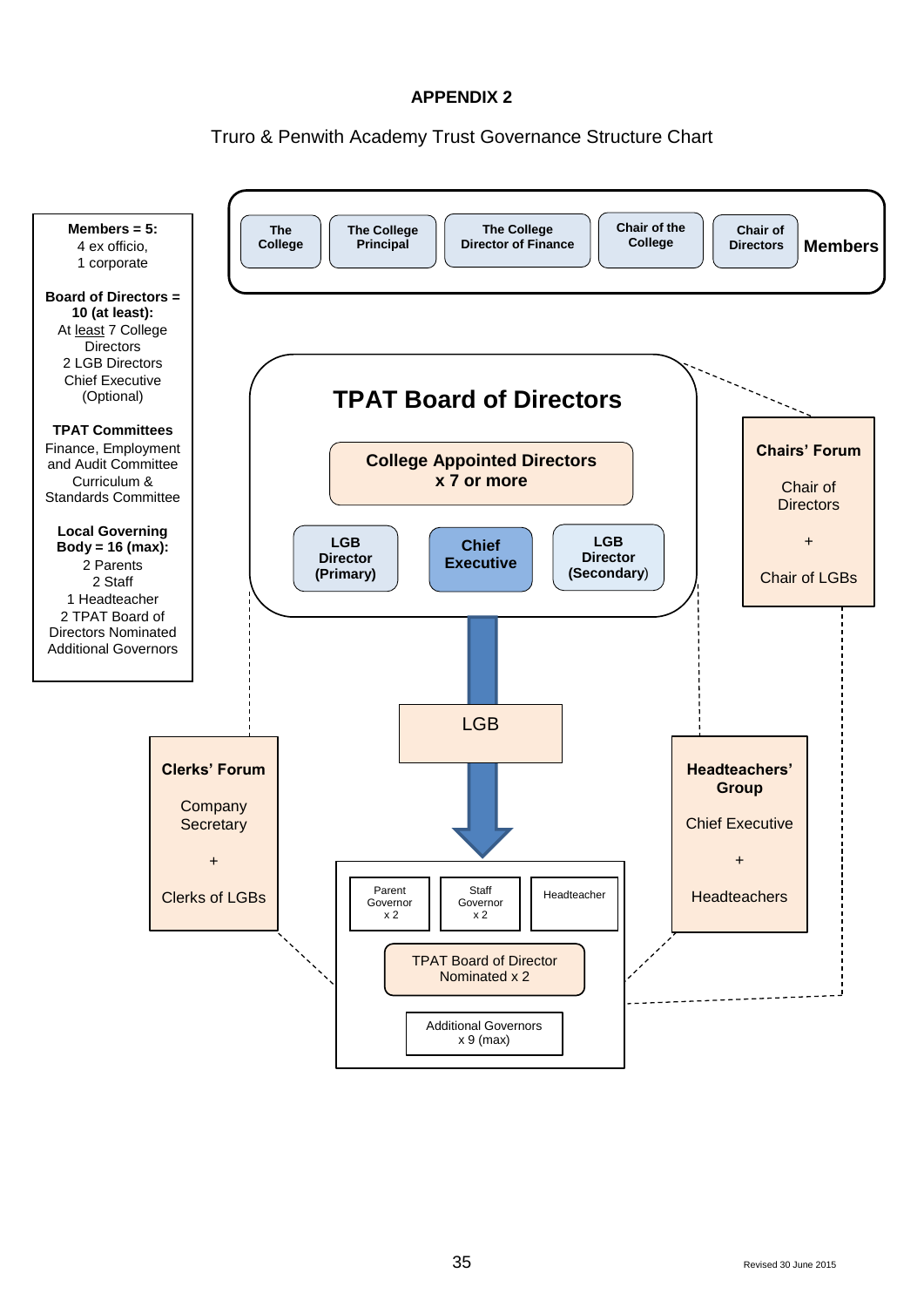## **Academy Levels Criteria and Procedure**

#### **Assessment**

The level of autonomy of the Academy will be assessed on the basis of academic and financial measures.

Academic performance will be assessed at the end of each academic year by the Teaching School on the basis of a Self-Assessment Report and validation meeting chaired by a Director.

Grading system to be aligned with Ofsted grading categories (1 = Outstanding,  $2 = Good$ ,  $3 =$ Requires Improvement,  $4 =$  Inadequate).

Financial performance to be assessed on the basis of the end of year financial outturn – two categories:  $A =$  surplus achieved,  $B =$  breakeven or deficit.

If the Academy achieves a grade 1/2 for academic performance **and** financial performance category A, the Academy will be a Level 1 Academy.

If the Academy does not achieve the criteria for a Level 1 Academy above it will be deemed to be a Level 2 Academy.

Baseline, starting level to be determined in first year based on grading by Teaching School and College Head of Finance.

#### Movement Between Levels

Movement between levels will be determined by annual end of year review of academic and financial performance.

The emphasis of the process will always be on supporting academies to gain higher level of autonomy. The Company will ensure that the Academy receives the relevant support in relation to school improvement work including all aspects of training and support (e.g. financial management training) to improve academic and financial performance and achieve higher level of independence.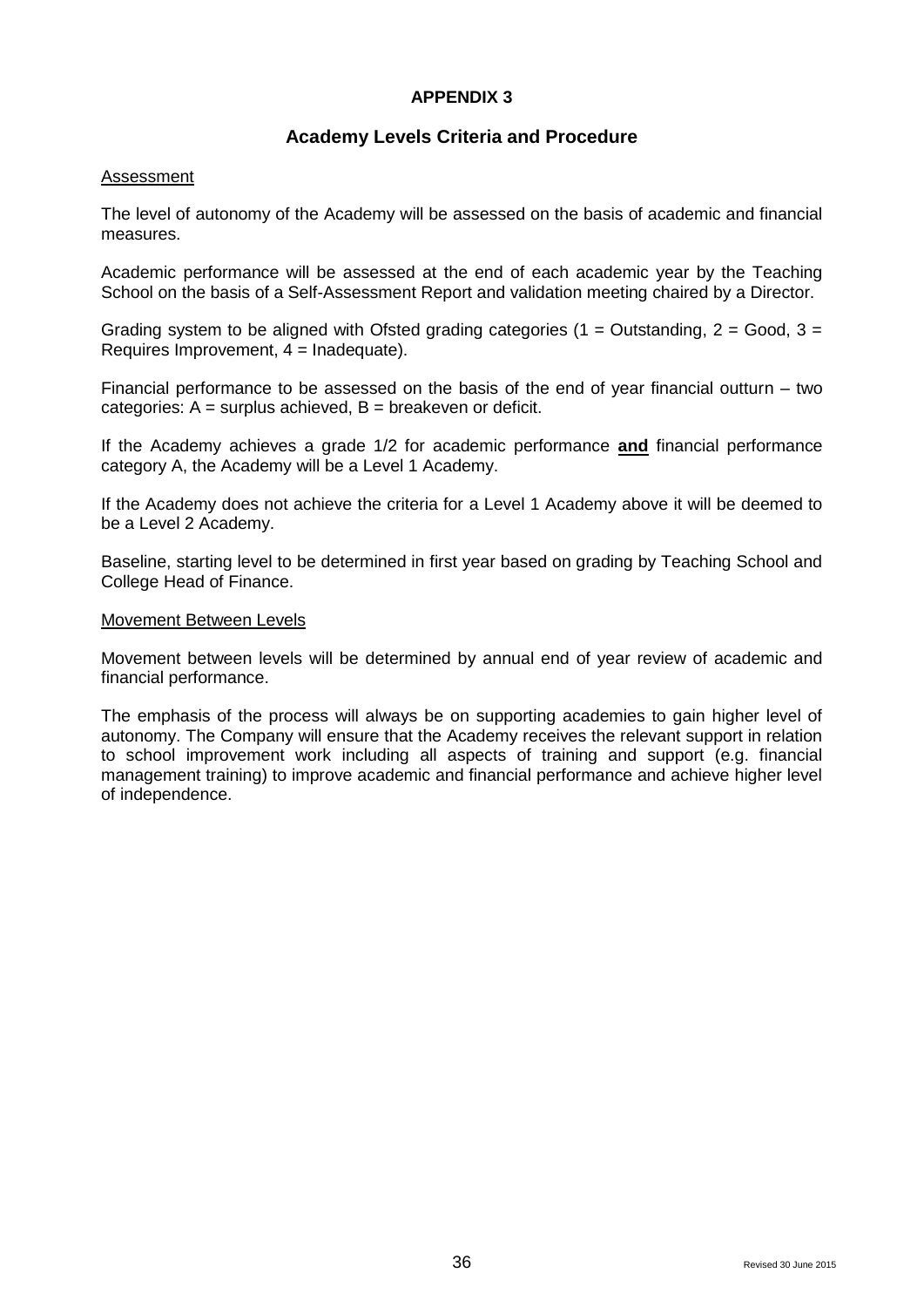## **General Powers Delegated to the LGB**

## 1 **CONTRACTS**

- 1.1 The LGB shall have the power (subject to the other provisions of this SoDA) to enter into contracts on behalf of the Company in so far as they relate to the Academy provided that the LGB shall first obtain the written consent of the Directors to any contracts or expenditure which would commit the Academy and/or the Company to expenditure (in aggregate) in excess of the financial limits referred to in Appendix 5.
- 1.2 The LGB should inform all contract providers with information about its structure, the role of the Company and details of who is permitted to enter into contracts.
- 1.3 All contracts should be signed by the Headteacher and the Company's Business Manager or a Director of the Company.
- 1.4 School improvement services will be contracted through and will normally be provided by the Cornwall Teaching School and, notwithstanding any other provision or statement in this SoDA, the LGB shall not enter into any contract relating to the provision of school improvement services or services akin to school improvement with any other provider without first obtaining the written consent of the Directors.

#### 2 **FINANCE**

- 2.1 The Directors delegate to the LGB the responsibility to plan, manage and expend such of the monies received under the Academy Funding Agreement or otherwise for the purposes of the Academy as may be determined each year by the Directors in accordance with the annual budget set by the Directors ("Budget").
- 2.2 The LGB acknowledges the support provided by the Company and that certain costs will be incurred by it in undertaking its functions and meeting its responsibilities.
- 2.3 The services which will be provided by the Company are set out in Appendix 6. The Academy acknowledges the following:
	- 2.3.1 the Company will normally expect a percentage of the Academy's budget GAG funding to be paid to the Company each financial year to pay for or contribute to the payment for the services provided by the Company as set out in Appendix 6;
	- 2.3.2 details of how and what the budget deduction will cover are set out in Appendix 6;
	- 2.3.3 the Company may on such notice as is reasonable add or remove services to be provided and vary the amount which the Academy will contribute to the funding of these services.
- 2.4 There may be other services provided by the Directors on either an optional or a nondiscretionary basis. The Academy will meet such proportion of the costs incurred by the Company in relation to such additional services as shall be determined by the Directors on an annual basis. The Directors will on request make available to the LGBs full details of the expenditure incurred by the Company and will at the start of each academic year circulate a draft budget for the Company for discussion with the LGBs.
- 2.5 The LGB shall ensure that all funds received by the Academy are spent in a manner as the LGB shall consider most beneficial for the achievement of the object of the Company in so far as it relates to the Academy and in accordance with the financial limits set out in Appendix 5.
- 2.6 The LGB shall ensure that proper procedures are put in place for the safeguarding of funds and that the requirements of the Academies Financial Handbook are observed at all times as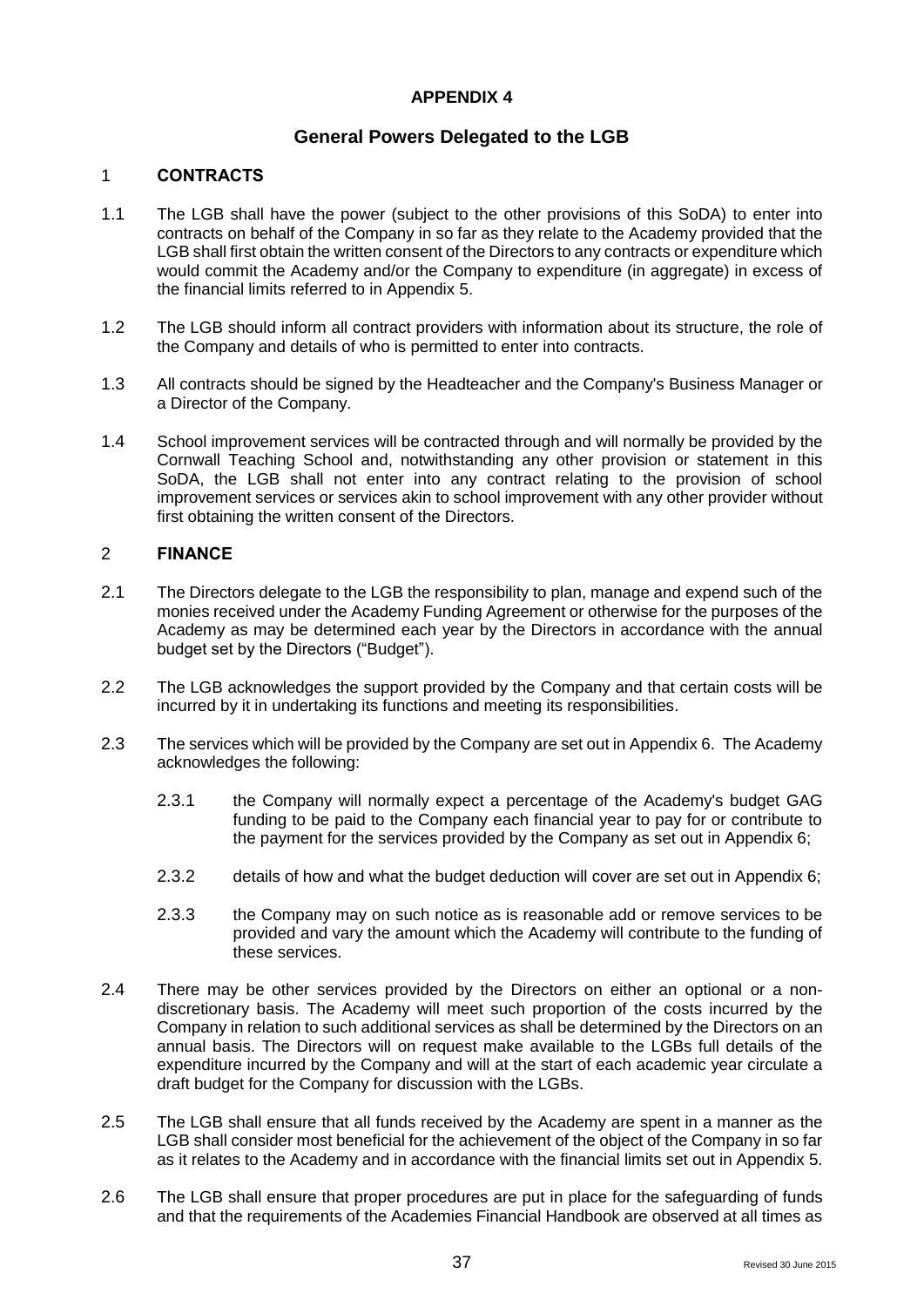well as any requirements and recommendations of the Directors and the Secretary of State. The LGB shall develop appropriate risk management strategies and shall at all times adopt financial prudence in managing the financial affairs of the Company in so far as these relate to the Academy and are delegated to them.

- 2.7 Any bank account in which any money of the Company in so far as it relates to the Academy is deposited shall be operated by the LGB in the name of the Company. All cheques and orders for the payment of money from such an account shall be signed by at least two signatories authorised by the Directors.
- 2.8 The accounts of the Company shall be the responsibility of the Directors but the LGB shall provide such information about the finances of the Academy as often and in such format as the Directors shall request.
- 2.9 The LGB shall inform the Directors of any need for significant unplanned expenditure and will discuss with the Directors (and others as the Directors shall require) options for identifying available funding.
- 2.10 In acknowledgement of the receipt by the Directors of funds in relation to the Academy; provided by the Secretary of State, donated to the Company and generated from the activities of the Company, the Directors, subject to Appendix 3 and Appendix 4, delegate to the LGB the responsibility to manage and expend allocated monies received on account of the Academy for the purposes of the Academy.
- 2.11 The Directors acknowledge the LGB's right and intention to use any voluntary (i.e. non grant) funds (including any restricted funds) raised by the LGB for the purposes for which they have been raised and otherwise solely at the discretion of the LGB provided this is within the Object. Proper accounts will be kept by the LGB showing the receipt and use of such funds and the extent to which such funds are restricted, in the light of the obligation on the Company to note these funds separately in the accounts of the Company.

#### 3 **PREMISES**

- 3.1 The use of monies apportioned in the Budget for the routine maintenance of the buildings and facilities used by Academy will be the responsibility of the LGB.
- 3.2 The LGB shall have regard at all times to the safety of the users of the buildings and the facilities and the legal responsibilities of the Directors (and/or any others) as owners of such buildings and facilities.
- 3.3 The Directors shall have regard to, but not be bound by, the views of the LGB in developing any mid to long term estate management strategy.
- 3.4 Insuring the land and buildings used by the Academy will be the responsibility of the Directors who will recover the cost from the budget delegated to the LGB.
- 3.5 The LGB will notify the Directors as soon as reasonably practicable following the occurrence of an event in respect of which insurance has been obtained. The responsibility for notifying the insurers is the LGB's. The Directors and the LGB will provide each other with all necessary information and assistance as may be helpful in the management of any insurance claims.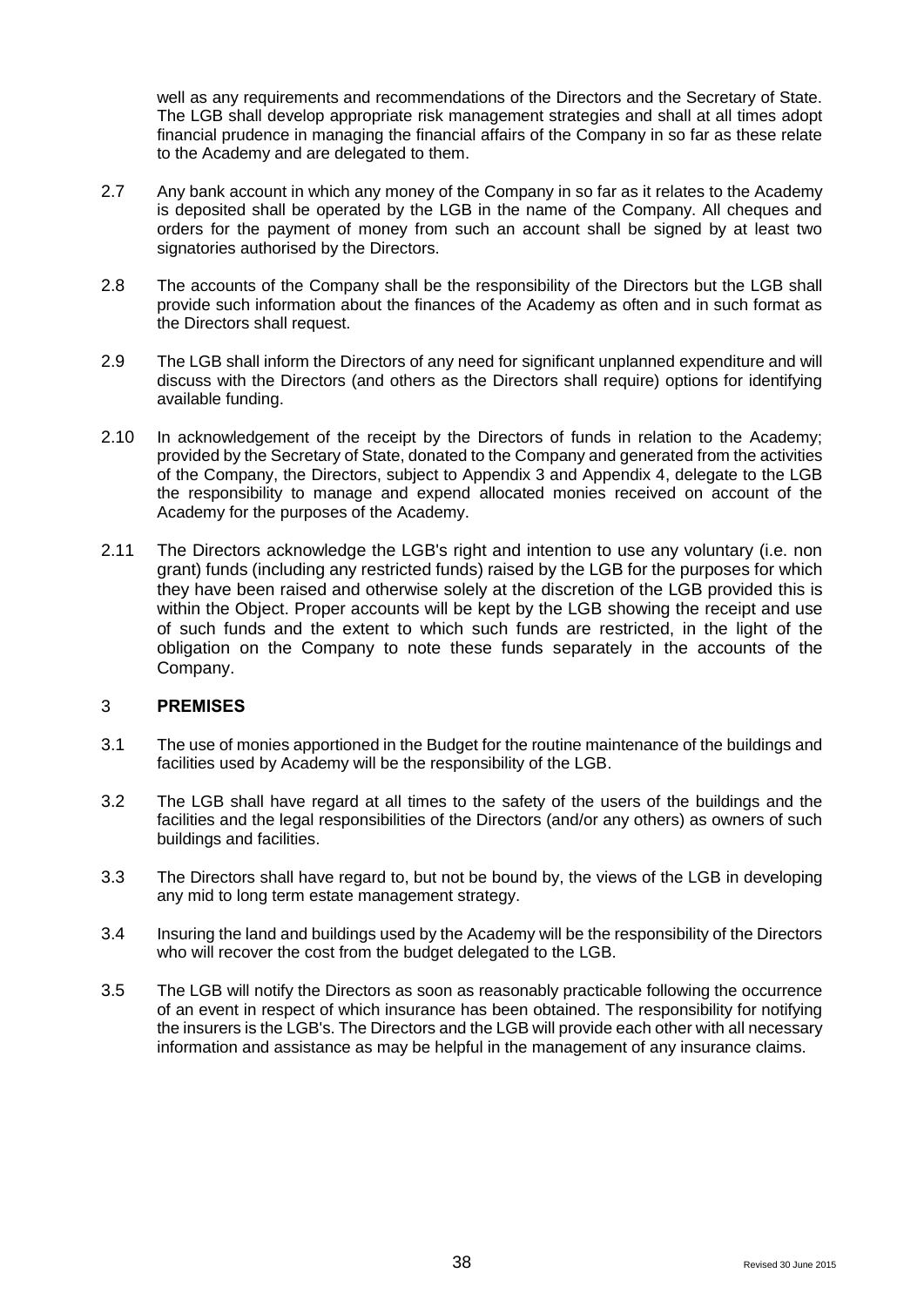### 4 **HUMAN RESOURCES**

#### *Headteacher*

- 4.1 The Directors shall be responsible for the appointment of the Headteacher but shall include the LGB in the decision making process and take due account of the views of the LGB prior to making an appointment.
- 4.2 The Directors shall decide the pay and pay progression of the Headteacher and shall work with the LGB to undertake the annual performance review of the Headteacher.

#### *Other staff*

- 4.3 The Directors shall be responsible for the appointment, dismissal and contractual management and compliance of all other staff (to include teaching and non-teaching staff) to be employed by the Academy, but may delegate all or any of these powers to the LGB as they may see fit.
- 4.4 Where appointment of staff is delegated to the LGB, the LGB shall:

comply with all policies dealing with staff issued by the Directors from time to time;

take account of any pay terms set by the Directors;

adopt any standard contracts or terms and conditions for the employment of staff issued by the Directors; and

manage any claims and disputes with staff members having regard to any advice and recommendations given by the Directors.

4.5 The Directors together with the LGB shall carry out the performance management of all staff (including the Headteacher) and shall put in place procedures for the proper professional and personal development of staff.

#### 5 **CURRICULUM AND STANDARDS**

- 5.1 The LGB shall be responsible for the setting and review of the curriculum but shall have regard to any views of the Directors in recognition of the Directors' obligation to the Secretary of State to provide a broad and balanced curriculum. The LGB shall be responsible for the standards achieved by the Academy and the pupils attending the Academy but shall follow such advice and recommendations of the Directors as they might issue from time to time. The Headteacher will make regular written reports to the LGB which will be forwarded to the Directors. At the beginning of each academic year the LGB shall submit to the Directors a curriculum plan for approval.
- 5.2 Subject to the provisions of any statutory admissions code, the LGB shall be responsible for the review from time to time of the Academy's admissions policy. The Directors shall be ultimately responsible for the setting and approval of the admissions policy and no change will be made to the admissions criteria without the written consent of the Directors.
- 5.3 If a serious safeguarding issue arises the Chair of the LGB shall inform the Directors as soon as practicable.

## 6 **EXTENDED SCHOOL AND BUSINESS ACTIVITIES**

6.1 Whilst the undertaking of any activities which would be described as part of the Academy's "extended schools agenda" or any activities designed to generate business income, shall be the responsibility of the LGB, such activities shall only be undertaken in a manner consistent with any policy set by the Directors and provided that the LGB shall have regard to the viability of such activities and possible implications including taxation.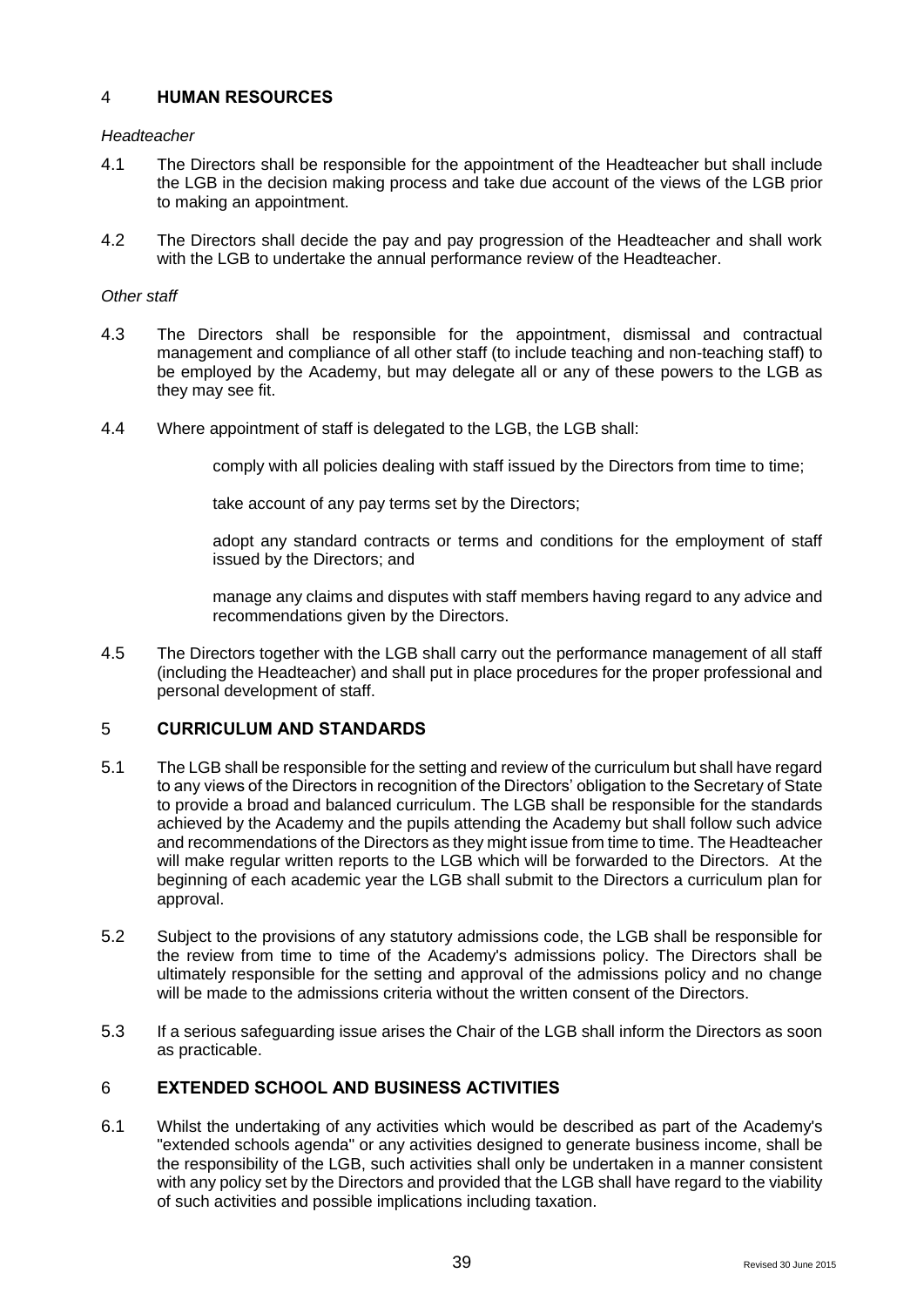## **Financial limits for LGBs**

**All Company Academies must follow the financial procedures issued by the Academy Trust Finance Director. Any changes to the standard financial procedures require the approval of the Directors.**

**In addition, all Company Academies are required to comply with the Academies Financial Handbook.**

#### **Level 1 autonomy**

Orders/contracts with a total value in excess of 3% of the GAG funding require the approval of the Academy Trust Finance Director.

Contracts with a value in excess of 5% of the GAG funding or £100,000 (the lower of) will require the approval of the Directors.

#### **Level 2 autonomy**

Orders/contracts with a total value in excess of 1.5% of the GAG funding require the approval of the Academy Trust Finance Director.

Contracts with a value in excess of 5% of the GAG funding or £100,000 (the lower of) will require the approval of the Directors.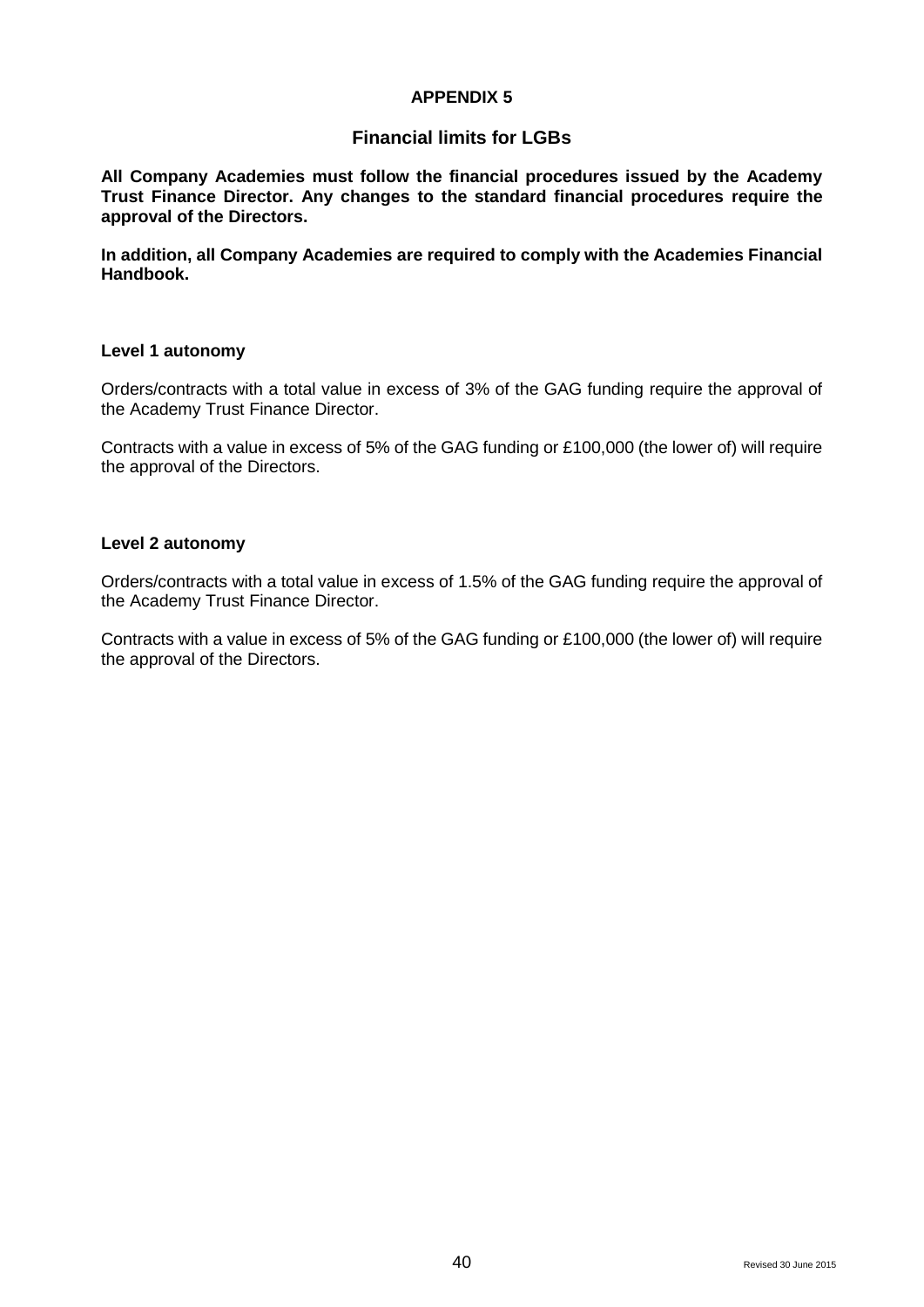## **Academy Budget Contribution to Centrally Provided Services**

## **Schedule of services and support provided by the Company**

- Annual accounts preparation and Audit for the Company
- Management accounts review including attendance at key LGB meetings if required
- Finance system and relevant training for users
- Central payment function including general procurement advice
- Bank charges
- Payroll processing charges
- General payroll support
- HR support including recruitment of key staff
- Estate advice on compliance and estate performance
- Legal support (post conversion)
- Insurance (excluding motor and travel)
- School Improvement: Annual assessment
- Support and assistance with the academisation and transition process.

Greater levels of support (eg Finance) may increase the topslice **but at least 3 months' notice of any change will be given**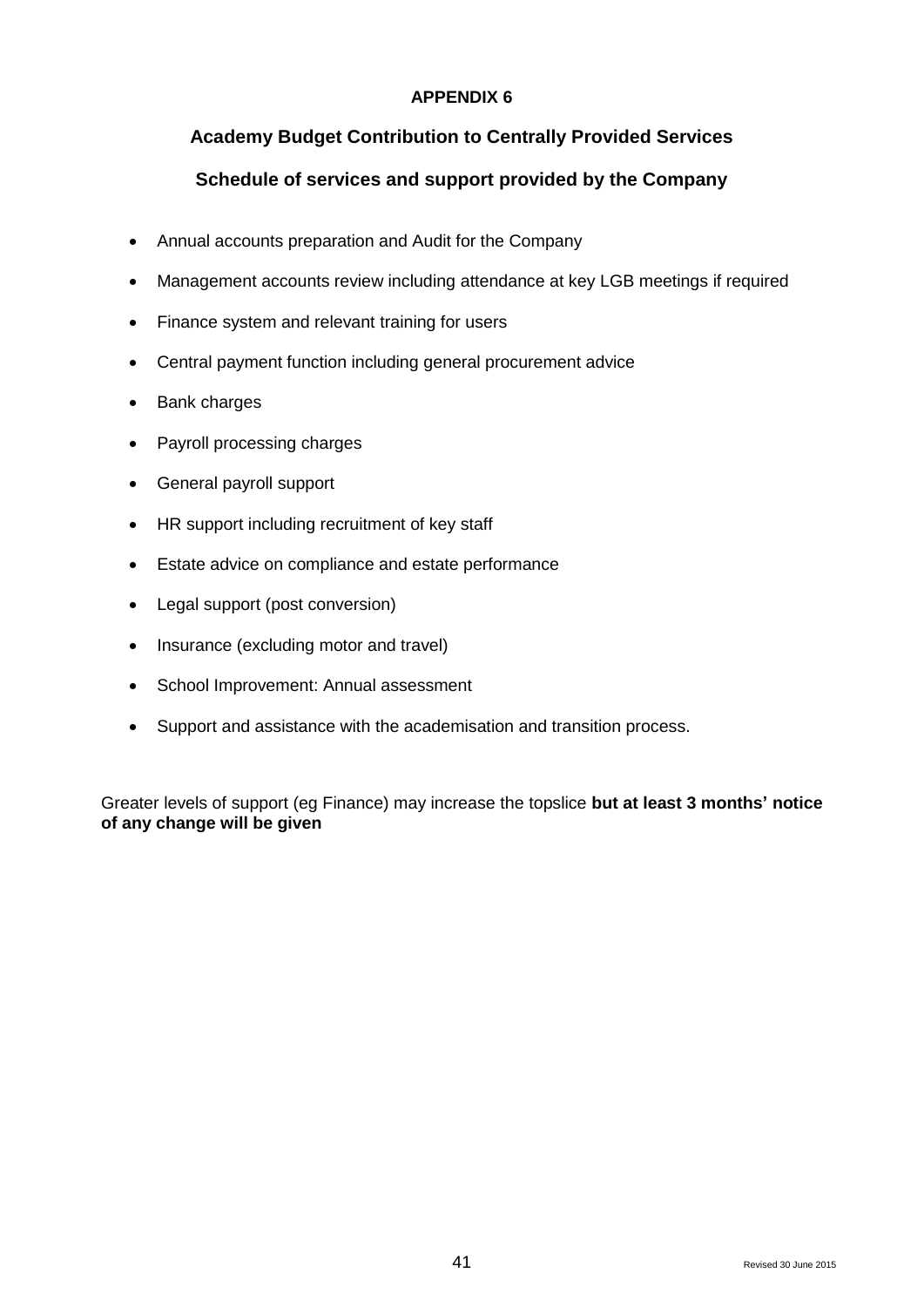## **Reporting Formats and Frequencies**

The LGB shall provide such data and information regarding the business of the Academy and the pupils attending the Academy as the Directors may require from time to time, including:

- a. attendance data termly;
- b. pupil attainment data termly;
- c. LGB agendas at least a week before meeting held;
- d. minutes of LGB meetings no later than two weeks after the meeting;
- e. staff sickness data termly;
- f. safeguarding reports termly except in case of serious issue when report to be made within 24 hours:
- g. any correspondence from or to or contact with the DfE, EFA, Ofsted, Companies House or the Charity Commission – within 48 hours of contact or correspondence;
- h. headteacher reports termly;
- i. financial data i.e. income v spending monthly;
- j. curriculum plan annually;
- k. performance data (e.g. data from RAISEonline, school data dashboard, end of key stage assessments, GCSEs) – annually;
- l. behaviour/exclusions report annually;
- m. staff performance and capability annually;
- n. staff discipline, conduct and grievances annually;
- o. health and safety annually;
- p. complaints annually;
- q. risk management plan and risk registers annually:
- r. Equality Duty Statement every four years;
- s. Business Continuity Plan.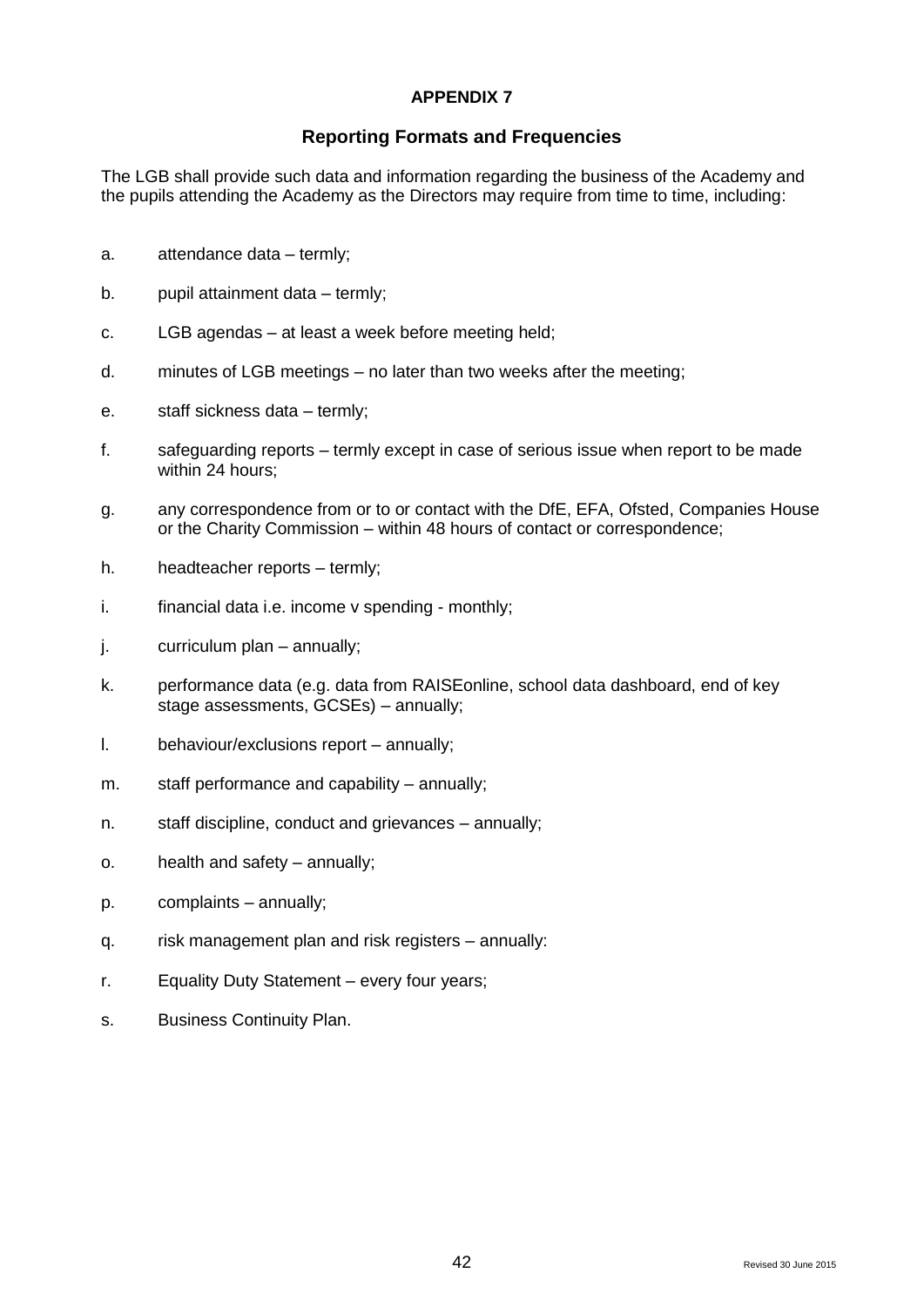## **Vision Statement**

## **Truro and Penwith Academy Trust will:**

- recognise and encourage local distinctiveness and individuality
- inspire its schools to become beacons of hope and aspiration in the communities they serve
- focus on improving learning and teaching for all to enable all children and young people to have the best possible learning experience, leading to the highest levels of achievement
- work with Academy Schools to sustain partnerships for excellence in teaching, learning and leadership in Cornwall
- work in partnership with the Cornwall Teaching School and its associates to provide bespoke school support and improvement activities of the highest quality in its schools
- facilitate partnership working between its schools and enable all staff to receive high quality development opportunities
- benefit from the considerable expertise of Truro and Penwith College to identify cost effective and predominantly local solutions for service delivery and quality assurance
- build on Truro and Penwith College's example in high quality leadership and governance, with devolved and earned local accountability for its schools
- enable schools to retain any surpluses they create
- acknowledge the diverse nature of the Communities its schools serve and encourage their full engagement in helping local schools achieve outstanding outcomes for their students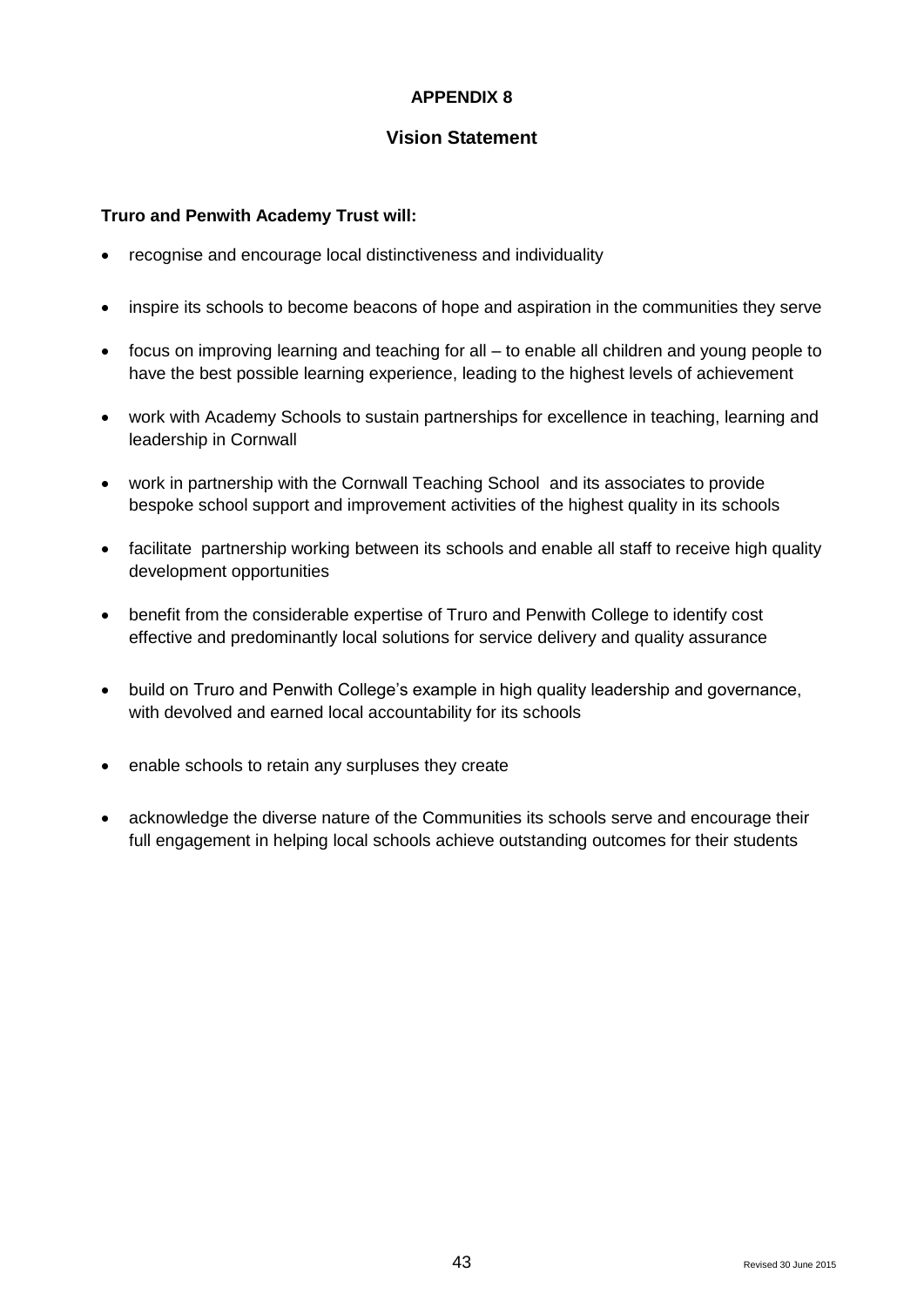## **Levels of Delegation**

*LGB's should bear in mind that even where decisions are delegated, the LGB together with the Company as a whole remains responsible for decisions made pursuant to such delegated authority.*

| <b>Function</b>            | No. | <b>Tasks</b>                                                                                                            | <b>TPAT</b><br><b>Board of</b><br><b>Directors</b> | <b>TPAT</b><br><b>Committees</b> | <b>LGB</b> |
|----------------------------|-----|-------------------------------------------------------------------------------------------------------------------------|----------------------------------------------------|----------------------------------|------------|
| Central<br><b>Services</b> | 1.  | To determine the scope of mandatory core<br>services to be delivered by the Company on<br>behalf of its Academies       | X.                                                 |                                  |            |
|                            | 2.  | To identify those additional services to be<br>procured on behalf of individual academies                               |                                                    |                                  | X          |
|                            | 3.  | To ensure centrally procured services provide<br>value for money                                                        |                                                    | X                                |            |
| <b>Budgets</b>             | 4.  | To determine the proportion of the overall<br>Academy budget to be delegated to individual<br>Academies                 | X                                                  |                                  |            |
|                            | 5.  | To develop and propose the individual Academy<br>budget                                                                 |                                                    |                                  | X          |
|                            | 6.  | To approve the first formal budget plan each<br>financial year                                                          |                                                    |                                  | X          |
|                            | 7.  | To monitor monthly Academy expenditure                                                                                  |                                                    |                                  | X          |
|                            | 8.  | Approving transfers between budget headings                                                                             |                                                    |                                  | X          |
|                            | 9.  | Fnsuring the arrangements for collection of<br>income ordering of goods and services and<br>payments                    |                                                    |                                  | X          |
|                            | 10. | To approve any change between budget<br>headings and/or likely budget overspends                                        |                                                    |                                  | X          |
|                            | 11. | To establish financial decision levels and limits                                                                       | X                                                  |                                  |            |
|                            | 12. | To establish a charging and remissions policy                                                                           |                                                    |                                  | X          |
|                            | 13. | To appoint the Accounting Officer                                                                                       | X                                                  |                                  |            |
|                            | 14. | Miscellaneous financial expenditure outside of<br>the agreed budget                                                     |                                                    | X                                |            |
|                            | 15. | To enter into contracts which relate to the<br>Academy in accordance with the financial limits<br>set out in Appendix 5 |                                                    |                                  | X          |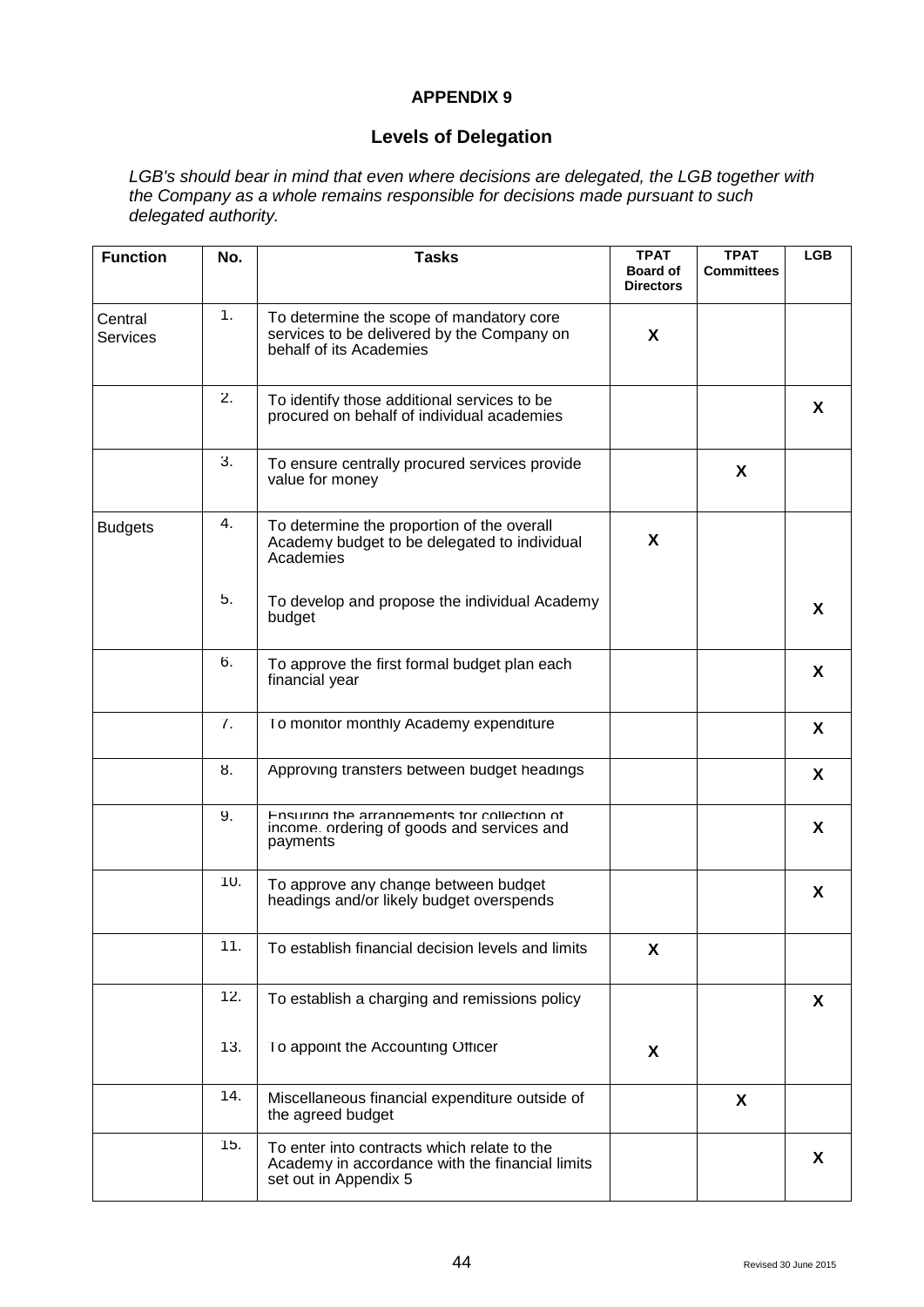|          | 16. | To enter into contracts which effect more than<br>one Company Academy                                                                                                                                                  | X |   |   |
|----------|-----|------------------------------------------------------------------------------------------------------------------------------------------------------------------------------------------------------------------------|---|---|---|
|          | 17. | To make payments within agreed financial limits                                                                                                                                                                        |   |   | X |
|          | 18. | To approve capital spend within the agreed<br>annual budget                                                                                                                                                            |   |   | X |
|          | 19. | Maintaining a register of formal contracts entered<br>into, amounts paid and certificates of completion                                                                                                                |   |   | X |
|          | 20. | Retention of quotes obtained for goods, works<br>and services.                                                                                                                                                         |   |   | X |
|          | 21. | Ensuring that all correct invoices are certified by<br>authorised people before payments are made<br>and that the invoices and accompanying<br>documentation is stored in a secure way and<br>available for inspection |   |   | X |
|          | 22. | Authorisation of a tender document before it is<br>published                                                                                                                                                           |   |   | X |
| Audit    | 23. | Appointment of Auditors                                                                                                                                                                                                | X |   |   |
|          | 24. | Compiling records to ensure an audit trail                                                                                                                                                                             |   |   | X |
|          | 25. | Implementing recommendations arising from an<br>audit inspection                                                                                                                                                       |   |   | X |
| Staffing | 26. | Headteacher appointments (selection panel)                                                                                                                                                                             | X |   |   |
|          | 27. | Deputy appointments (selection panel)                                                                                                                                                                                  |   |   | X |
|          | 28. | Appoint other Academy teachers                                                                                                                                                                                         |   |   | X |
|          | 29. | Appoint Academy non-teaching staff                                                                                                                                                                                     |   |   | X |
|          | 30. | Agree a pay policy                                                                                                                                                                                                     | X |   |   |
|          | 31. | Pav discretions for Academy staff (excluding the<br>Headteacher)                                                                                                                                                       |   |   | X |
|          | 32. | Establishing disciplinary/capability procedures                                                                                                                                                                        |   | X |   |
|          | 33. | Dismissal of Headteacher                                                                                                                                                                                               | X |   |   |
|          | 34. | Dismissal of other staff                                                                                                                                                                                               |   |   | X |
|          | 35. | Suspending Headteacher                                                                                                                                                                                                 | X |   |   |
|          | 36. | Suspending other staff                                                                                                                                                                                                 |   |   | X |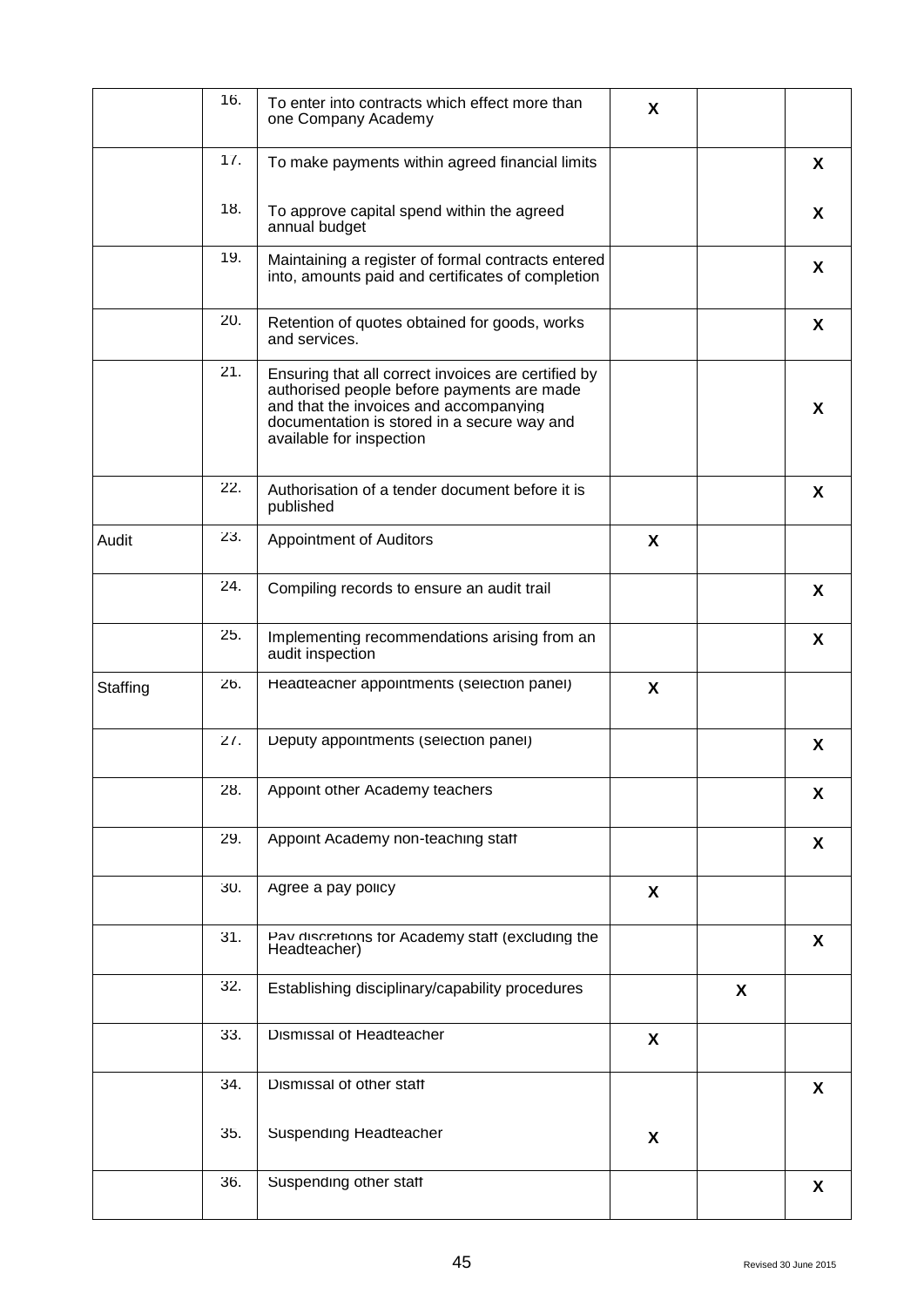|                           | 37. | Ending suspension (Headteacher)                                                                 | X |   |   |
|---------------------------|-----|-------------------------------------------------------------------------------------------------|---|---|---|
|                           | 38. | Ending suspension (other Staff)                                                                 |   |   | X |
|                           | 39. | Determining staff complement within agreed<br>budget                                            |   |   | X |
|                           | 40. | Determining dismissal payments/early retirement                                                 |   |   | X |
|                           | 41. | Reviewing the Academy Headteacher's<br>performance appraisal and salary review                  |   | X |   |
|                           | 42. | Teaching staff appraisals and salary reviews                                                    |   |   | X |
|                           | 43. | Support staff appraisals and salary reviews                                                     |   |   | X |
| Curriculum                | 44. | To develop a curriculum policy                                                                  |   |   | X |
|                           | 45. | Approval of the curriculum policy                                                               |   | X |   |
|                           | 46. | To implement curriculum policy                                                                  |   |   | X |
|                           | 47. | Responsible for standards of teaching                                                           |   |   | X |
|                           | 48. | Accountability for standards of teaching                                                        |   |   | X |
|                           | 49. | Responsibility for individual child's education                                                 |   |   | X |
|                           | 50. | Accountability for individual child's education.                                                |   |   | X |
|                           | 51. | Provision of sex education - to establish and<br>keep up to date a written policy               |   |   | X |
|                           | 52. | To prohibit political indoctrination and ensuring<br>the balanced treatment of political issues |   |   | X |
|                           | 53. | To establish a charging and remissions policy for<br>activities                                 |   |   | X |
| Performance<br>Management | 54. | To develop an academy development plan                                                          |   |   | X |
|                           | 55. | To implement the academy development plan                                                       |   |   | X |
|                           | 56. | To review annually the performance<br>management policy                                         |   | X |   |
| <b>Target Setting</b>     | 57. | To propose targets for pupil achievement                                                        |   |   | X |
|                           | 58. | To agree targets for pupil achievement                                                          |   | X |   |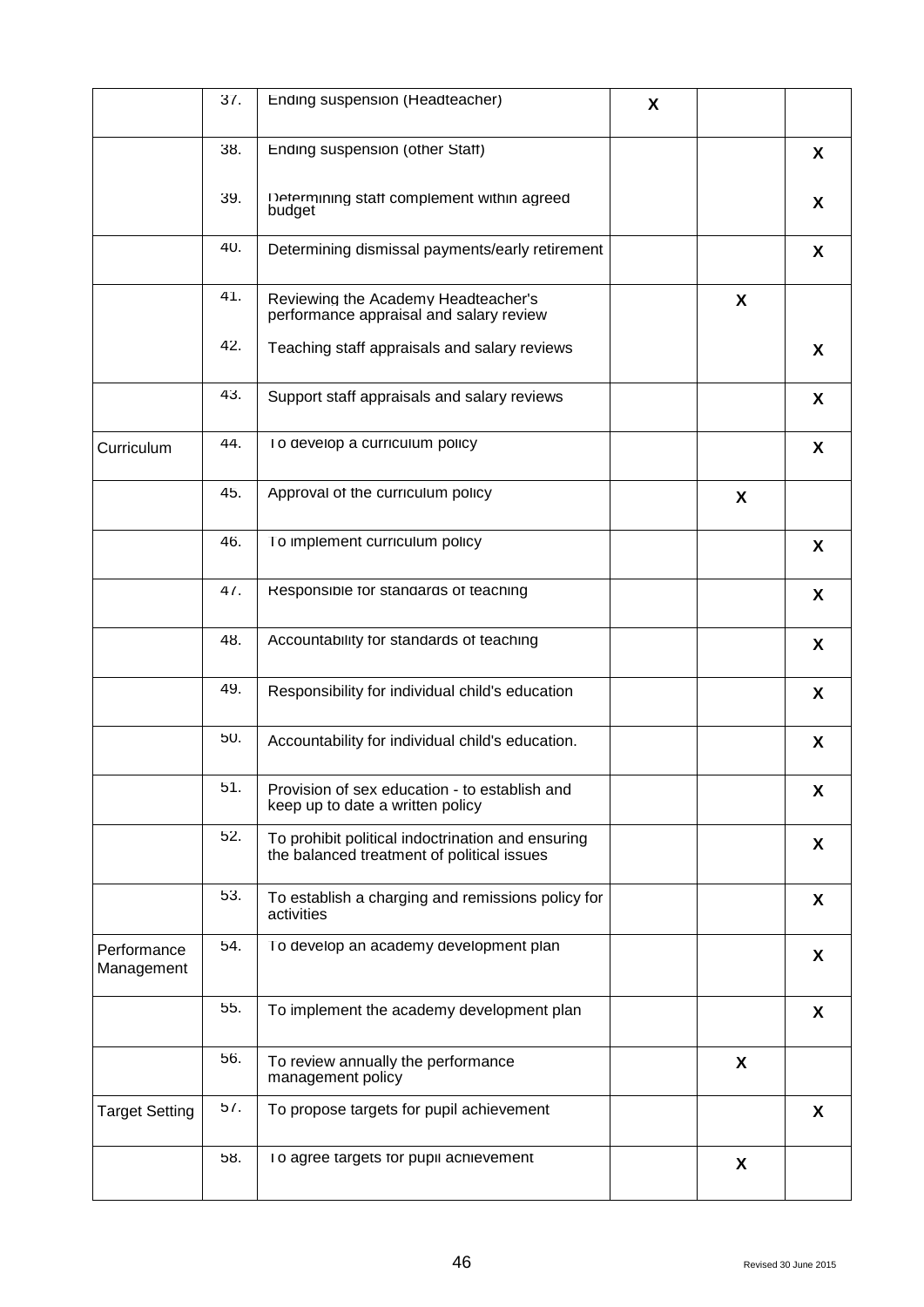|                         | 59.    | Responsibility for pupil outcomes                                                                                                                                                                                                                                                                                                             |   |   | X |
|-------------------------|--------|-----------------------------------------------------------------------------------------------------------------------------------------------------------------------------------------------------------------------------------------------------------------------------------------------------------------------------------------------|---|---|---|
|                         | 60.    | To establish a discipline policy                                                                                                                                                                                                                                                                                                              |   | X |   |
|                         | 61.    | To review the use of exclusion and to decide<br>whether or not to confirm all permanent<br>exclusions and fixed term exclusions where the<br>pupil is either excluded for more than 15 days in<br>total in a term or would lose the opportunity to sit<br>a public examination. (Can be delegated to<br>chair/vice-chair in cases of urgency) |   |   | X |
|                         | 62.    | To direct reinstatement of excluded pupils (Can<br>be delegated to chair/vice- chair in cases of<br>urgency)                                                                                                                                                                                                                                  |   |   | X |
| Admissions              | 63.    | To propose an admissions policy                                                                                                                                                                                                                                                                                                               |   |   | X |
|                         | 64.    | To approve the admissions policy                                                                                                                                                                                                                                                                                                              |   | X |   |
|                         | 65.    | Admissions: application decisions                                                                                                                                                                                                                                                                                                             |   |   | X |
|                         | 66.    | To appeal against LA directions to admit pupil(s)                                                                                                                                                                                                                                                                                             |   |   | X |
| Religious<br>Education  | $6/$ . | Responsibility for ensuring provision of RE in line<br>with school's basic curriculum                                                                                                                                                                                                                                                         |   |   | X |
| Premises &<br>Insurance | 68.    | Buildings insurance and personal liability                                                                                                                                                                                                                                                                                                    | X |   |   |
|                         | 69.    | Developing school buildings strategy or master<br>plan                                                                                                                                                                                                                                                                                        |   |   | X |
|                         | 70.    | Procuring and maintaining buildings, including<br>developing properly funded maintenance plan                                                                                                                                                                                                                                                 |   |   | X |
|                         | 71.    | Arranging the security and maintenance of<br>buildings and furniture on a day-to-day basis                                                                                                                                                                                                                                                    |   |   | X |
|                         | 72.    | Maintaining an inventory of moveable items of<br>equipment and checking the inventory annually                                                                                                                                                                                                                                                |   |   | X |
|                         | 73.    | Maintaining a record of all property borrowed by<br>staff                                                                                                                                                                                                                                                                                     |   |   | X |
|                         | 74.    | Authorising the disposal of all unusable and<br>obsolete equipment in excess of £10,000                                                                                                                                                                                                                                                       |   | X |   |
|                         | 75.    | Reviewing insurance cover                                                                                                                                                                                                                                                                                                                     | X |   |   |
| Health &<br>Safety      | 76.    | To propose a health and safety policy                                                                                                                                                                                                                                                                                                         |   |   | X |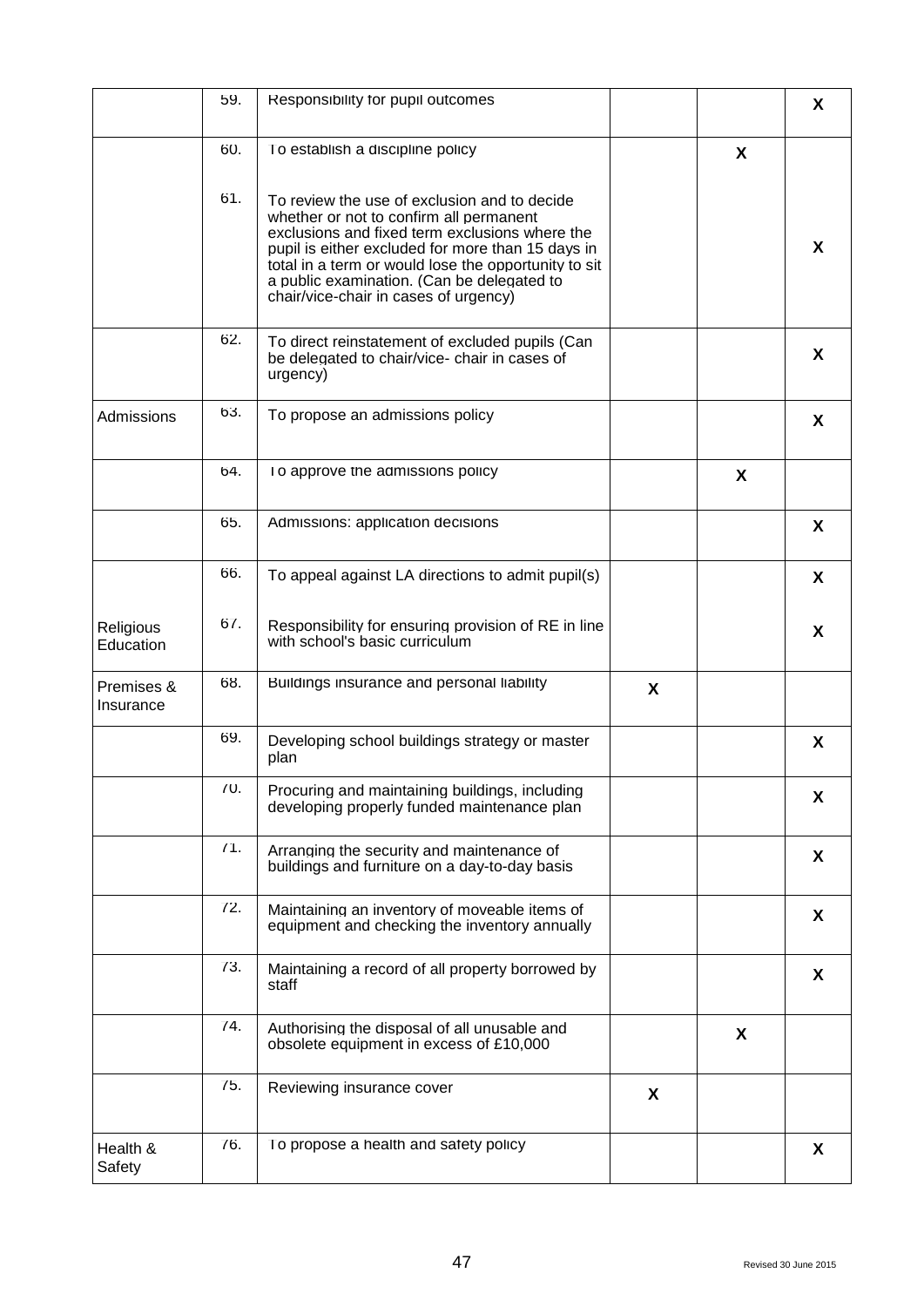|                            | 77. | To approve a health and safety policy                                                                                                       |   | X |              |
|----------------------------|-----|---------------------------------------------------------------------------------------------------------------------------------------------|---|---|--------------|
|                            | 78. | To ensure that health and safety regulations are<br>followed                                                                                |   |   | X            |
| School<br>Organisation     | 79. | To publish proposals to change category of<br>school                                                                                        | X |   |              |
|                            | 80. | To set the times of school sessions and the<br>dates of school terms and holidays                                                           |   |   | X            |
|                            | 81. | To ensure that the school meets for 380<br>sessions in a school year                                                                        |   |   | X            |
| Information for<br>Parents | 82. | To prepare and publish the school prospectus                                                                                                |   |   | X            |
|                            | 83. | To ensure provision of free school meals to<br>those pupils meeting the criteria                                                            |   |   | X            |
|                            | 84. | Adoption and review of home-school agreements                                                                                               |   |   | X            |
| <b>LGB</b><br>Procedures   | 85. | To draw up governing documents and any<br>amendments thereafter                                                                             | X |   |              |
|                            | 86. | To appoint the chair of the LGB in consultation<br>with the LGB                                                                             | X |   |              |
|                            | 87. | To hold a full LGB meeting at least three times in<br>a school year or a meeting of the temporary<br>governing body as often as may require |   |   | X            |
|                            | 88. | To appoint and remove members of the LGB                                                                                                    |   |   | X            |
|                            | 89. | To set up a Register of governors' business<br>interests                                                                                    |   |   | X            |
|                            | 90. | To approve a Directors/Governors' Expenses<br>Policy                                                                                        |   | X |              |
|                            | 91. | To discharge duties in respect of pupils with<br>special needs by appointing a "responsible<br>person"                                      |   |   | X            |
|                            | 92. | To consider whether or not to exercise<br>delegation of functions to individuals                                                            |   |   | X            |
|                            | 93. | To regulate the LGB procedures (where not set<br>out in law)                                                                                |   |   | X            |
| Extended<br>Schools        | 94. | To decide to offer additional activities and to<br>what form these should take                                                              |   |   | $\mathsf{X}$ |
|                            | 95. | To put into place the additional services provided<br>(where necessary)                                                                     |   |   | X            |
|                            | 96. | To ensure delivery of services provided                                                                                                     |   |   | X            |
|                            | 97. | To cease providing extended school provision                                                                                                |   |   | $\mathsf{X}$ |
| Safeguarding               | 98. | To propose a sateguarding policy                                                                                                            |   |   | X            |